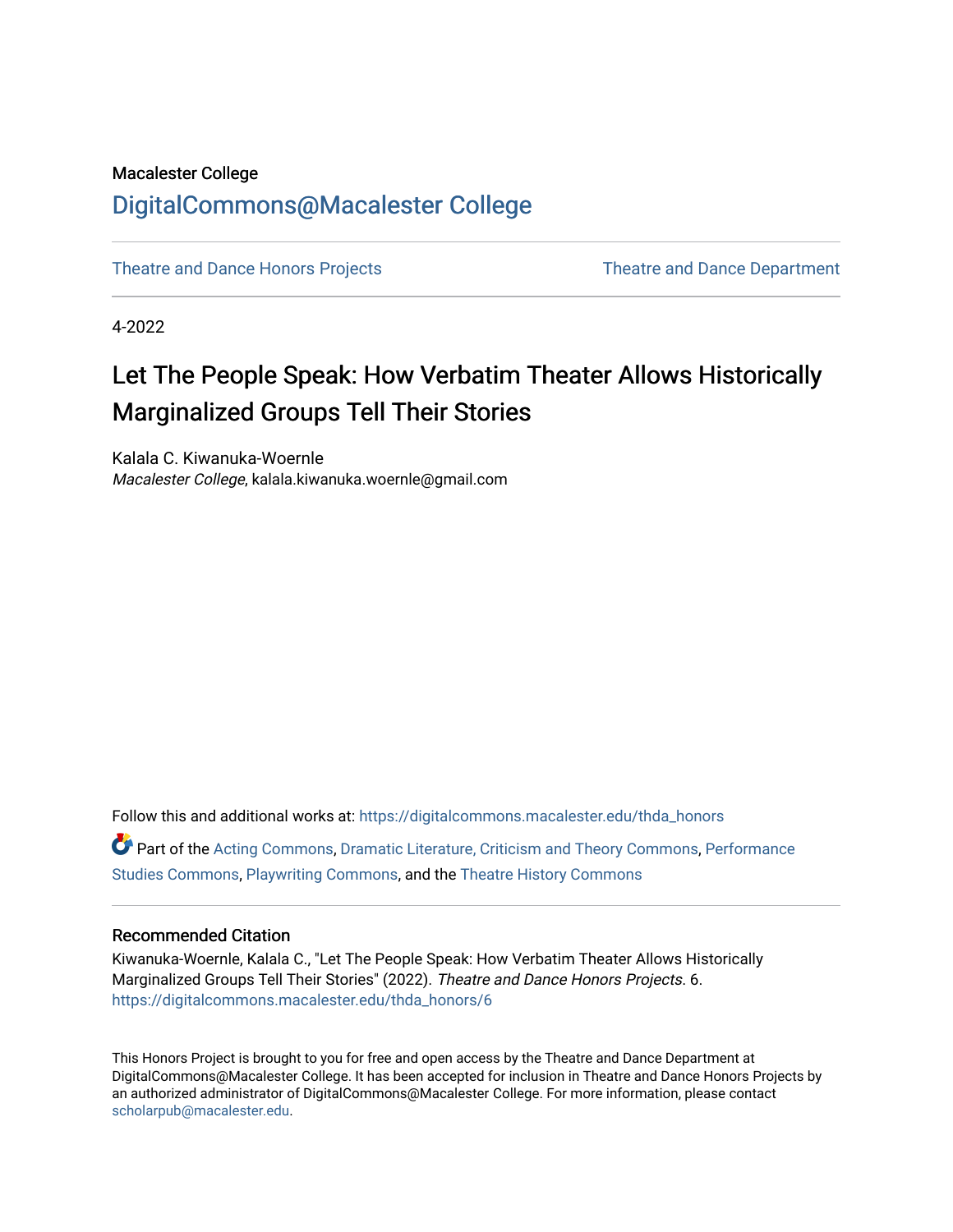## Let The People Speak: How Verbatim Theater Allows Historically Marginalized

Groups Tell Their Stories

by

Kalala Kiwanuka-Woernle Class of 2022

A critical essay submitted to the faculty of Macalester College in partial fulfillment of the requirements for the Degree of Bachelor of Arts with Departmental Honors in Theater and Dance

Saint Paul, Minnesota April 2022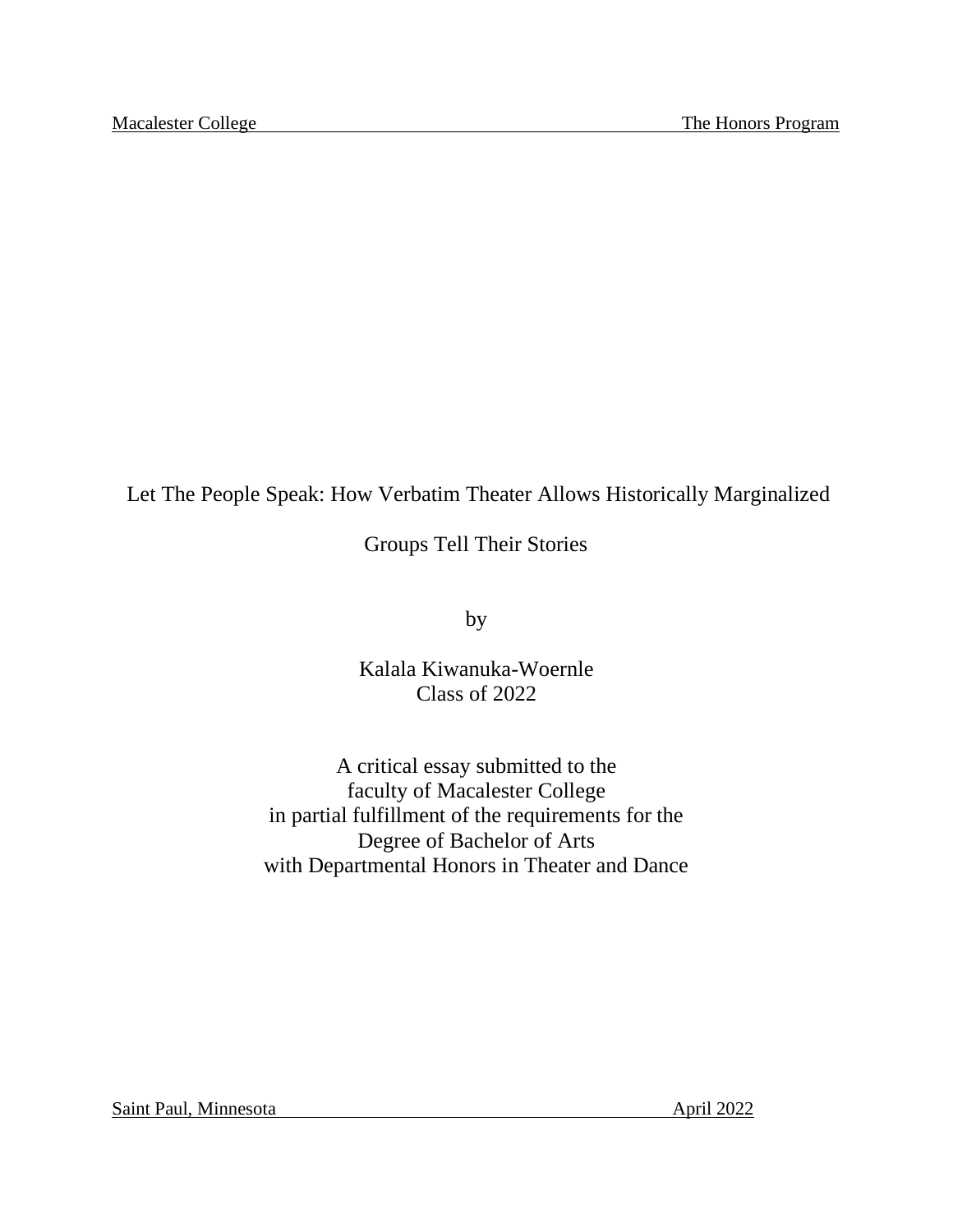#### **ACKNOWLEDGEMENTS:**

I am so appreciative of the wonderful mothers, who entrusted me with their stories and were so willing to talk about their experiences. You are all such extraordinary people and I hope that one day, I will be a mother who pulls from your advice and lived experiences. A huge thank you to my wonderful advisor Miranda Rose Hall, for all of your encouragement throughout the process and all the time you took to make edits and read over the materials. To the wonderful Macalester Theater Collective, thank you thank you thank you for accepting this project with such excitement and fervor, you helped me to see what this project could be. To the Macalester Theater department, thank you for making space for this project to come into existence and for encouraging students to create their own works. To the Honors Committee, thank you for taking the time to read over my materials and for you questions that helped me to reflect on this process as a whole. Of course, to Cláudia, for telling me this project wasn't an option. This is one of the best decisions I ever made. To my own mother, kwaagala nnyo nnyo nnyo. I am so grateful for the life that you have provided me with and for always encouraging me to go for my dreams and farther. I hope to be a mother that is even half as amazing as you are. We need to make space for mothers to tell their stories free of guilt and shame, but instead with acceptance and love.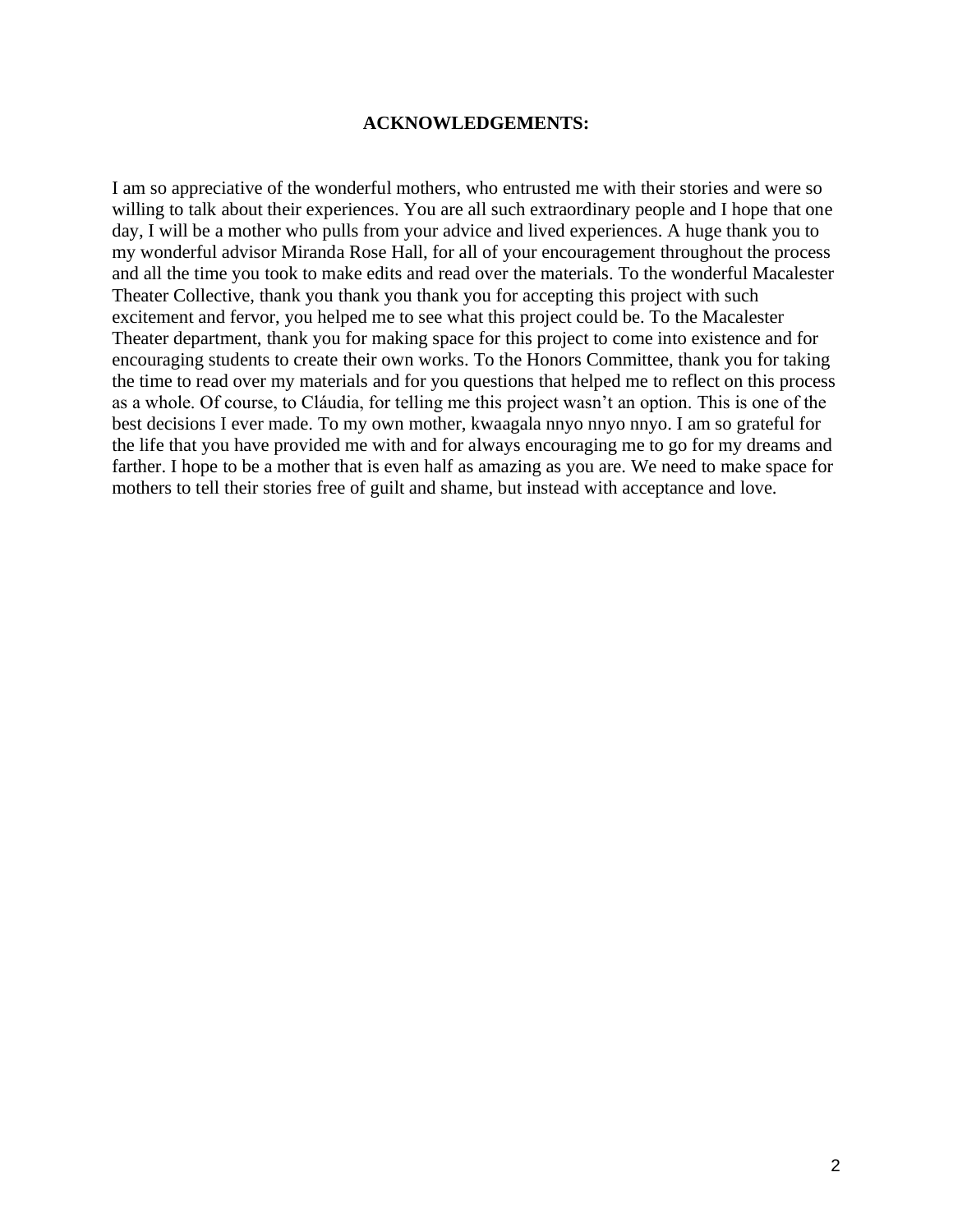#### **Kalala Kiwanuka-Woernle**

#### **motherhood: the good, bad, and ugly**

*motherhood: the good, bad, and ugly* was born out of my research of Verbatim Theater, specifically the practices of Anna Deavere Smith, The Tectonic Theater Project, and Eve Ensler; and the lack of fully fleshed out mother characters represented in theatre. In my research, I focused on how these different playwrights crafted their plays, identified the topic or event they wanted to explore, and the selection of their subjects. During the pandemic, I had the idea to create a theater piece that would tell the good, the bad, and the ugly of motherhood because in the media especially in the theater I only saw the two extremes of the selfless mother who had zero identity beyond her children and the evil stepmother. I find this trope to be very problematic because it perpetuates the monolithic narrative that once someone has a child, they must put everything else on hold so they can care for their child and be a "good mother".

Like in the works of *Twilight: Los Angeles, 1992, The Laramie Project*, and *The Vagina Monologues* it was important to me to have stories from various racial, ethnic, socioeconomic, ages, marital statuses, and sexual orientations, but due to time restraints, I recognize that my play does not have examples from all of these identities. To begin my process, I came up with a series of questions like, "Tell me about the day you found out you were pregnant?" and "What are your plans for after your kids move out?", to prompt my interviewees. My interview process was a bit different from the playwrights that I researched because I conducted one on one interviews and four talking circles that ranged from three participants to six. To select my subjects, I reached out to all the mothers I knew and encouraged them to suggest mothers who they thought would be interested. My reasoning for utilizing different mediums was to make my subjects feel comfortable and also generate as much material as possible in a short period of time. Over the course of the interview process, I interviewed twenty mothers via Zoom and used the software Otter.ai to transcribe their words. The one-on-one interviews ranged from twenty minutes to an hour, while the talking circles were a set hour, however, they could have gone on for much longer. Following the interviews, I went back to the transcripts generated by Otter.ai correcting mistakes and identifying speakers. Like The Tectonic Theater Project's process, with the Macalester Theater Collective, the group read the collected material aloud and identified moments that stuck out to them or moments that were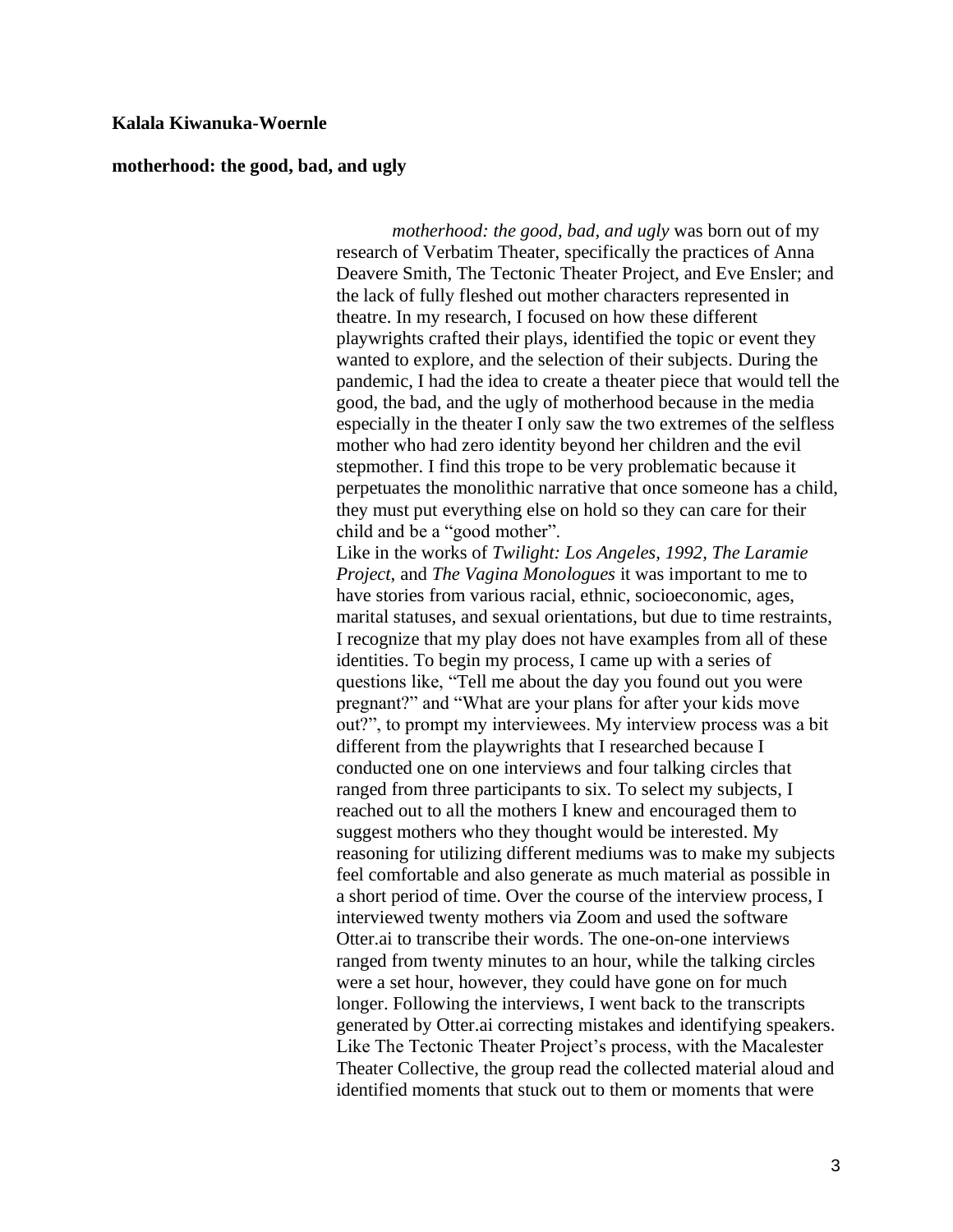confusing or redundant. After receiving their feedback, I went through four drafts which were overseen by my advisor Miranda Rose Hall, who would give me weekly feedback. We need to make space for mothers to tell their stories free of guilt and shame, but instead with acceptance and love.

Honors Project in THDA Department Advisor: Cláudia Tatinge Nascimento THDA Department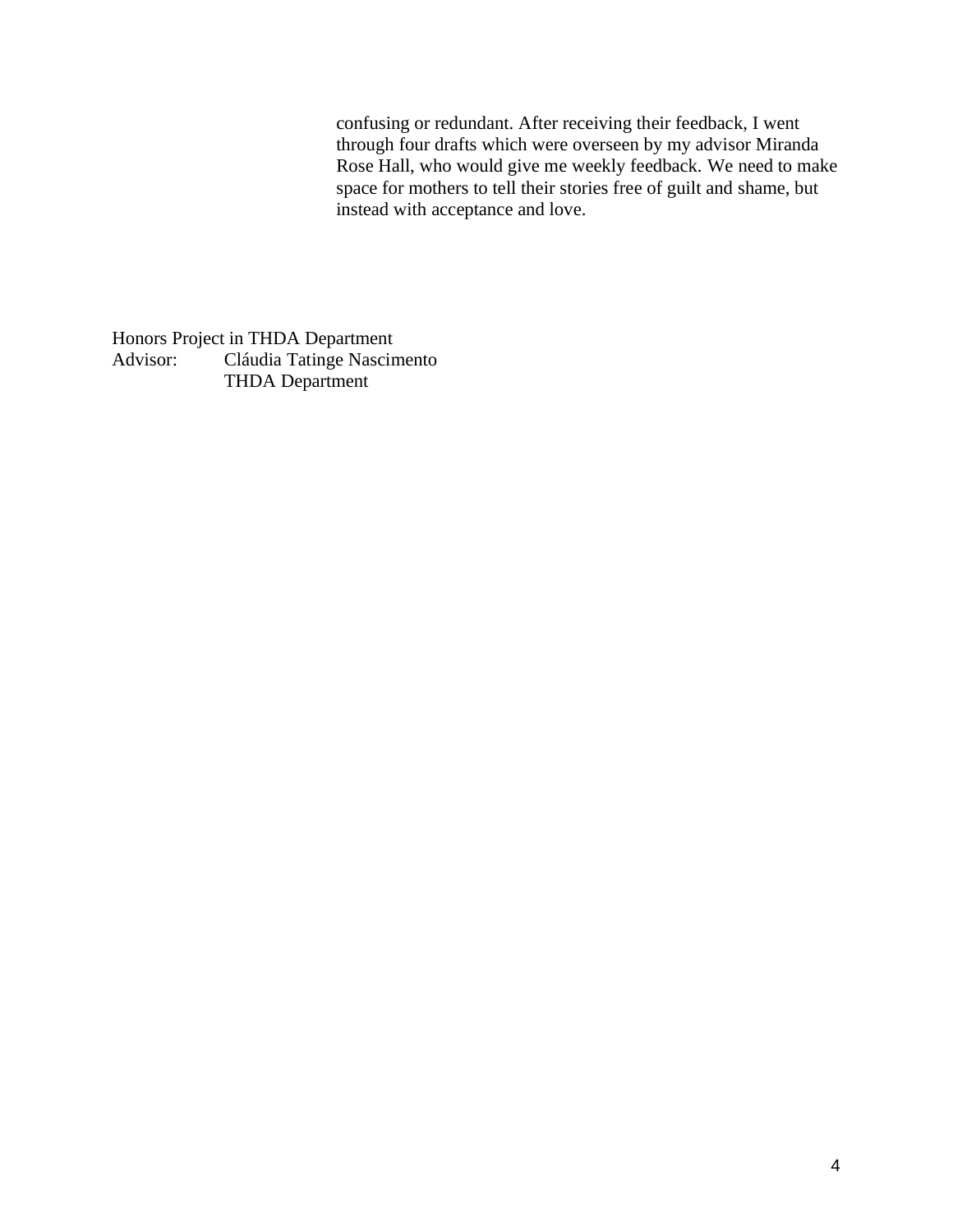In the United States' current political climate, topics like race, sexuality, gender expression, and political affiliation have become increasingly divisive: there is a resistance in engaging with others who have opposing viewpoints and an increase of cancel-culture. Although it is human nature to connect more with people who look like, think, and believe in the same things you do, it is important for one's personal growth to seek out uncomfortable and unfamiliar conversations, and have a desire to learn from other's lived experiences. When individuals take the time to listen to others, there is potential for discovering new ways of thinking. Currently, there is a great need for spaces where conversations can be had across beliefs; verbatim theater makes space for opposing viewpoints to converse—maybe even argue, cry, or scream. The curated sharing of perspectives that verbatim theater fosters has the potential to create change and open people's minds in ways they might not arrive at on their own.

In verbatim theater, a playwright interviews people from different backgrounds. They then select fragments from the transcripts to create a script that is not based on fiction, but on lived experience. From the Living Newspapers to *Twilight: Los Angeles, 1992, The Laramie Project*, and *The Vagina Monologues,* verbatim theater has been used to bring attention to and tell the stories of people who have been historically missing from theatrical representations. As opposed to other forms of theater, verbatim theater has the potential to make space for both gang members in Los Angeles and rape victims in Bosnia, allowing them to take back their narratives and to tell their stories in their own words. Verbatim theater thrives off contradiction by putting opposing views in conversation with each other. Moreover, this approach to playwriting does not decide for the audience who is right or who deserves their empathy. Verbatim theater is necessary today because it fosters a curated environment where willing audience members can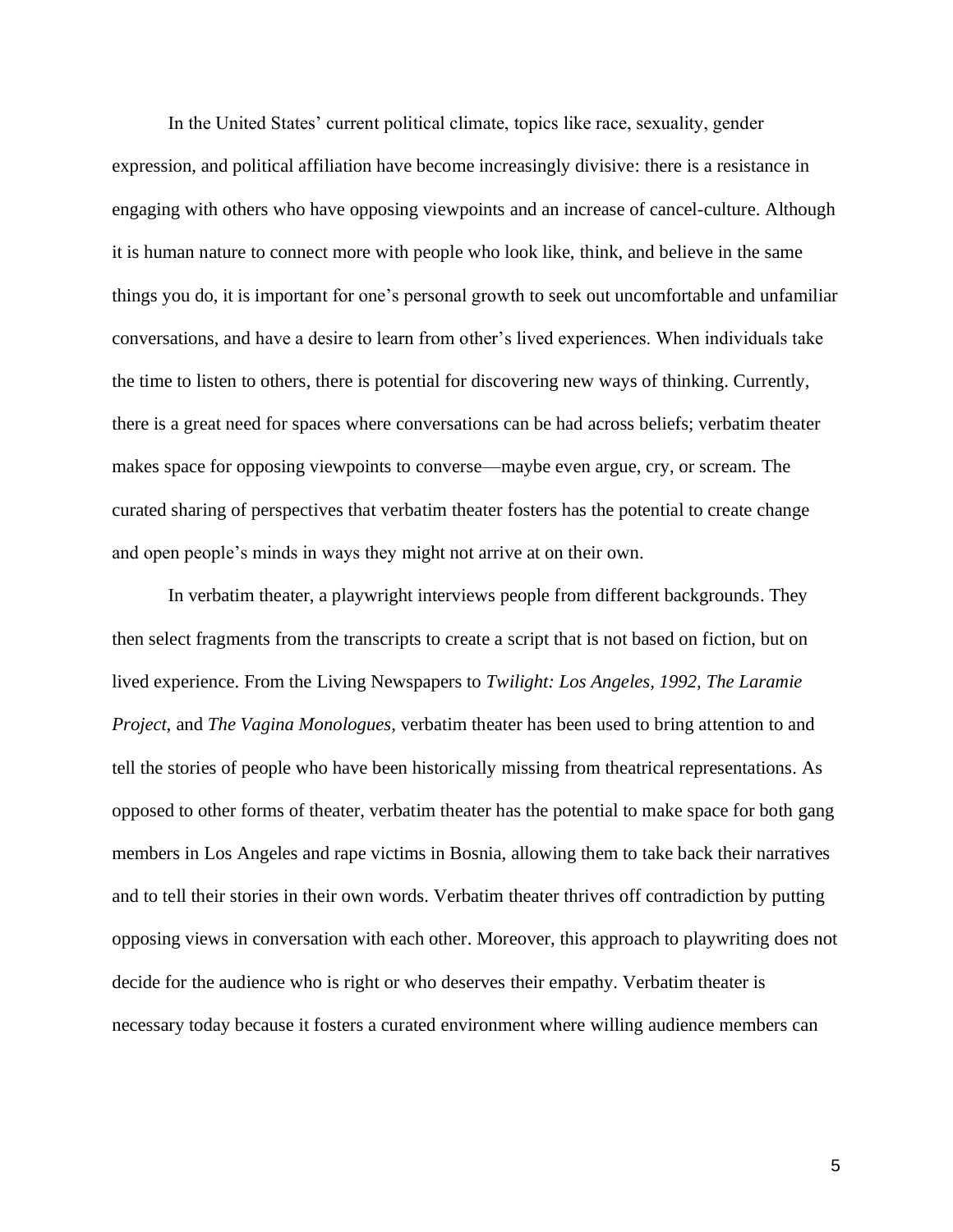choose to get outside their comfort zone and hear a variety of perspectives that may open their minds and perhaps lead to actionable change.

#### **Verbatim Theater: The Creation Process**

Creating a verbatim theater piece usually begins with a question or a series of questions the playwright believes will generate strong stories that can become a full script. In the preparation stage, many playwrights will get to know their interviewees personally and build relationships with them so that interviewees will feel comfortable speaking about themselves when the process transitions into the interviewing stage. Different playwrights might go about the interview process differently, but for Anna Deavere Smith, the playwright of *Twilight: Los Angeles,* and Moises Kaufman, the lead playwright of *The Laramie Project*, interviewing a large number of people from different racial, political, and economic backgrounds is important for generating as much and varied content as possible. It is common for interviewers to conduct multiple interviews with each interviewee, to avoid limitations such as time. During the interview, playwright will often record their conversations to later transcribe them. These transcripts become the raw material they will craft in creating the script. After the interview phase, the playwright acts as an editor and is tasked with fitting the transcripts together, editing stories that may be too long, or leaving out parts that do not fit. The goal of the playwright is to create a final script that tells a cohesive story giving voice to different groups of people and a range of perspectives.

Documentary theater is another type of non-fiction theater similar to verbatim, that uses clips from newspaper articles, videos, and podcasts in addition to one-on-one interviews. Despite the fact that documentary theater often retells historic events, it has also received criticism

6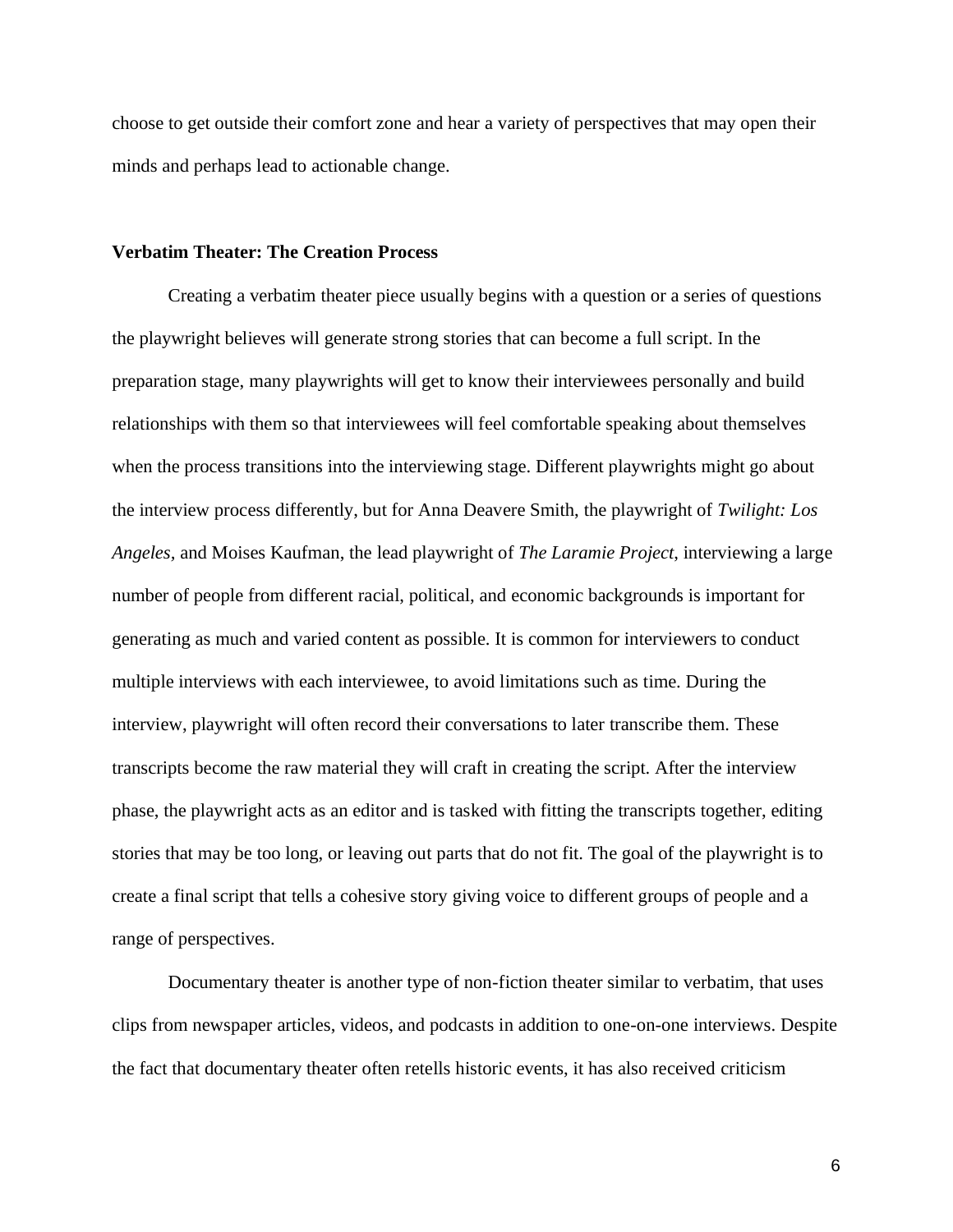similar to those directed at verbatim theater because there are concerns that the playwright's feelings and opinions effect how the story is told. While it is absolutely true that the playwright can never be completely objective in the process, they do not have control over what their interviewees say and the material generated. Peter Cheeseman, the pioneer of theater-in-theround and documentary musicals, believes that in the case of documentary or verbatim theater, the playwright is not in charge of writing the play itself, but rather they are responsible for determine how the information is delivered and how it affects audiences.<sup>1</sup> The idea that playwrights are in control of the interviews is somewhat incorrect because their main tasks are asking questions, listening, and recording oral narratives. The play that emerges from the selected fragments of the raw material express the opinions of the interviewees endowed with their own thoughts and feelings. However, the questions the playwrights asks and the parts they think are the most important are based on their own biases and interests.

Robin Belfield, a British verbatim theater writer and director, whose 2018 book *Telling the Truth: How to Make Verbatim Theater,* describes the genre as being especially pertinent today, writes: "We are besieged with a constant barrage of information [with] different media platforms all barking for our attention and especially now, in the current climate of 'fake news,' the integrity of that information is unclear. Verbatim theater offers an antidote to all that and it's at its best when it offers a voice to the voiceless." 2

<sup>&</sup>lt;sup>1</sup> Hend Mohamed Samir Khalil, "The Death of the Author in Contemporary Verbatim Theatre: A Study of Dramaturge Authorship in David Hare's Stuff Happens," *The International Journal of Humanities & Social Studies* (September 2021): 173. http://internationaljournalcorner.com/index.php/theijhss/article/view/155135/107455

<sup>2</sup> Zoe Paskett, "Why Verbatim Theatre Gives a Voice to the Voiceless," *Evening Standard*, accessed October 9,2021, https://www.standard.co.uk/culture/theatre/why-verbatim-theatre-gives-a-voice-to-the-voicelessa3847026.html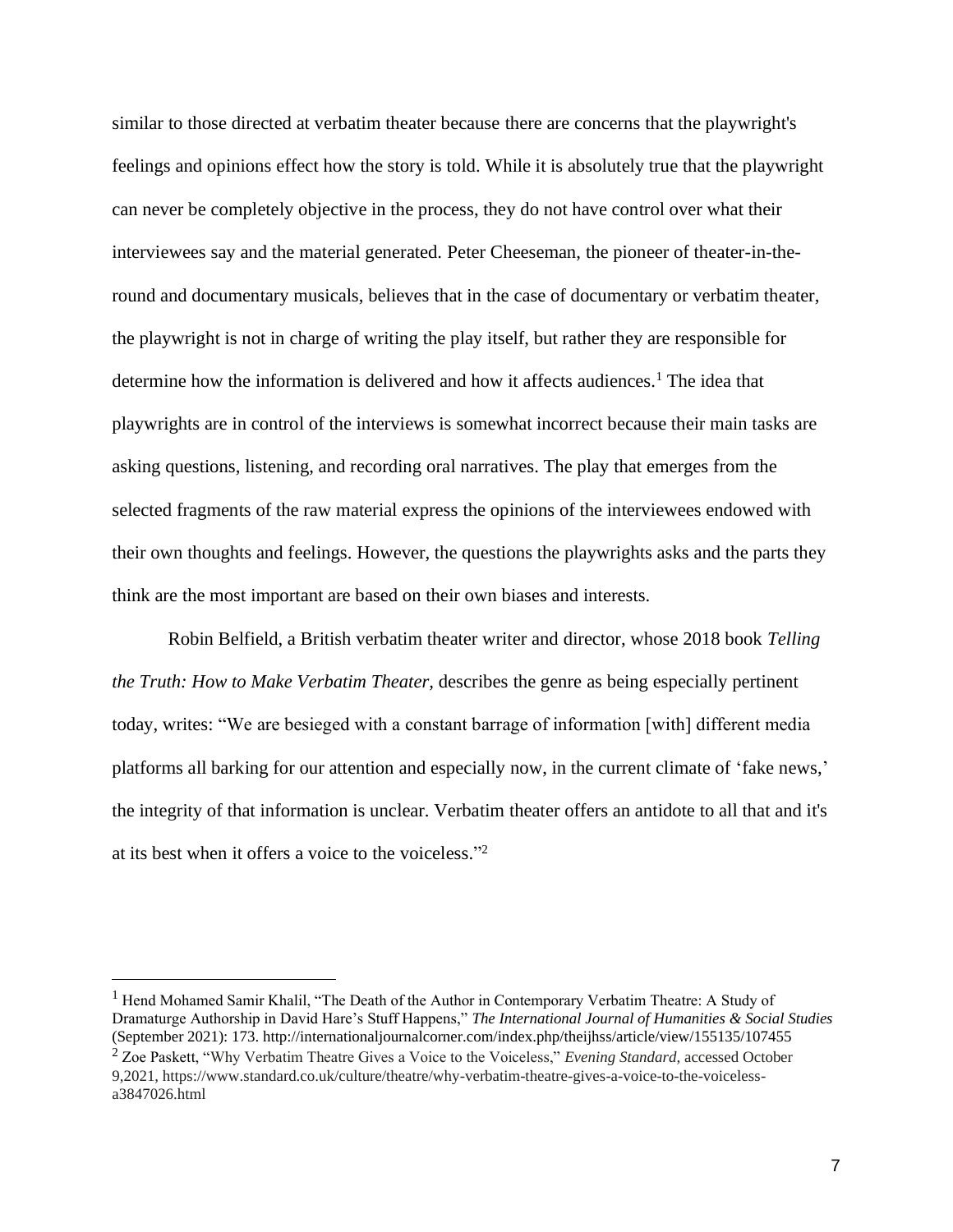Traditionally, theater has been an art form dominated by white men who direct, write, and produce plays and musicals. Until very recently, it was considered acceptable for white men to write and direct plays about racial and ethnic groups that they did not belong to. I take the award-winning *West Side Story* as an example: while the musical was one of the firsts to provide BIPOC artists with an opportunity to perform on Broadway, *West Side Story* was conceived by choreographer Jerome Robbins with book by Arthur Laurents, lyrics by Stephen Sondheim, and music by Leonard Bernstein. As such, the musical tells story of characters of color through a white lens and perhaps unsurprisingly, heavily relies on stereotypes and tropes. In an interview about Steven Speilberg's *West Side Story* remake, Lin-Manuel Miranda describes his love-hate relationship with the musical: "For Latinos, 'West Side Story' has been 'our greatest blessing and our greatest curse…It also represented our foot in the door as an artistic community on Broadway. ... At the same time, because it's just about the only representation of Latinos on Broadway and it's about gangs, that's where it gets tricky."<sup>3</sup> *West Side Story*'s creators, a group of Jewish men, also authored many other famous musicals like *Gypsy* and *Peter Pan.* While the men are undoubtedly very talented, when working on *West Side Story* they did not seek out any input from members of the Puerto Rican community as they wrote the Sharks, characters steeped in Puerto Rican culture. Though *West Side Story* was groundbreaking when it first premiered on Broadway in the manner that it drew attention to racism in the United States, the authors' approach to write the musical was problematic because it perpetuated stereotypes and took away Puerto Ricans' autonomy in telling their own stories. By using verbatim theater techniques while

<sup>&</sup>lt;sup>3</sup> Catherine E. Shoichet CNN, "The Old 'West Side Story' Got Half the Story Wrong. Spielberg's New Film Tries to Make It Right[,](https://www.cnn.com/2021/12/11/entertainment/west-side-story-puerto-ricans-cec/index.html)" *CNN*, accessed December 12, 2021, https://www.cnn.com/2021/12/11/entertainment/west-sidestory-puerto-ricans-cec/index.html.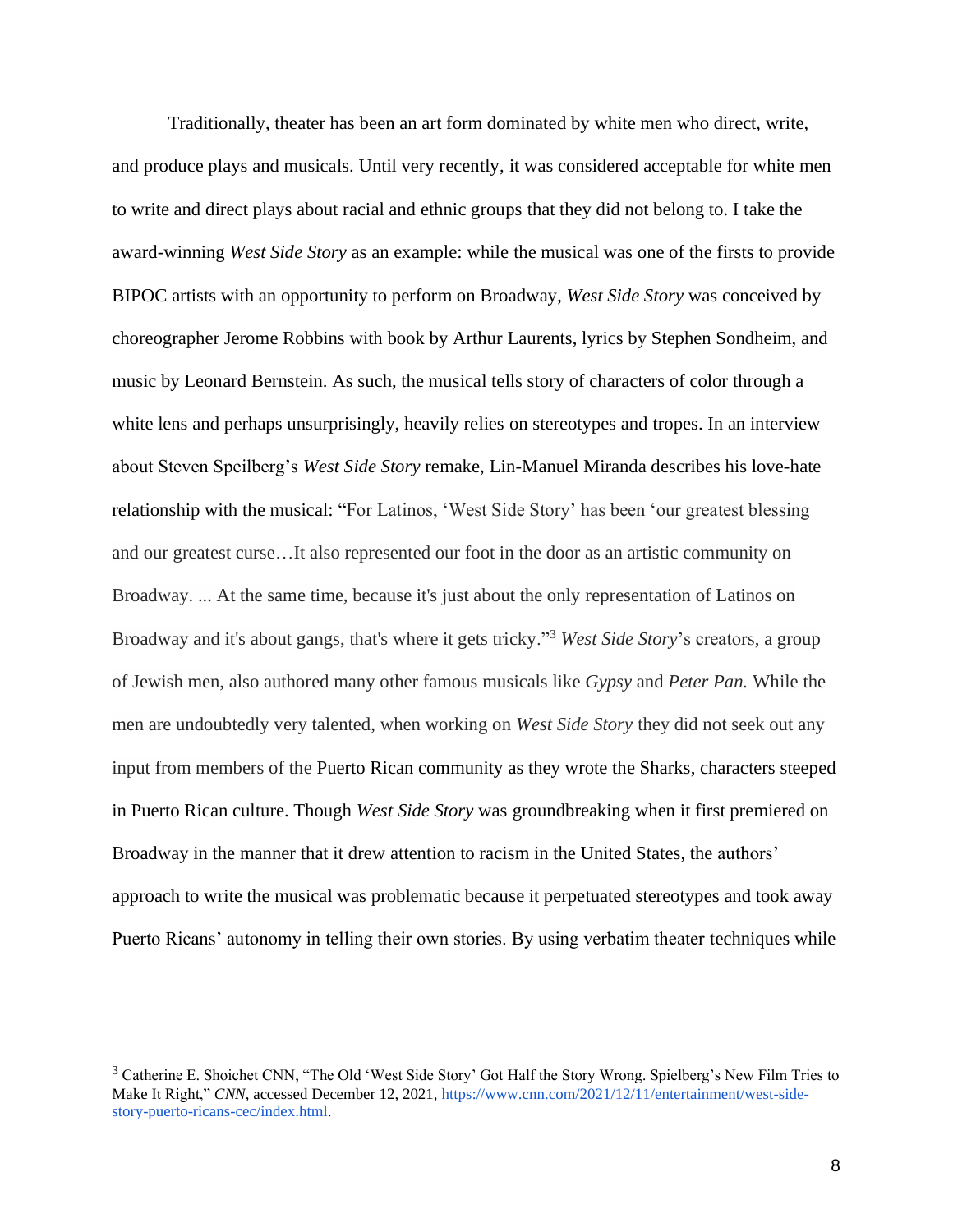writing *West Side Story*, the musical's creators would have been more successful in depicting the true experiences of the Puerto Rican characters.

#### **Federal Theater Project and Living Newspapers**

In the United States, verbatim theater began during the Great Depression with the 1930s Federal Theater Project's Living Newspapers of the 1930s.<sup>4</sup> To combat economic hardship, President Franklin D. Roosevelt created New Deal policies, which the Federal Theater Project (FTP), a nationwide theater initiative, was born out of to provide theatermakers and performers with jobs. Hallie Flanagan, a professor of Theater History at Vassar College in Poughkeepsie, New York, was chosen to serve as the artistic director of the project. It was Flanagan's goal to produce plays that employed as many actors as possible and educated audiences with important news stories that were also accessible for individuals who could not afford newspapers or could not read. Within the first year, the FTP demonstrated measurable success: 15,000 previously unemployed workers earned a weekly wage of \$23.86, which is worth about \$476.45 today<sup>5</sup>. While teaching at Vassar, Flanagan taught a class about European Theater, which covered the contemporary political theatre of Weimar, Germany, including the works of Bertolt Brecht, Erwin Piscator, and Kurt Weill. <sup>6</sup> Through studying their work, Flanagan became fascinated with *Lebende Zeitung* [Living Newspaper], a theater medium that retold the news in a radical and engaging way. Flanagan decided that the medium would fit the FTP's mission perfectly since it could provide news to illiterate audiences, and large casts required lots of actors. At its highest popularity, the

<sup>4</sup> Stuart Cosgrove, "The Origins of the Living Newspaper", Royal Court, accessed October 9, 2021, https://royalcourttheatre.com/the-origins-of-the-living-newspaper/

<sup>&</sup>lt;sup>5</sup> "Value of \$23.86 from 1935 to 2021", CPI Inflation Calculator, accessed October 9, 2021, https://www.in2013dollars.com/us/inflation/1935?amount=23.86

<sup>6</sup> Ibid.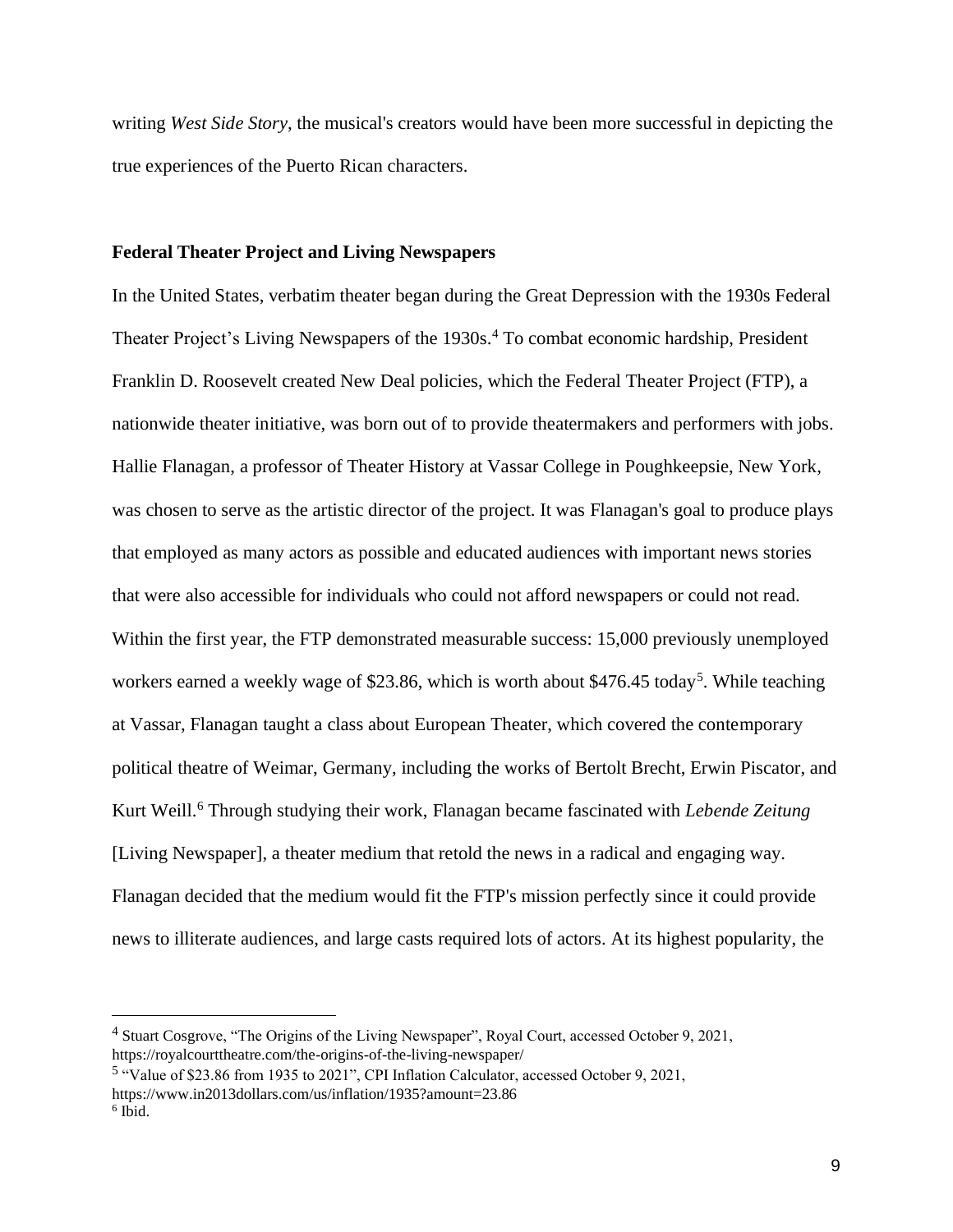FTP was running as many as twelve Living Newspaper productions at once. Playwrights worked on shift systems to ensure the scripts were updated, but they could also change them if news stories broke or new information was discovered.

One of the FTP's most successful plays premiered in Seattle, entitled *Spirochete*, which was commissioned in response to the Surgeon General's declaration of war on venereal disease. There were many concerns about the reception of a play about syphilis, but the FTP's main desire was to make sure the play did not come across as a lecture, but rather as a piece of the theater that included "elements of family drama, dark comedy and harrowing illness."7 It was also crucial to the FTP to make the piece accessible in part due to the large percentage of middleclass audiences that were most likely to be affected by the illness. In the lobby of the theater, the FTP set up a testing booth and invited VIPs like a Catholic Bishop to encourage people to get tested and start a conversation about preventative methods. The production was a major success: almost 3,000 people were in attendance, during its run and awareness was spread about syphilis and how to prevent it.

#### **Anna Deavere Smith**

Playwright, actress, author, journalist, and educator, Anna Deavere Smith is credited with introducing verbatim theater to the United States with her first play *Fires in the Mirror: Crown Heights, Brooklyn and Other Identities*, which debuted at the New York Shakespeare Festival in 1992. <sup>8</sup> *Fires in the Mirror* tells the story of the Crown Heights riots that occurred in 1991 in Brooklyn, New York, following the death of a seven-year-old Black child, Gavin Cato, after "a

<sup>7</sup> Stuart Cosgrove, "The Origins of the Living Newspaper", *Royal Court*, accessed October 9, 2021, https://royalcourttheatre.com/the-origins-of-the-living-newspaper/

<sup>8</sup> "Fires in the Mirror", *Wikipedia*, accessed October 9, 2021, https://en.wikipedia.org/wiki/Fires\_in\_the\_Mirror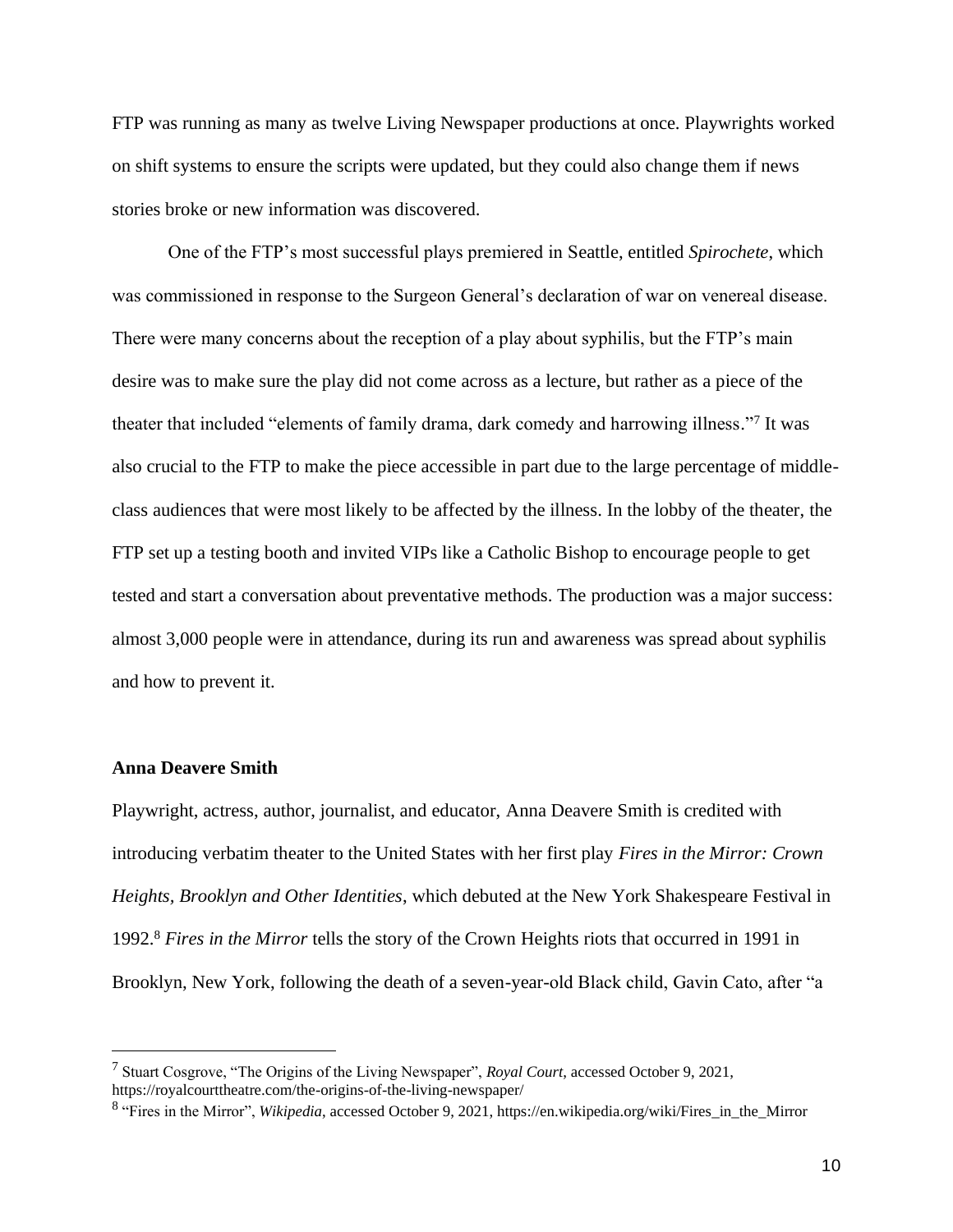member of the Lubavitch branch of Hasidic Judaism lost control of his car, jumped the curb, [killing him]."<sup>9</sup> This tragic event led to high tensions between the Black and Jewish communities in Crown Heights. Following the riots, Smith traveled to that Brooklyn neighborhood where she conducted about a hundred in-depth interviews with people in the Crown Heights community. The result was *Fires in Mirror,* a one-woman verbatim theater play consisting of 29 different characters, for which Smith won the Drama Desk Award for Outstanding One-Person Show and was a finalist for the Pulitzer Prize.<sup>10</sup>

During interviews, Smith would note gestures that we unique to her subjects. In preparation for performances, a majority of Smith's process was listening to the taped conversations, learning how to mimic speech patterns, inflection, and accents. Smith was never pretending to *be* the characters she was portraying; she was a vessel for their words to be spoken aloud. It is always obvious to audiences, that it is Smith undertaking the various characters she is portraying. Unlike in more traditional styles of acting, where actors try to divorce themselves from characters by removing their own gestures or speech patterns, in Smith's portrayal of her interviewees, she is still somewhat ever present.

Anna Deavere Smith strives to tell the stories that are often overlooked in theater: "The desire is to create theater that is fuller than traditional theater—that allows us to see more kinds of people represented."<sup>11</sup> There are many groups of people who do not go to the theater because they do not see themselves represented on stage and thus they cannot relate to the stories that are told; or simply do not have access to theater for reasons ranging from ticket prices to the absence

<sup>9</sup> "Introduction, *Fires in the Mirror*," *Encyclopedia.com*, October 9, 2021,

https://www.encyclopedia.com/arts/educational-magazines/fires-mirror

<sup>&</sup>lt;sup>10</sup> "Drama Desk Award - 1993 | Winners & Nominees[,](http://awardsandwinners.com/category/drama-desk-award/1993/)" accessed December 8, 2021, http://awardsandwinners.com/category/drama-desk-award/1993/.

<sup>&</sup>lt;sup>11</sup> "Wearing the Words: An Interview with Anna Deavere Smith", *Tricycle: The Buddhist Review*, September 15, 2021, https://tricycle.org/magazine/wearing-words-interview-anna-deavere-smith/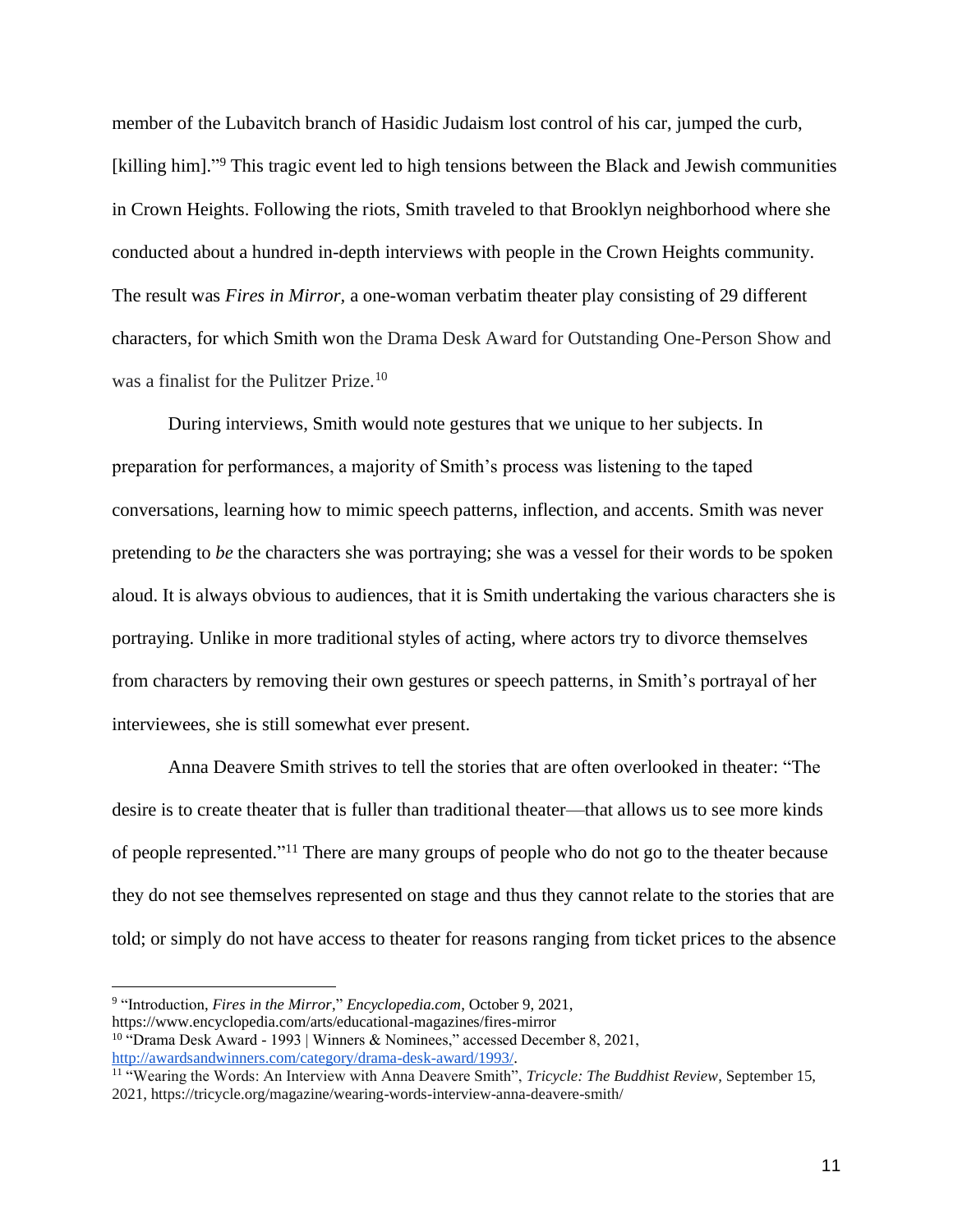of theater venues in their neighborhoods. Creating plays that feature diversity is important to Smith, but she does not define diversity as a term exclusively related to race. In an interview with the *Buddhist Review*, Smith states that the demographics of theater audiences is the outcome of the fact that most productions have been created to appeal to elite white audiences, and that must change. Smith explains the best way to welcome diverse audiences is to stop viewing theater as a "precious thing that only certain people can see, more than high art, but as communities".<sup>12</sup> Perhaps that's part of what draws Smith to verbatim theater, a theatrical genre that celebrates multiple and potentially conflicting perspectives.

In May of 1992, artistic director and producer of the Mark Taper Forum in Los Angeles Gordon Davidson commissioned Smith to write a one-woman show portraying the Los Angeles riots that followed the verdict of the policemen who brutalized Rodney King in 1991. <sup>13</sup> In March of 1991, Rodney King, a black man, was pulled over by the LAPD following a high-speed chase because he had been speeding. King was nearly beaten to death by four white police officers, which was recorded by a nearby resident and used as evidence in the police officers' trial. In May of the following year, the four police officers were tried and found not guilty; "The city exploded. The verdict took the city by surprise, from public officials to average citizens… Three days of burning, looting, and the killings scarred Los Angeles and captured the attention of the world." <sup>14</sup> *Twilight: Los Angeles, 1992* is the fourteenth part of Smith's project *On the Road: A Search for American Character,* a series of solo pieces that she created

…to capture the personality of a place by attempting to embody its varied population and

 $12$  Ibid.

<sup>13</sup> Anna Deavere Smith, *Twilight: Los Angeles 1992*, (New York: Anchor Books,1994) xvii - xxviii

 $14$  Ibid.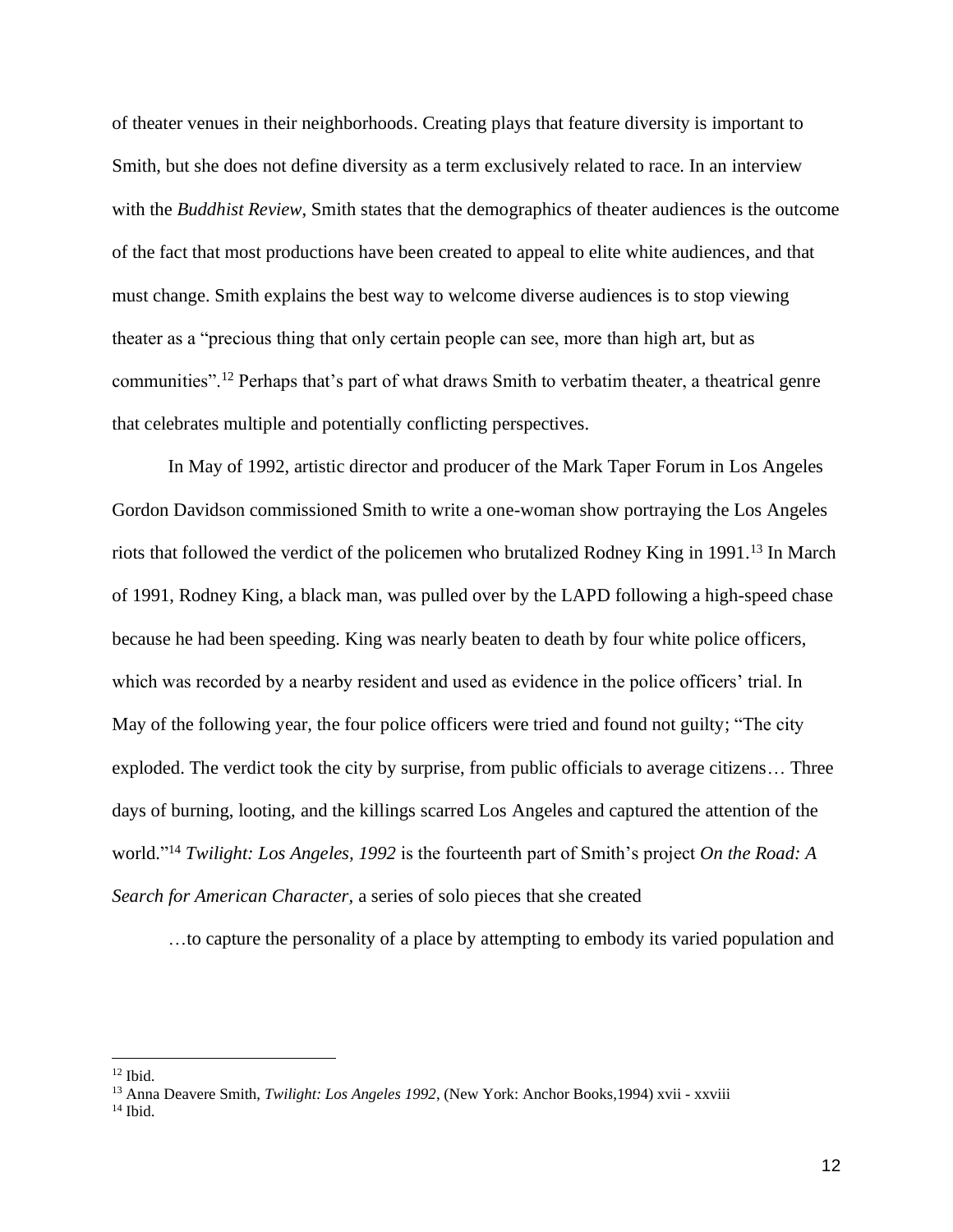varied points of view in one person myself. Her series is a work-in-progress, its aim being the isolation of *the* American character through the dramatization of its many voices, the "different people" who "are shaping it."<sup>15</sup>

The one-woman show depicts the reactions of Los Angeles residents who were both directly and indirectly impacted by the events following the verdict of the policemen in the Rodney King case. Smith conducted about two hundred interviews from California Congresswoman Maxine Waters to a local gang member Twilight Bey, the play's namesake. In the original script, Smith was only able to include about twenty-five characters and their stories due to time constraints but added more characters later on.

The set of *Twilight; Los Angeles, 1992* was mostly bare, except for a large screen showing subtitles and video footage of Rodney King and Reginald Denny being beaten, as well as moments from the Los Angeles riots. Smith's costume was also simple: she wore a white button-down shirt with black slacks, a base outfit to which she added accessories, hats, and jackets. The real magic of the show comes from the instant quick changes that transform Smith from one character to the next. Through the entire performance, the audience's attention is held in anticipation of the next character, each with their own mannerisms, speech patterns, and inflections. Smith shows her mastery as a storyteller as she links monologues that nearly contradict each other when she pairs the interview with Stanley K. Sheinbaum, former president of the Los Angeles Police Commission, with the testimony of Michael Zinzun, representative of the Coalition Against Police Abuse. The monologues share these individuals' reactions to the police violence that Rodney King endured and to the subsequent Los Angeles riots, but also

<sup>15</sup> Cengage Learning Gale, "A Study Guide for Anna Deavere Smith's 'Twilight: Los Angeles,1992'" (Detroit:Gale Research) 8, https://www.scribd.com/read/385749519/A-Study-Guide-for-Anna-Deavere-Smith-s-Twilight-Los-Angeles-1992#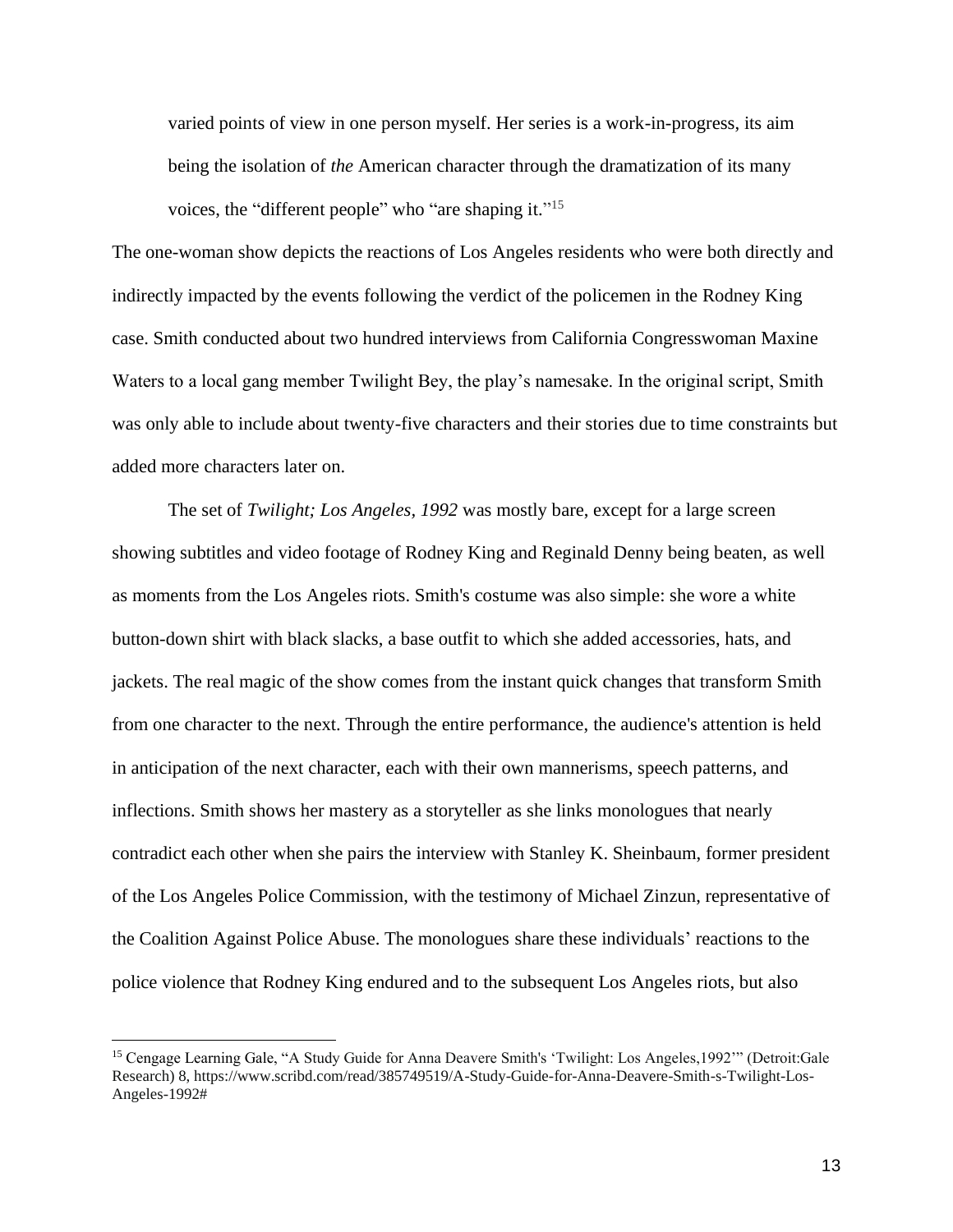capture the wide range of realities that interviewees were living through and the events that stuck out most to them.

Before every monologue in the script, Smith provides a description of the person she interviewed and the environment where the interview took place. Sheinbaum's surroundings are described as

A beautiful house in Brentwood. There is art on all the walls. The art has a real spirit to it. These are the paintings by his wife, Betty Sheinbaum. There is a large living room, an office off the living room which you can see. It is mostly made of wood, lots of papers and books. The office of a writer. There are glass windows that look out on a pool, a garden, a view. 16

while the environment of Zinzun's interview is described as,

In his office at the Coalition Against Police Abuse. There are very bloody and disturbing photographs of victims of police abuse. The most disturbing one was a man with part of his skull blown off and part of his body in the chest area blown off, so that you can see the organs. There is a large white banner with a black circle and a panther. The Black Panther is the image from the Black Panther Party. Above the circle is "All Power to The People."<sup>17</sup>

While Sheinbaum gets to enjoy the luxury of being interviewed in his own home where he is surrounded by his wife's beautiful paintings and a nice view of his pool, Michael Zinzun is sitting in his office surrounded by traumatic images of police brutality. This is the real Los Angeles, where the disconnectedness across class and racial lines explains why the Rodney King

<sup>16</sup> Anna Deavere Smith, *Twilight: Los Angeles 1992*, (New York: Anchor Books,1994) xvii - xxviii  $17$  Ibid.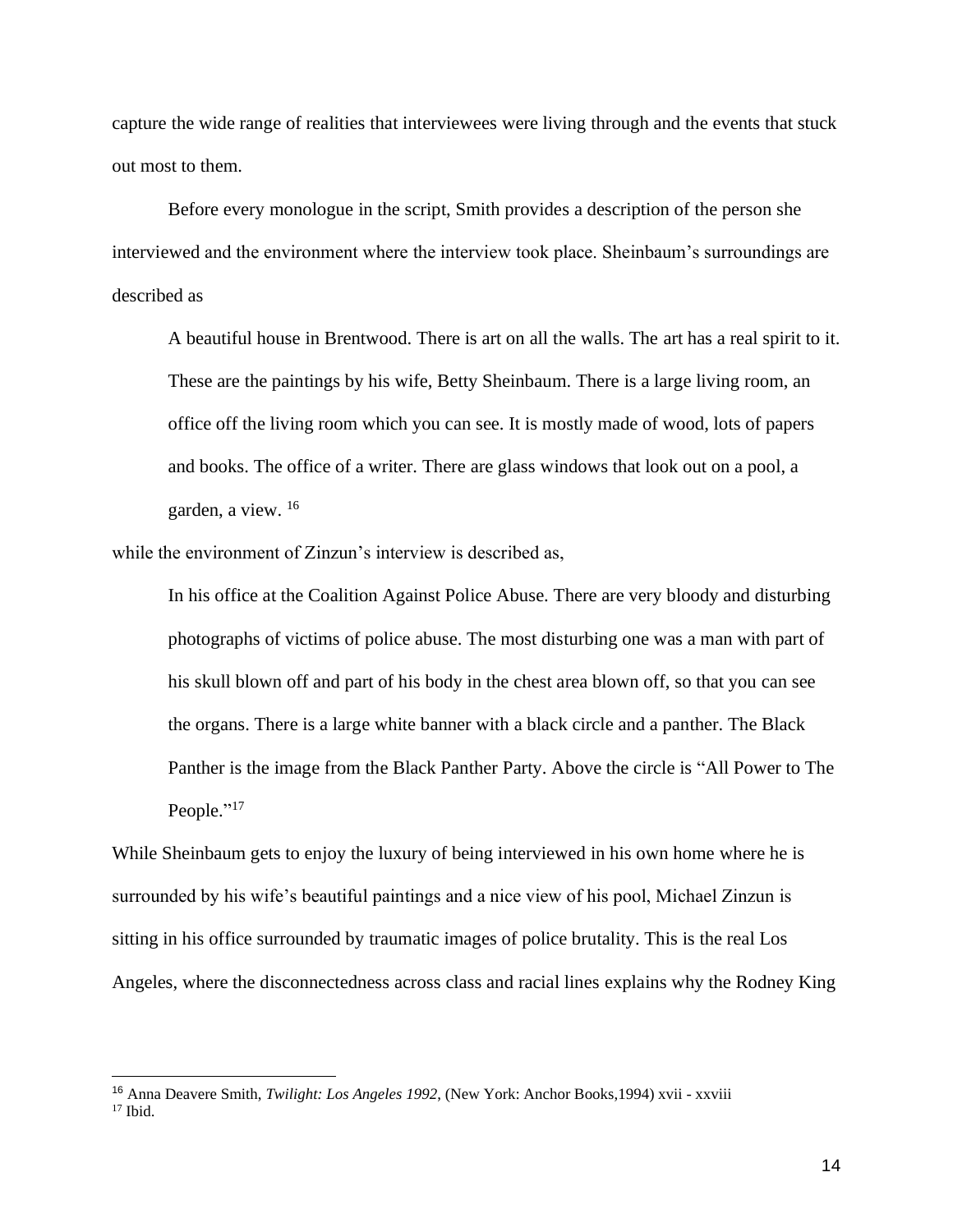verdict was so polarizing. For some, it was a wake-up call; for others, it was the continuation of oppression and racism.

In the introduction of *Twilight: Los Angeles, 1992,* Smith refers to the events in Los Angeles as well as to race relations in the United States when asks "Where does theater fit into this?" She answers her own question saying, "Theater can mirror society. But in order to do that theater must embrace diversity. It must include new characters in our human drama that have not been portrayed on our stages… We now have the opportunity to be a part of discovery of a larger, healthier, more interesting picture of America."<sup>18</sup> Smith's work shows the possibility of a more interesting conversation when the words of Stanley K. Sheinbaum are placed next to those of Michael Zinzun; as a playwright exploring verbatim theater, Smith makes room for both truths to coexist without judgments or filters.

Smith's intention in traveling to Los Angeles following the verdict in Rodney King's case was to listen to the voices of the community and reiterate their stories in a dramatic form. Although Smith's work makes space for a variety of viewpoints, she has received criticism for not taking a clear stance on given issues and for creating work that is considered by some as apolitical. To her critics, Smith responds saying the benefit of not taking a political stance is, "You know more. That's political power,"<sup>19</sup> an approach that opens her audiences up to new ideas and growth.

As a Black woman, Smith recognized how her own lived experiences may influence the stories and characters she would select for *Twilight: Los Angeles, 1992*. To avoid biases, Smith enlisted four collaborators who were different races and had professions outside of theater:

<sup>18</sup> Ibid.

<sup>19</sup> "Wearing the Words: An Interview with Anna Deavere Smith," *Tricycle: The Buddhist Review*, accessed December 8, 2021[,](https://tricycle.org/magazine/wearing-words-interview-anna-deavere-smith/) https://tricycle.org/magazine/wearing-words-interview-anna-deavere-smith/.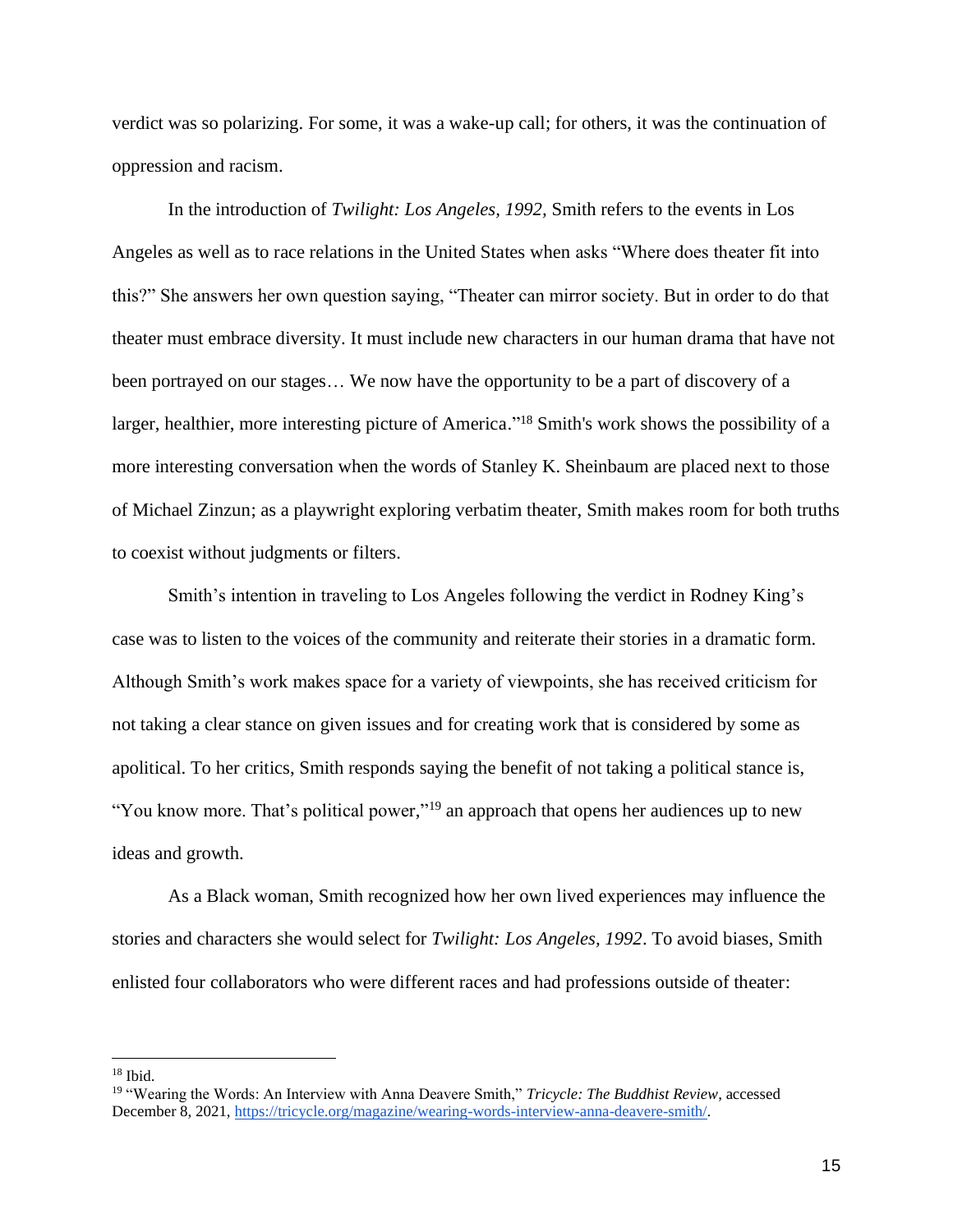Dorinne Kondo, a Japanese American anthropologist and feminist scholar; Hector Tobar, a Guatemalan-American reporter from the *Los Angeles Times* who covered the riots; Elizabeth Alexander, an African American poet and then professor at the University of Chicago; $^{20}$  and Oskar Eustis, a white resident who was the associate artistic director at the Taper, where the play was commissioned.<sup>21</sup> They acted as dramaturgs as Smith created *Twilight: Los Angeles, 1992*. Typically, a dramaturg's role is to provide information and context about themes and topics in play; in the case of *Twilight*, because Smith was the playwright, these dramaturg's task was to "[assist] in the preparation of the text of the play and [offer] an outside perspective to those who are more active in the process of staging the play." $^{22}$  Smith and the four dramaturgs met up after every preview performance of *Twilight: Los Angeles, 1992* to discuss it. Smith's biggest concern throughout the process was that the script would lean towards racial tensions between Black and White people, and so overlook the experiences of other groups. During those meetings, Kondo and Tobar, who did not identify with either group, were very outspoken about the need to accurately portray and include many different racial groups' positions. Dramaturgs are often overlooked in many theater processes; in the case of *Twilight: Los Angeles, 1992*, the absence of the input and lived experiences of Kondo and Tobar could mean that Smith would have left out the stories of people who did not identify as Black or White. Dramaturgs are key to the theatrical process in that they alert playwrights and directors of their blind spots.

In addition to bringing new voices to the forefront of conversation, Smith also blurred the lines of race in *Twilight: Los Angeles, 1992*, by performing characters that were not Black.

<sup>&</sup>lt;sup>20</sup> After her time at the University of Chicago, Alexander taught at Yale University for 15 years. She has served as the president of the Andrew W. Mellon Foundation since 2018.

<sup>&</sup>lt;sup>21</sup> Eustis has served as the Artistic Director of the Public Theater in New York City since 2005. Anna Deavere Smith, *Twilight: Los Angeles 1992*, (New York: Anchor Books,1994) xvii - xxviii  $22$  Ibid.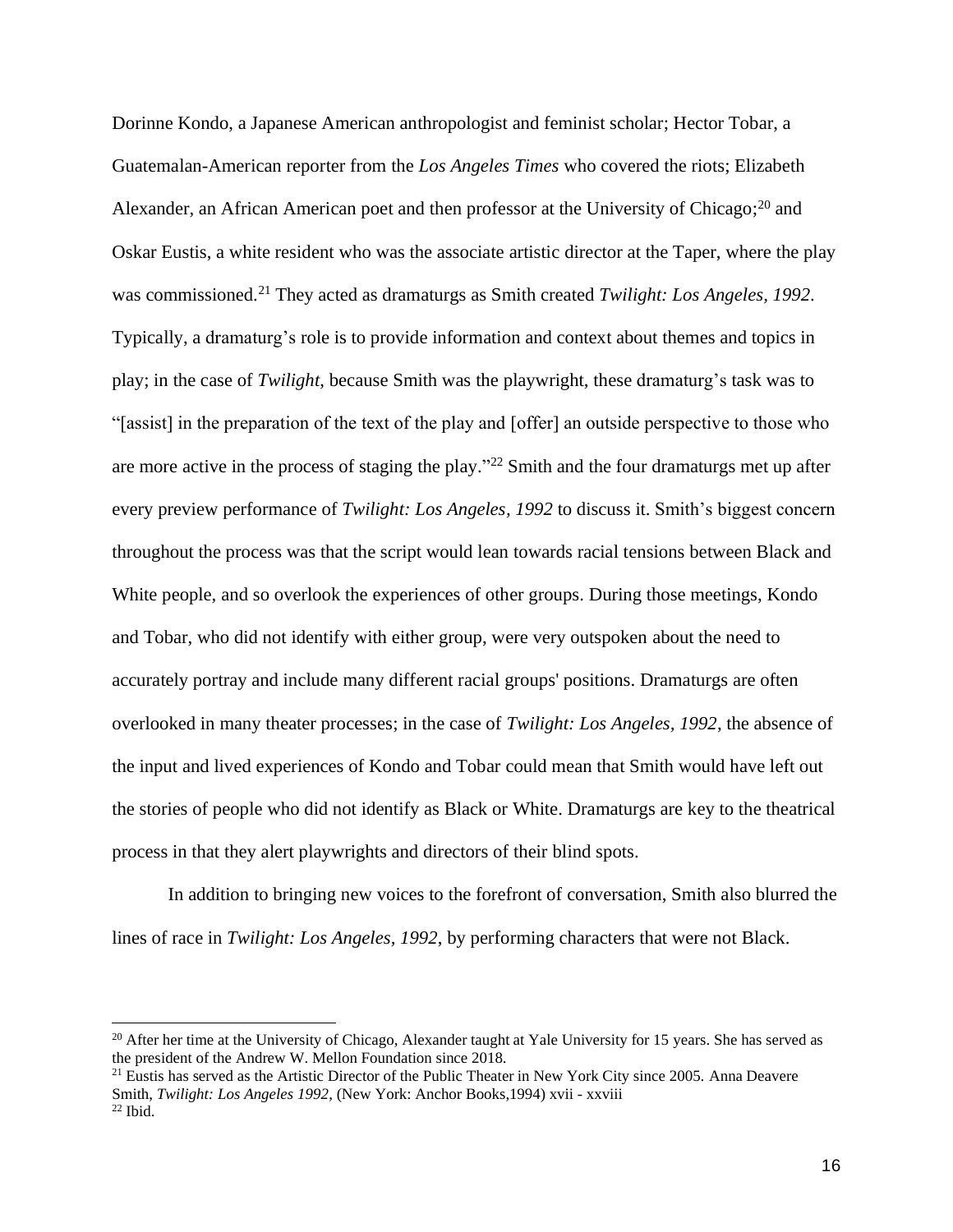During the interview process, Smith took great care in forming relationships with all the individuals she interviewed to make sure that she was performing them as accurately as possible. To gain her interviewees' trust and create flow in the conversation, Smith would often start an interview with one of three questions: "Do you remember the circumstances of your birth?"; "Have you ever been accused of something that you did not do?"; and "Have you ever come close to death?"<sup>23</sup> These three questions were passed on to her by a linguist, who used them to help people let the guard down. While questions like these did not directly relate to the verdict that fueled the Los Angeles riots, they helped make Smith's interviewees comfortable talking about themselves and their lives

In *Twilight: Los Angeles, 1992,* Smith "[delivers] some of her monologues in Korean and Spanish or plunging into the frazzled minds of inarticulate street people who desperately want to be heard,"<sup>24</sup> telling the stories of individuals who have been historically missing from theatrical representations. When *Twilight: Los Angeles, 1992* first premiered in the 90s, rather than viewed as cultural appropriation, an actor's performance of other races and cultures was accepted and actually common on both the stage and screen. In time, the casting of underrepresented groups has become a crucial part of theater professionals' conversations about representation and their right to tell their own stories. What separates Smith's playing of characters outside of her identity from cultural appropriation is that she does not pretend to be the people she interviewed; instead, "[She] works by means of deep mimesis, a process opposite to that of 'pretend.' To incorporate

<sup>23</sup> *[A Search for American Character] | C-SPAN.Org*, accessed December 9, 2021[,](https://www.c-span.org/video/?77289-1/a-search-american-character) https://www.cspan.org/video/?77289-1/a-search-american-character.

<sup>&</sup>lt;sup>24</sup> David Richards, "Review/Theater: Twilight -- Los Angeles, 1992; A One-Woman Riot Conjures Character Amid the Chaos," *The New York Times*, March 24, 1994, sec. Theate[r,](https://www.nytimes.com/1994/03/24/theater/review-theater-twilight-los-angeles-1992-one-woman-riot-conjures-character-amid.html) https://www.nytimes.com/1994/03/24/theater/review-theater-twilight-los-angeles-1992-one-woman-riot-conjurescharacter-amid.html.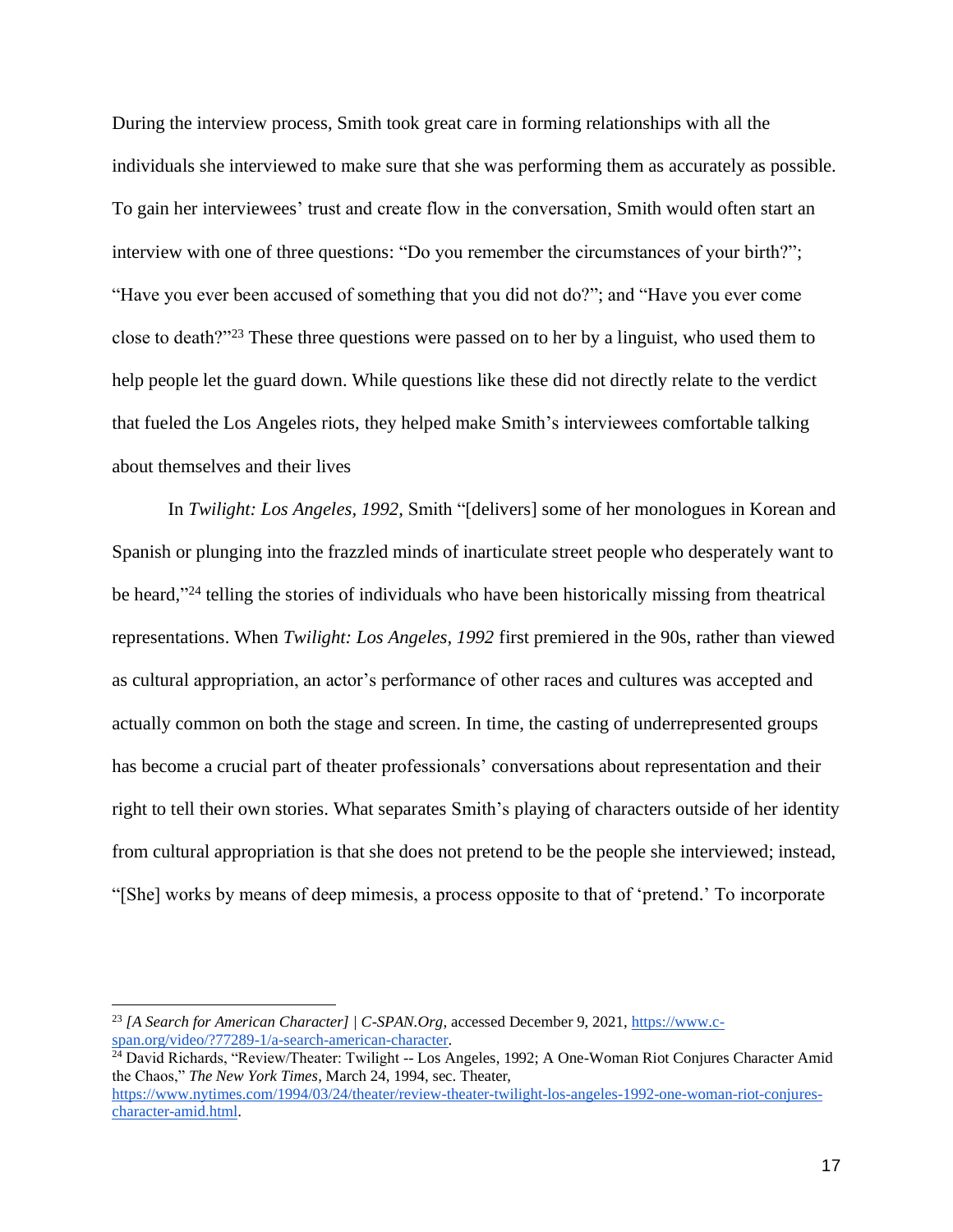means to be possessed by, to open oneself up thoroughly and deeply to another being."<sup>25</sup> The characters that Smith performs are not fictional and her goal is not to hide her own identity as she plays them, but instead to serve as a vessel that brings their words to life and puts them in conversation with other viewpoints. It is important to keep in mind that Smith does not always perform characters that she identifies with or whose opinions she agrees with. "She's not trying to get audiences to love the characters, just to make them willing to hear these lives and perspectives juxtaposed against each other in the no-place that's the stage,"<sup>26</sup> so the power of her verbatim plays comes from the space for reflection she creates. Smith's verbatim theater also allows audience members to imagine a world different from the one they know while acknowledging that change is hard and takes work: "No performance by itself can alter the routines of everyday life, but . . . theatre can provide 'what if' images of potential community, sparking the kind of imaginative work that must precede substantial changes in customary habits."<sup>27</sup> There has to be a true commitment to change, but first one needs to learn how to listen.

#### **Tectonic Theater Project and Moment Work**

In July of 1991, Moisés Kaufman and his husband, Jeffrey LaHoste, founded the Tectonic Theater Project (TTP), a theater company created to explore theatrical language and form. <sup>28</sup> During TTP's early years, Kaufman borrowed exercises from the deconstructivist/postmodern movement to create works that helped TTP answer questions that he was interested in exploring. This process of asking questions led to the creation of the Moment

https://www.encyclopedia.com/arts/educational-magazines/fires-mirror.

<sup>&</sup>lt;sup>25</sup> "Fires in the Mirror | Encyclopedia.Com[,](https://www.encyclopedia.com/arts/educational-magazines/fires-mirror)" accessed December 9, 2021,

<sup>26</sup> Jill Dolan, *Utopia in Performance: Finding Hope at the Theater* (University of Michigan Press, 2010).  $^{27}$ Ibid.

<sup>&</sup>lt;sup>28</sup> Moises Kaufman, Lisa S. Brenner, and Barbara Pitts, "Moment Work: An Interview with Tectonic Theater Project | JHUP Theatre," July 2, 2016, [https://jhuptheatre.org/theatre-topics/online-content/issue/volume-26-number-2-july-](https://jhuptheatre.org/theatre-topics/online-content/issue/volume-26-number-2-july-2016/moment-work-interview-tectonic)[2016/moment-work-interview-tectonic.](https://jhuptheatre.org/theatre-topics/online-content/issue/volume-26-number-2-july-2016/moment-work-interview-tectonic)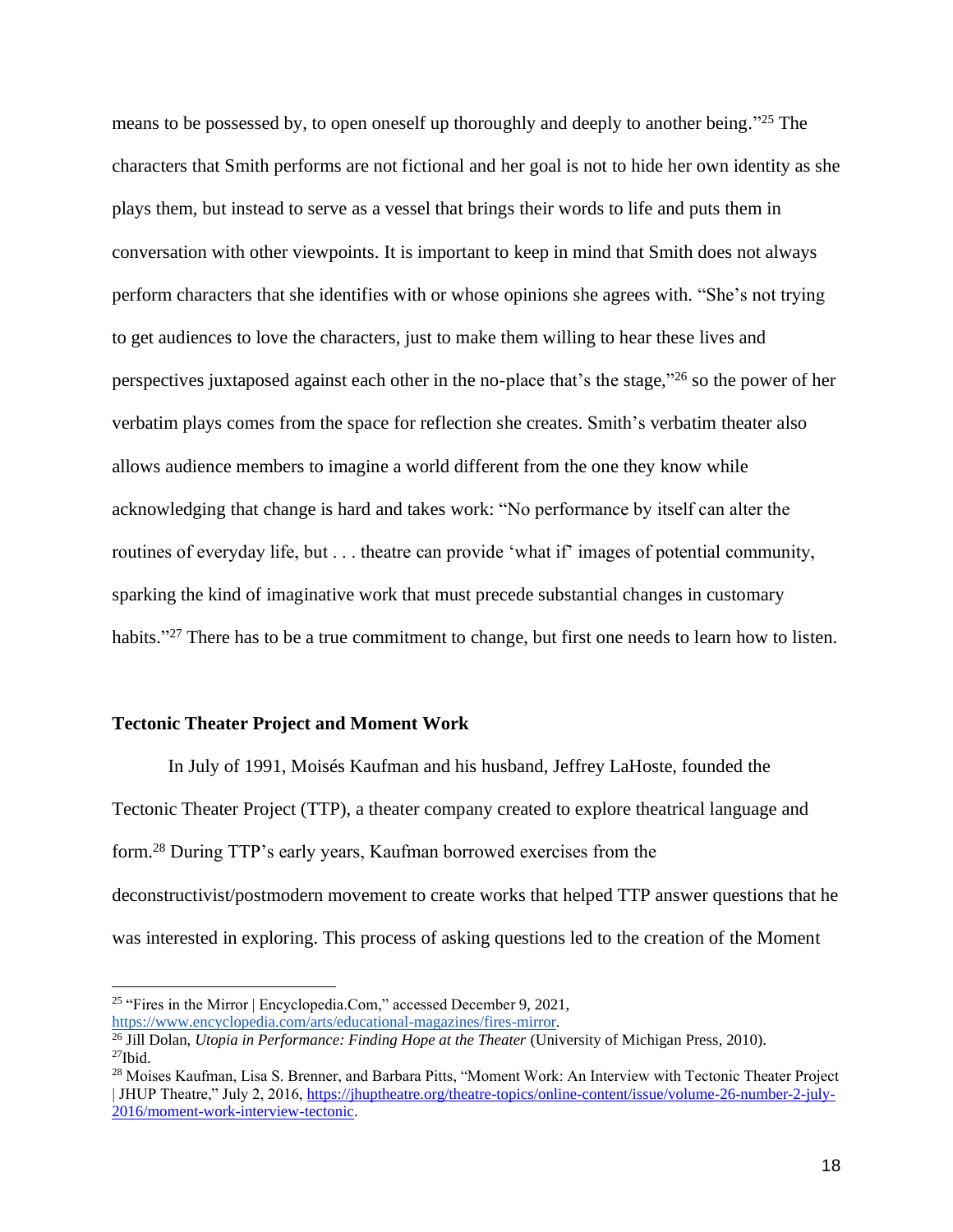Work method, which Kaufman defines as "writing performances as opposed to writing texts."<sup>29</sup> In Moment Work rehearsals, the main focus is not the text per se, but what the moment calls for—whether that is the integration of elements such as lighting, sound, or even puppets. Moment Work goes beyond what is included in the text by identifying modes that will help tell the story of the play like puppetry or the integration of movement. In an interview with Drew University Professor Lisa S. Brenner for the academic journal *Theatre Topics*, TTP member and Moment Work instructor Barbara Pitts and Moisés Kaufman, discuss the application of Moment Work when creating a theater piece and how it encourages collaboration and play amongst a cast in a way that that would not be possible in traditional rehearsal processes that focus mainly on the text.<sup>30</sup> During the interview, Pitts describes her process of using Moment Work to devise *Thread City*, a dance-theater piece she devised at Eastern Connecticut State that tells the story of the community's fabric-making industry. While *Thread City* is based on interviews, the dance ensemble decided to not use text so as to be more inclusive of members of the local Hispanic community. Their decision considered access by removing language barriers. To tell the community's stories, *Thread City* uses lighting, movement, images, and found objects to stage their narratives in a way that empowered the ensemble to go beyond the bounds of language. One of TTP's core values is to ensure that "everyone has a voice in the creation of new work" and Moment Work helped them achieve that goal in *Thread City*. 31

On October 7, 1998, in Laramie, Wyoming, Matthew Shepard, a twenty-one-year-old college student at the University of Wyoming, was abducted and attacked by Aaron McKinney

 $29$  Ibid.

<sup>&</sup>lt;sup>30</sup> Moises Kaufman, "Moment Work: An Interview with Tectonic Theater Project | JHUP Theatre," accessed December 10, 2021[,](https://jhuptheatre.org/theatre-topics/online-content/issue/volume-26-number-2-july-2016/moment-work-interview-tectonic) https://jhuptheatre.org/theatre-topics/online-content/issue/volume-26-number-2-july-2016/moment-work-interview-tectonic.

<sup>&</sup>lt;sup>31</sup> "Home," Tectonic T[h](https://www.tectonictheaterproject.org/)eater Project, accessed December 9, 2021, https://www.tectonictheaterproject.org/.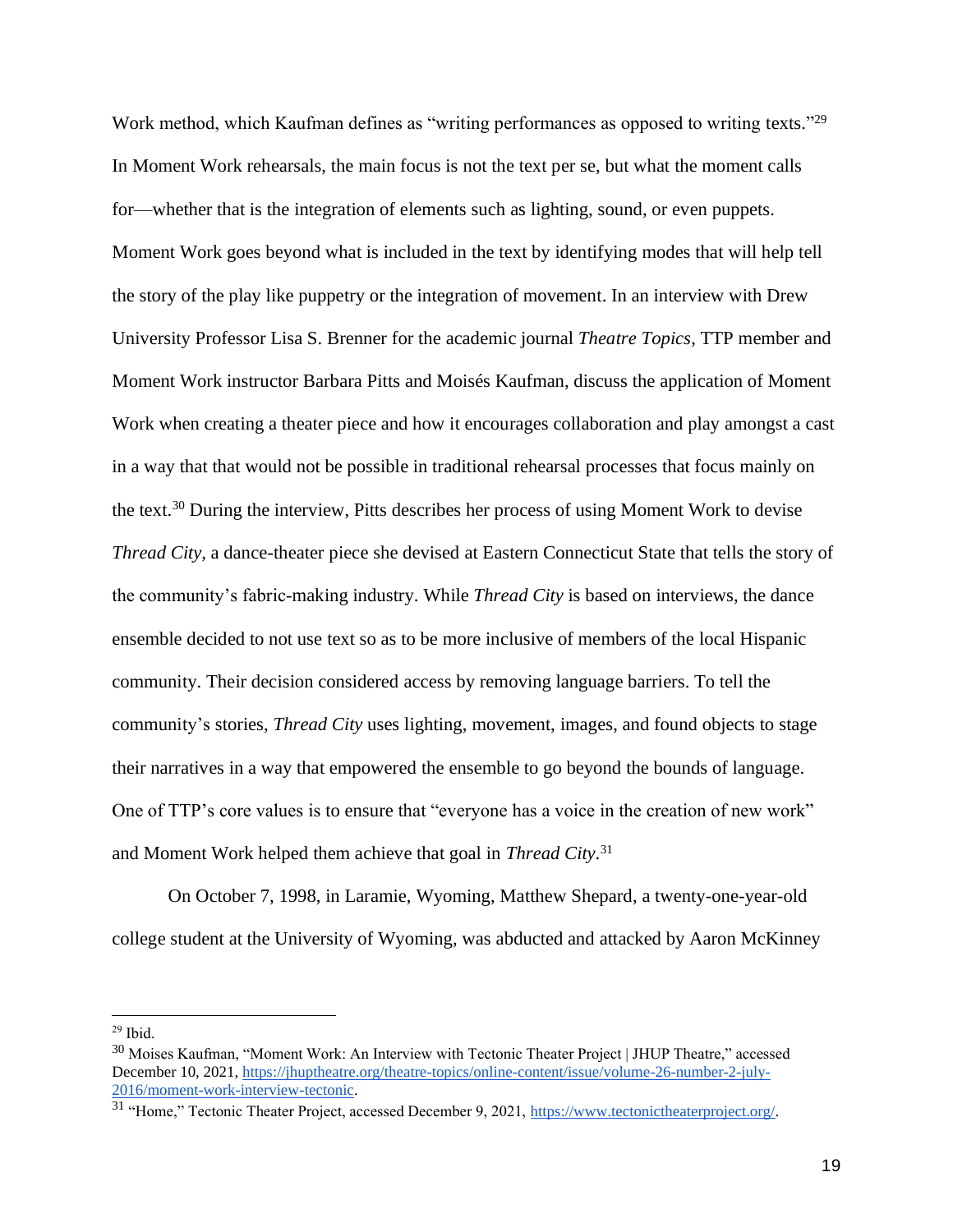and Russell Henderson. They beat him up and left him to die because he was gay. Shepard miraculously survived the attack and was discovered eighteen hours later by a cyclist. Shepard died five days later at a hospital in Fort Collins, Colorado. What would eventually become *The Laramie Project* first started out as a question that Kaufman posed to his theater company in reaction to Shepard's tragic death: "What can we do as theatre artists to respond to this incident, and, more concretely, is theatre a medium that can contribute to the national dialogue on current events."<sup>32</sup> Kaufman and nine members of the Tectonic Theater Project traveled to Laramie a month after Shepard's death to interview members of the community and learn more about the area and its residents. From the beginning, Kaufman was clear that the play should not be about Matthew Shepard or his killers, but a piece of verbatim theater about Laramie and its 27,000 citizens.

Unlike Anna Deavere Smith's process, *The Laramie Project*'s script emerged from interviews conducted by multiple members of the Tectonic Theater Project. They each focused on a particular aspect of the Laramie community that piqued their interest. Early on, the group realized that their different interests would help create a more detailed picture of Laramie that included the distinct experiences of ranchers as well as those of the small group of individuals who identified as part of the LGBTQ+ community, for example. In speaking about the interview process in Laramie, Kaufman admitted he and his company members initially had many misconceptions and preconceived notions about the population, but they quickly realized their assumptions were incorrect and were amazed by the community's willingness to participate and share their stories. After the first trip to Laramie, the company got together in New York to read

<sup>&</sup>lt;sup>32</sup> John Moore, "How 'The Laramie Project' Changed Theatre – and the World - Denver Center for the Performing Arts," Denver Center for the Performing Arts, February 25, 2020, [h](https://www.denvercenter.org/news-center/how-the-laramie-project-changed-theatre-and-the-world/)ttps://www.denvercenter.org/news-center/howthe-laramie-project-changed-theatre-and-the-world/.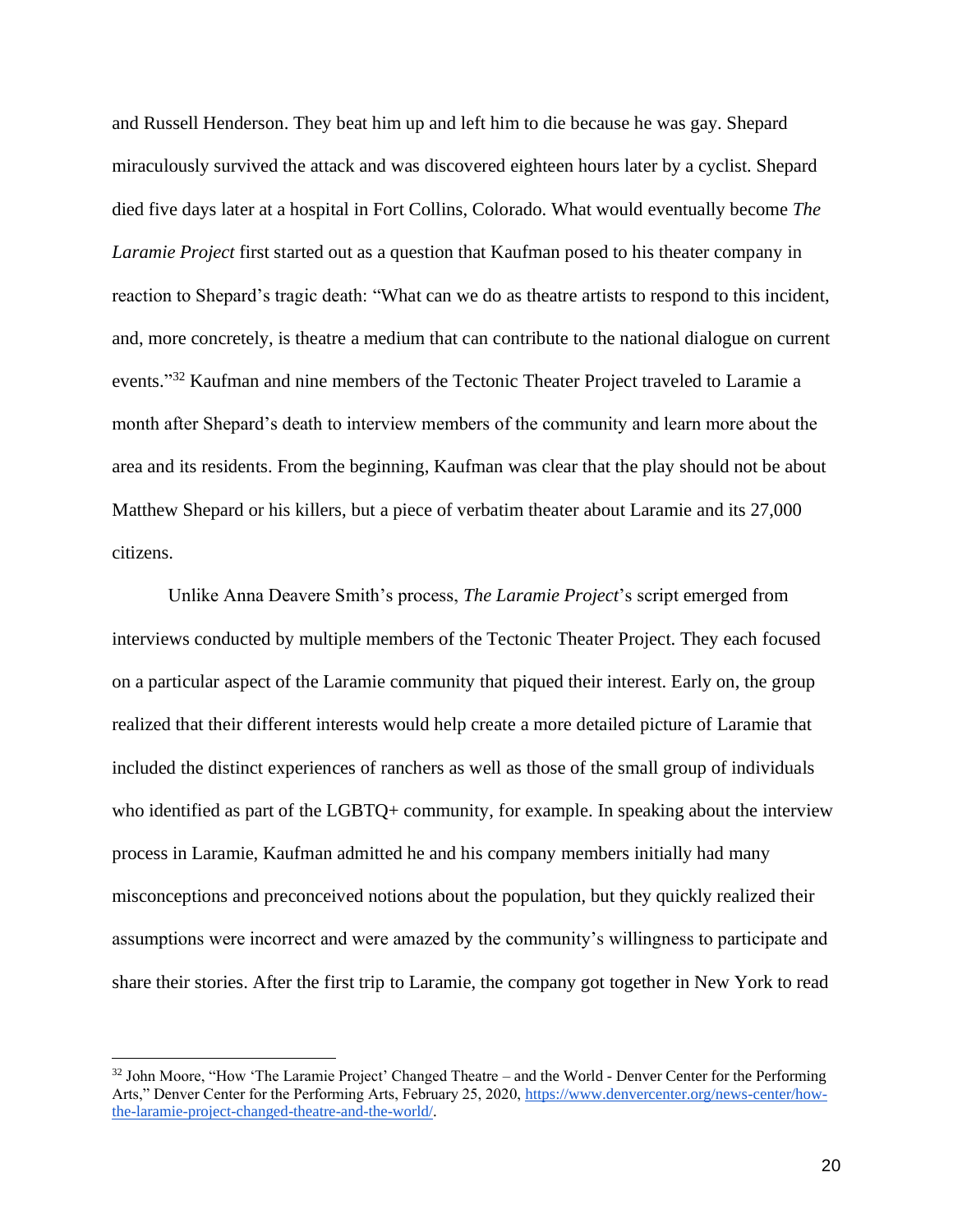over and edit the transcripts of the eighty interviews they had conducted. They were blown away by the material and knew that it had great potential. In January of 1999, the members of the Tectonic Theater Project started a three-week workshop process in which they used Moment Work to break down the transcripts and identify moments that they could build on in the play. After going through all the material, the artists arranged and rearranged the order of the interviews and conducted a ninety-minute reading. After hearing the stories read aloud, Kaufman decided a smaller group, called The Writers Group, would continue the interviewing process in Laramie. The Writers Group was led by Leigh Fondakowski and included Stephen Belber, Greg Pierotti, Stephen Wangh, and Kaufman himself.<sup>33</sup> That same year, TTP traveled to Laramie four more times to conduct interviews and cover Aaron McKinney's trial. As the group collected more material, the three-week workshop sessions included the addition of theatrical elements such as lighting and sound as they created this verbatim theater's "Moments". In the end, TTP had interviewed two hundred individuals ranging from investigators on the case to some of Shepard's close friends.

It was important to Kaufman and members of the TTP that *The Laramie Project*  premiered in the West because it was where the horrific event had occurred. Donovan Marley, the artistic director at the Denver Center Theater Company, saw the potential in the project:

For the theatre world, it was a validation of Moisés Kaufman's brilliant vision of creating important topical works for the theatre by total immersion of his actors in researching the story and then developing the text together. But the broader and more important legacy is the impact on the audience of the ensemble's humanizing of Mathew Shepard so that a

<sup>33</sup> Kaufman, Moisés. *The Laramie Project*. New York: Vintage Books, 2001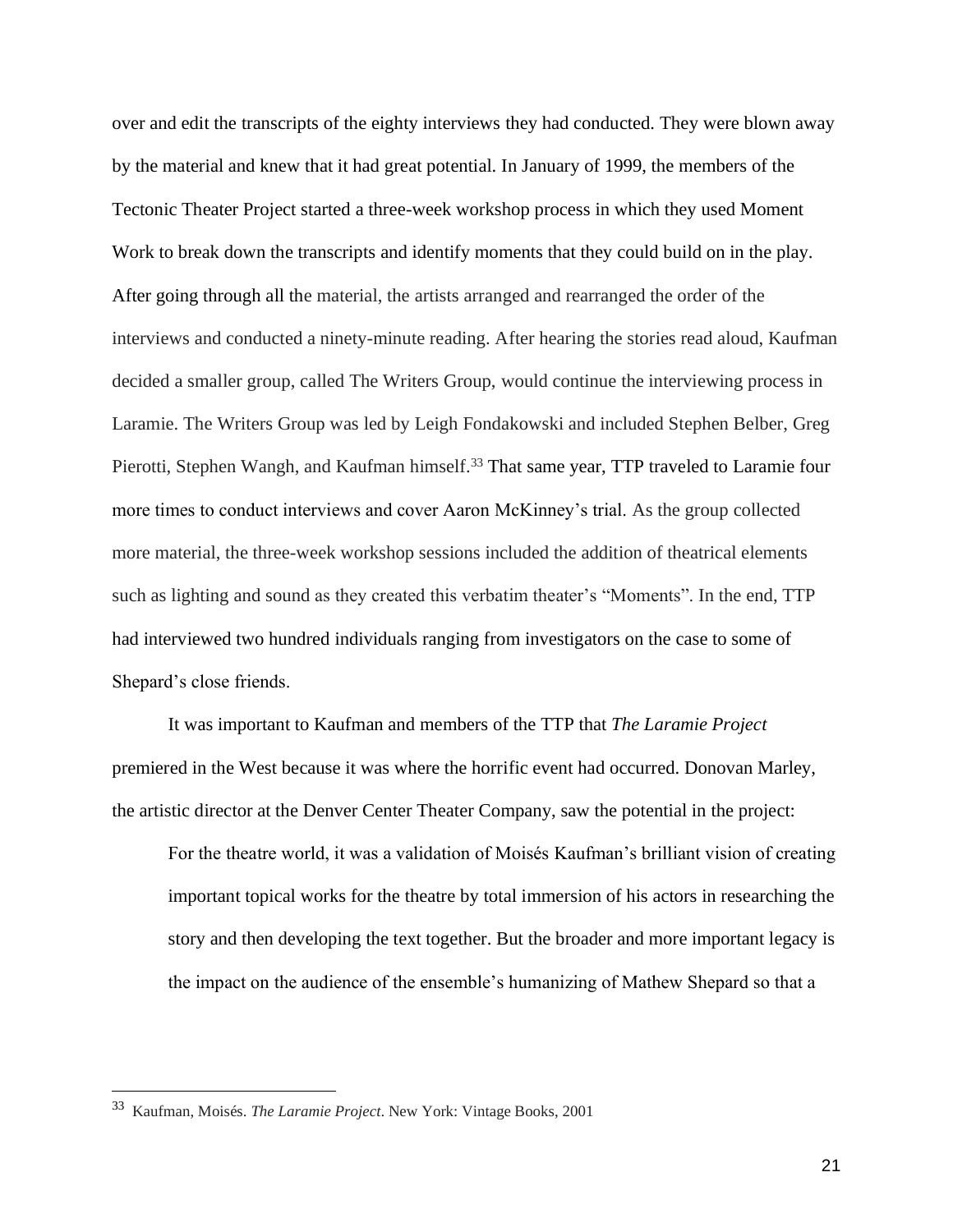homophobic America could find a son or a brother crucified on a Laramie fence — and resolve to change the culture.<sup>34</sup>

Marley took a chance on Moisés Kaufman and TTP even though they had not finished writing the verbatim theater piece when he *included The Laramie Project* in his season. It was important to Marley to feature a piece that would address the violence and murders of individuals in the LGBTQ+ community and the voiceless had a space to speak.

During the original production of *The Laramie Project*, the verbatim theater play began with all eight cast members on stage. The set was sparse: five brown tables, each surrounded by one or two chairs. The opening monologue explains the Tectonic Theater Project's process of creating *The Laramie Project* and presents information about the death of Matthew Shepard. The stage is mainly backlit with white light and can only be described as feeling simple. In the Director's Notes of *The Laramie Project*, Moises Kaufman writes:

The set is a performance space. There are a few tables and chairs. Costumes and props are always visible. The basic costumes are the ones worn by the company of actors. Costumes to portray the people of Laramie should be simple: a shirt, a pair of glasses, a hat. The desire is to suggest not recreate. Along the same lines, this should be an actordriven event. Costume changes, set changes, and anything else that happens on the stage should be done by the company of actors.  $35$ 

In a *New York Times* review of *The Laramie Project* from 2000*,* Ben Brantly recognizes that *The Laramie Project* pulls from Anna Deavere Smith's interviewing methods to write a play: "[*The Laramie Projec*t] feels less clinical than Ms. Smith's works in presenting its subjects, and the

<sup>34</sup> John Moore, "The Enduring Legacy of 'Laramie,' Two Decades Later," *AMERICAN THEATRE*, February 26, 202[0,](https://www.americantheatre.org/2020/02/26/the-enduring-legacy-of-laramie-two-decades-later/) [https://www.americantheatre.org/2020/02/26/the-enduring-legacy-of-laramie-two-decades-later/.](https://www.americantheatre.org/2020/02/26/the-enduring-legacy-of-laramie-two-decades-later/)

<sup>35</sup> Kaufman, Moisés. *The Laramie Project*. New York: Vintage Books, 2001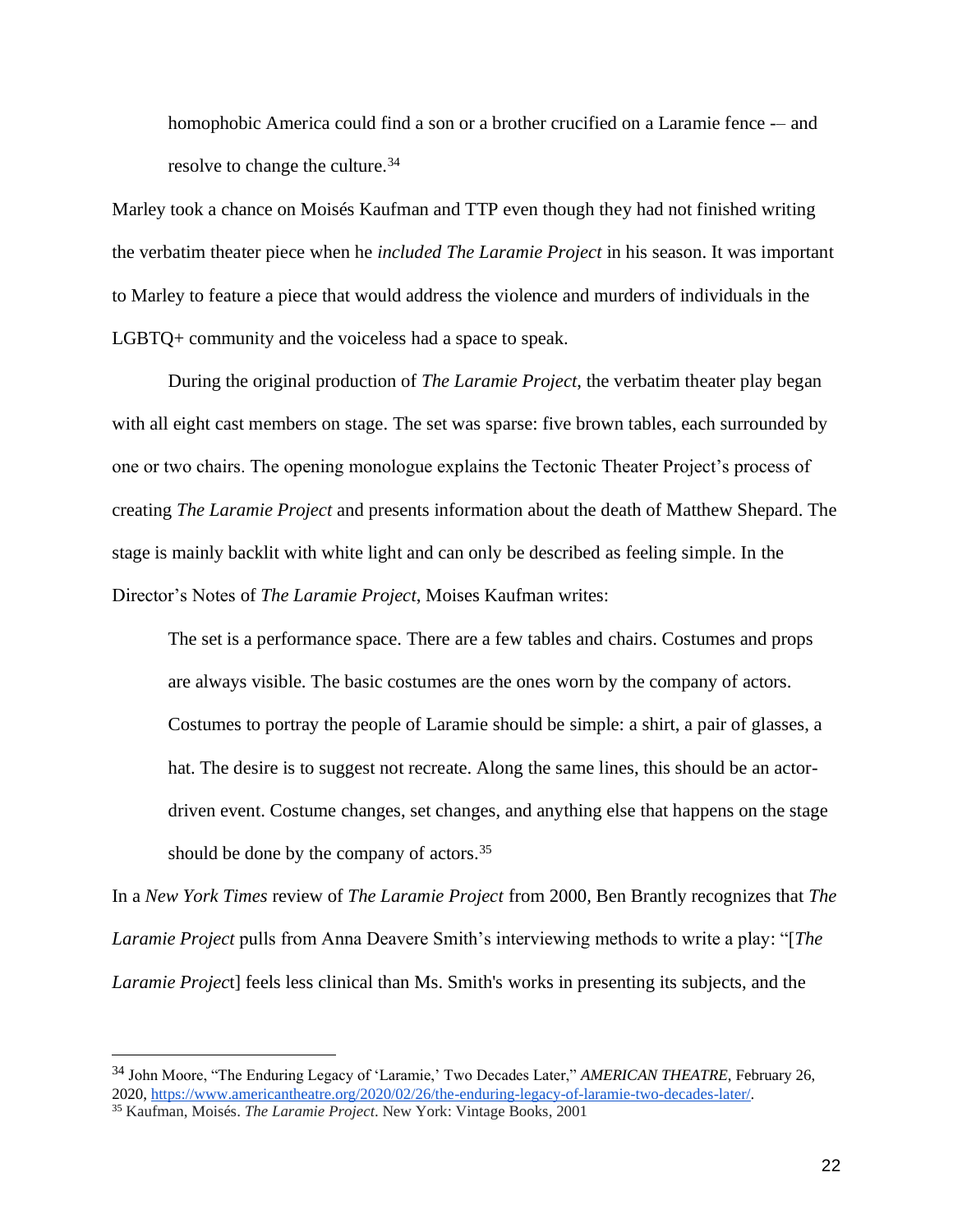lack of distance is not always an asset,"<sup>36</sup>, referring to the fact that the names of the TTP members are in the play's list of characters. Unlike in Smith's approach to verbatim theater, since she refuses to express her own thoughts and feelings about the individuals or how the interview went, members of the TTP are characters in *The Laramie Project* who share their thoughts from the journals they kept while in Laramie and reenact moments from the interviews with residents. Brantley goes on to say that while the play captures the emotion of that moment, the portrayals of the Laramie residents are not as convincing, "only a few of its members have anything like Ms. Smith's ear for revelatory speech patterns and are able to summon portraits that feel correspondingly authentic."<sup>37</sup> In response, I find that it is important to recognize that Smith's intention behind writing her plays is to capture the people she is interviewing, while Moisés Kaufman and TTP traveled to Laramie, WY to capture the town as a whole.

Throughout the performance, actors go back and forth between performing monologues and performing moments. The piece also counts on a narrator who guides the narrative by identifying the 60 different characters the actors portray and providing necessary context them. What *makes The Laramie Project* compelling is how its format constantly changes, as actors quickly shift from speaking to the audience as if in a soliloquy to performing characters in partner scenes.

*The Laramie Project* ran at the Denver Center Theater Company from February 26 through April 1, 2000, when it moved to the Union Square Theater in New York.<sup>38</sup> Going into opening night, the company was very nervous about how audience members would react. *The* 

<sup>36</sup> Ben Brantley, "THEATER REVIEW; A Brutal Act Alters a Town," *The New York Times*, May 19, 2000, sec. Movie[s,](https://www.nytimes.com/2000/05/19/movies/theater-review-a-brutal-act-alters-a-town.html) [https://www.nytimes.com/2000/05/19/movies/theater-review-a-brutal-act-alters-a-town.html.](https://www.nytimes.com/2000/05/19/movies/theater-review-a-brutal-act-alters-a-town.html)  $37$  Ibid.

<sup>38</sup> John Moore, "How 'The Laramie Project' Changed Theatre – and the World - Denver Center for the Performing Arts," Denver Center for the Performing Arts, February 25, 2020, [https://www.denvercenter.org/news-center/how](https://www.denvercenter.org/news-center/how-the-laramie-project-changed-theatre-and-the-world/)[the-laramie-project-changed-theatre-and-the-world/.](https://www.denvercenter.org/news-center/how-the-laramie-project-changed-theatre-and-the-world/)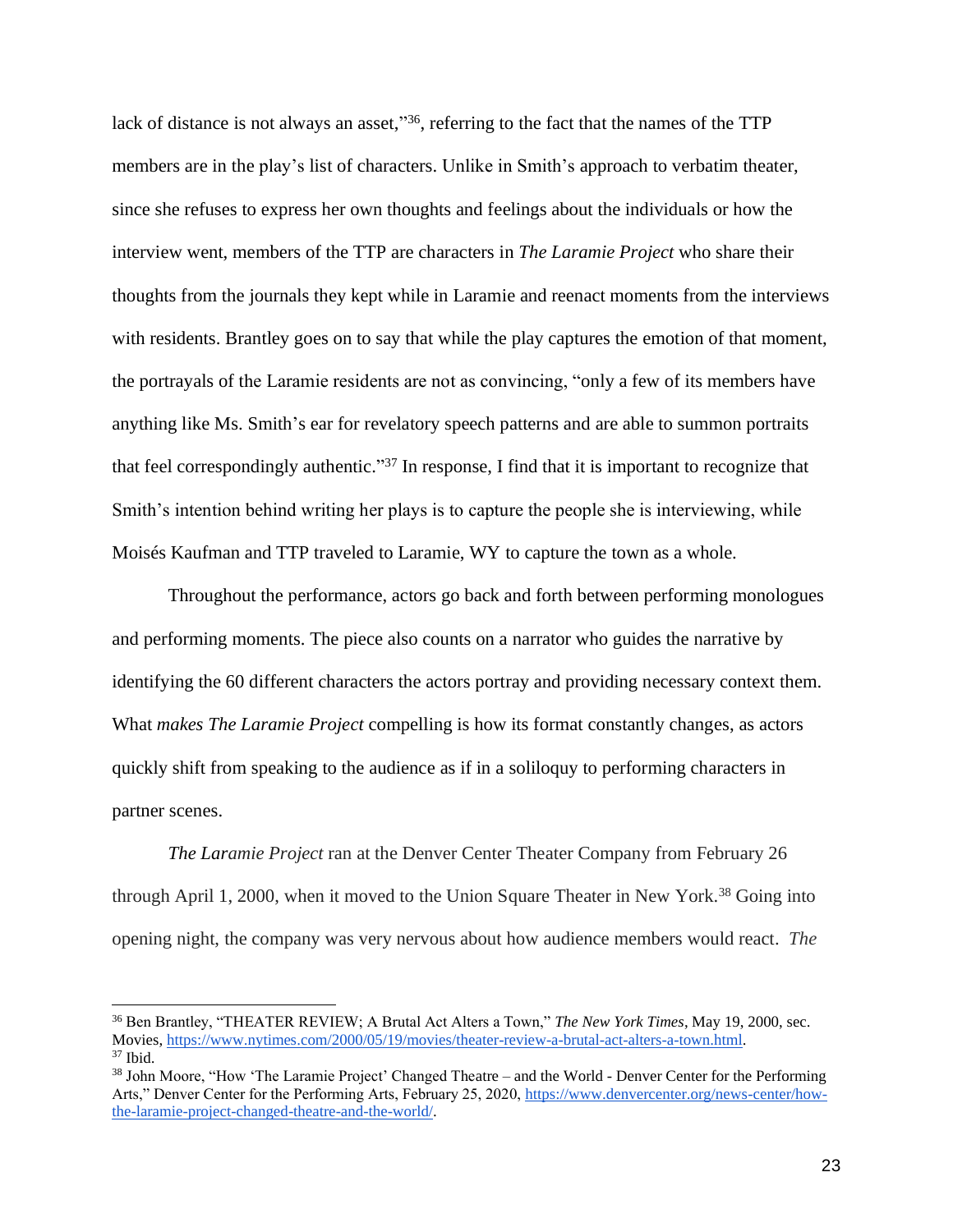*Laramie Project* was one of the first plays to address the violence and murders of members of the LGBTQ+, so TTP was pleasantly surprised by the Denver community's welcoming reception of The *Laramie Project*. When the play was moved to an Off-Broadway stage in New York, *The Laramie Project* was not a commercial success. Members of TTP worried that *The Laramie Project* would begin and end with its original company, but slowly the play began to gain popularity. In the 2002-2003 theater season, there were 440 professional, amateur and school productions of the piece. <sup>39</sup>As time progressed, *The Laramie Project* was added to more and more high school course syllabi and college theater seasons in recognition of the need for conversations about homophobia and violence against members of the LQBTQ+ community. In 2002, HBO released a filmed version of *The Laramie Project* starring Laura Linney, Peter Fonda, Steve Buscemi, and Christina Ricci. The film brought greater attention to the play and has been viewed approximately twenty million times to date.

Social and political change are part of the Tectonic Theater Project's core values, but Kaufman believes all theater is inherently political: "if we're doing the work well, the work will end up portraying, representing many different sides of who you are as a human being. So yes, our work is political and our work addresses social ideas, as well as all the other forces that shape our lives." <sup>40</sup> The process of creating *The Laramie Project* proved that verbatim theater was the perfect medium for TTP to tell as many stories about the people of the Laramie community as possible. While Moisés Kaufman and the members of the TTP could have focused only on Matthew Shepard's murder, they recognized the importance of making space for a broader

 $39$  Ibid.

<sup>40</sup> Moises Kaufman, "Moment Work: An Interview with Tectonic Theater Project ," *Theatre*," accessed December 10, 202[1,](https://jhuptheatre.org/theatre-topics/online-content/issue/volume-26-number-2-july-2016/moment-work-interview-tectonic) https://jhuptheatre.org/theatre-topics/online-content/issue/volume-26-number-2-july-2016/moment-workinterview-tectonic.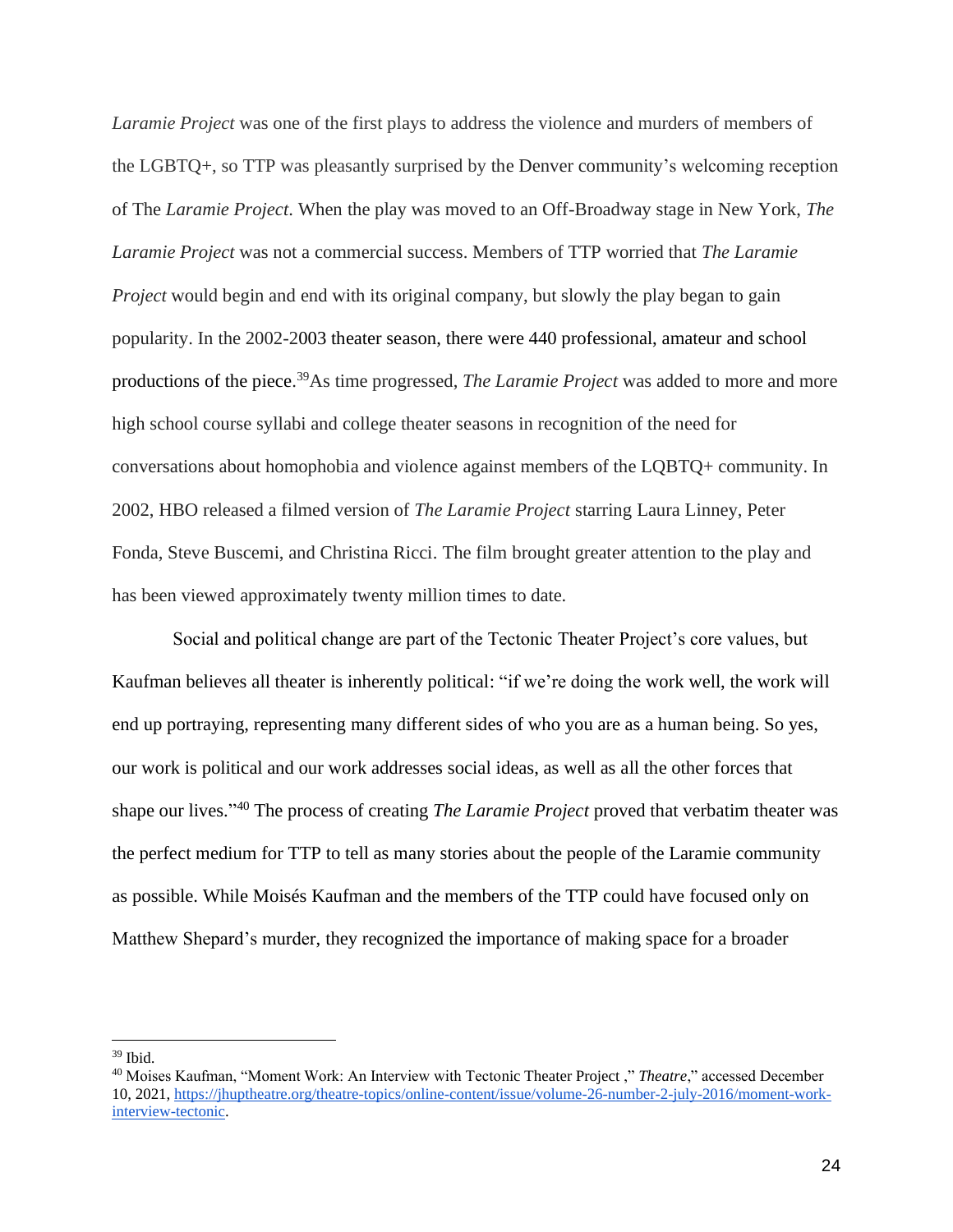spectrum of narratives. Verbatim theater allowed them to include individuals who are overlooked and give the residents of Laramie the opportunity to speak their truths and tell their stories.

At the beginning of *The Laramie Project,* many characters share their opinions about their hometown. One description that especially stands out is Jedediah Schultz's, a Theater major at the University of Wyoming:

If you would have asked me before, I would have told you, Laramie is a beautiful town, secluded enough that you can have your own identity… A town with a strong sense of community… Now, after Matthew, I would say that Laramie is a town defined by an accident, a crime… We're a noun, a definition, a sign. We may be able to get rid of that... but it will sure take a while. $41$ 

*The Laramie Project* helped change audiences' opinions about the town of Laramie and its residents because they were humanized in the performance. TTP showed American spectators that a horrific event like Matthew Shepard's murder could have happened anywhere in the country.

Unlike its predecessor, the Living Newspapers, contemporary verbatim theater has become very personal because it tells the stories of many individuals, leaning into the complexity of the lived experiences of human beings instead of conveying news stories. *The Laramie Project* is frequently performed throughout the United States and around the world today. Kaufman says,

I think part of the reason *The Laramie Project* has endured the way it has and then started to make us identified as a theatre for social change is because there was so much rigor about the structure of the play. And so it has endured, whereas, you know, maybe some

<sup>41</sup> Moisés Kaufman and Tectonic Theater Project, *The Laramie Project* (New York: Vintage Books, 2001)[,](http://archive.org/details/laramieproject00kauf) http://archive.org/details/laramieproject00kauf.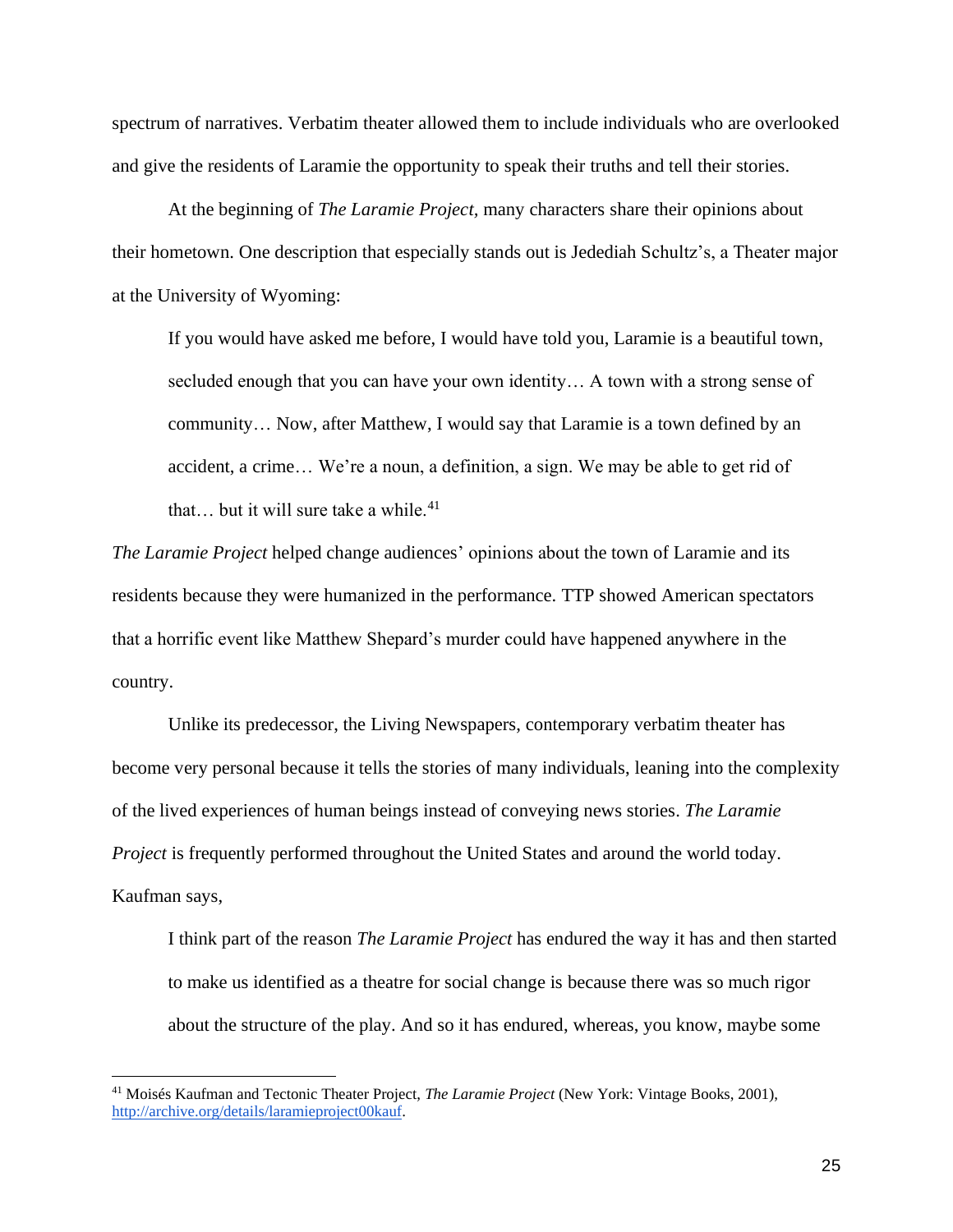other forms like the Living Newspaper, pieces that were much more responding to the current moment, they don't necessarily endure.<sup>42</sup>

Since its premiere at the Denver Center Theater Company in 2000, an estimated ten million people have seen *The Laramie Project* in twenty different countries in thirteen different languages and  $100,000$  copies of the script have been sold.<sup>43</sup> The script has been used in classrooms to teach about hate and discrimination and the need to create space to speak the truth about marginalized groups. While the media spent its time making assumptions about the events leading to Shepard's horrific death, TTP took the time to know Laramie residents, extending an ear for them to express their emotions and process the horrible event that took place. Laramie, Wyoming is not the obvious choice of setting a playwright aspiring to a Broadway run would choose, but Kaufman saw the humanity in its residents and how important it would be for the American public to hear their stories in their own words. In the original production of *The Laramie Project*, actors performed the monologues or moments of the people they themselves has interviewed, making the enactment of their stories even more personal: "The audience was just one degree of separation from the actual person, and the connective tissue was the empathy of the actor." 44

Apart from its great success, *The Laramie Project* has the merit of launching a national dialogue about hate crimes and homophobia. In 2009, President Barack Obama invited Moisés Kaufman and the members of the Tectonic Theater Project to the White House to witness the

<sup>42</sup> Moises Kaufman, "Moment Work: An Interview with Tectonic Theater Project." *Theatre*. accessed December 10, 202[1,](https://jhuptheatre.org/theatre-topics/online-content/issue/volume-26-number-2-july-2016/moment-work-interview-tectonic) https://jhuptheatre.org/theatre-topics/online-content/issue/volume-26-number-2-july-2016/moment-workinterview-tectonic.

<sup>&</sup>lt;sup>43</sup> John Moore, "How 'The Laramie Project' Changed Theatre – and the World. Denver Center for the Performing Arts," Denver Center for the Performing Arts, February 25, 2020, [h](https://www.denvercenter.org/news-center/how-the-laramie-project-changed-theatre-and-the-world/)ttps://www.denvercenter.org/news-center/howthe-laramie-project-changed-theatre-and-the-world/.

<sup>&</sup>lt;sup>44</sup> John Moore, "The Enduring Legacy of 'Laramie,' Two Decades Later," AMERICAN THEATRE, February 26, 202[0,](https://www.americantheatre.org/2020/02/26/the-enduring-legacy-of-laramie-two-decades-later/) [https://www.americantheatre.org/2020/02/26/the-enduring-legacy-of-laramie-two-decades-later/.](https://www.americantheatre.org/2020/02/26/the-enduring-legacy-of-laramie-two-decades-later/)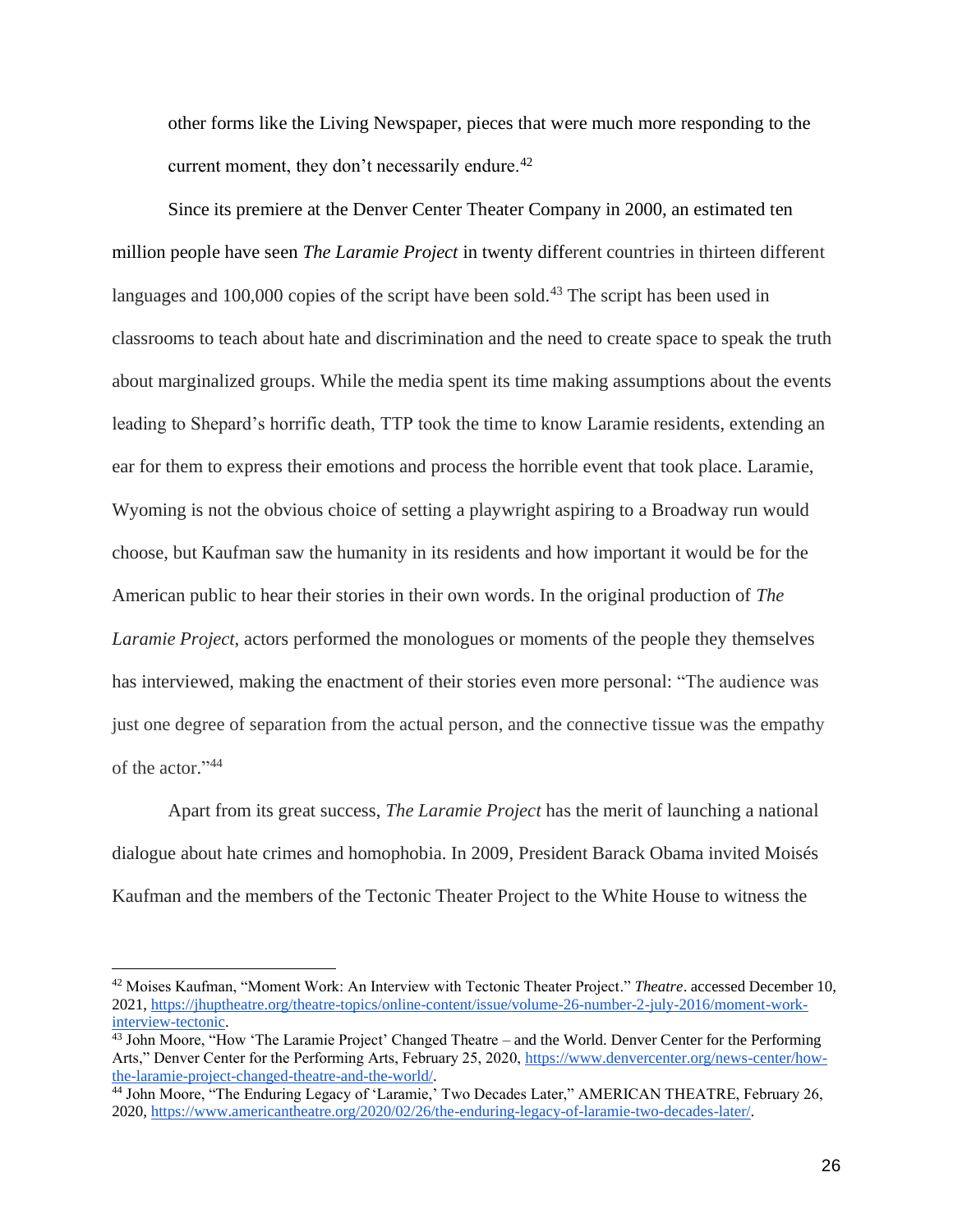signing of the Matthew Shepard and James Byrd Jr. Hate Crimes Prevention Act, which criminalized hate crimes on the basis of sexual orientation. The invitation was a public recognition of *The Laramie Project* and the Tectonic Theater Project's commitment to social and political change. Unfortunately, *The Laramie Project* is just as relevant today as it was twentytwo years ago when it first premiered. In 2018, the FBI reported the number of hate crimes motivated by bias or prejudice was at a sixteen-year high, evidence that there is still more work to do. <sup>45</sup> What started out as one-on-ne interviews with the residents of Laramie transformed into a national reckoning to change the perception of the LGBTQ+ community. *The Laramie Project* brought the audience's attention to the need to protect the members of the queer community and pushed for the criminalization of hate crimes on the basis of sexual orientation. 46

#### **Eve Ensler,** *The Vagina Monologues***, and V-Day**

*The Vagina Monologues* is a series of fictional monologues created by Tony Awardwinning playwright, performer, author, and activist Eve Ensler. The play premiered as a onewoman show at the HERE Arts Center in New York City on October 3, 1996. <sup>47</sup> Although the play is not an example of verbatim theater, its examination is useful since Ensler's writing included researching and collecting stories in a manner that was similar to Smith's and Kaufman's approach. What distinguishes *The Vagina Monologues* from *Twilight: Los Angeles, 1992* and *The Laramie Project* is Ensler's choice to write fictional characters based on the

<sup>45</sup> Adeel Hassan, "Hate-Crime Violence Hits 16-Year High, F.B.I. Reports," *The New York Times*, November 12, 2019, sec. U.S.[,](https://www.nytimes.com/2019/11/12/us/hate-crimes-fbi-report.html) [https://www.nytimes.com/2019/11/12/us/hate-crimes-fbi-report.html.](https://www.nytimes.com/2019/11/12/us/hate-crimes-fbi-report.html) <sup>46</sup> "About Tectonic," Tectonic Theater Project, accessed December 9, 202[1,](https://www.tectonictheaterproject.org/?page_id=13675) https://www.tectonictheaterproject.org/?page\_id=13675.

<sup>47</sup> "'Vagina Monologues' Playwright Eve Ensler: 'My Whole Life, I've Been Waiting for an Apology,'" *Washington Post*, accessed December 12, 2021[,](https://www.washingtonpost.com/lifestyle/magazine/vagina-monologues-playwright-eve-ensler-my-whole-life-ive-been-waiting-for-an-apology/2020/01/31/30e84512-30c3-11ea-9313-6cba89b1b9fb_story.html) https://www.washingtonpost.com/lifestyle/magazine/vagina-monologuesplaywright-eve-ensler-my-whole-life-ive-been-waiting-for-an-apology/2020/01/31/30e84512-30c3-11ea-9313- 6cba89b1b9fb\_story.html.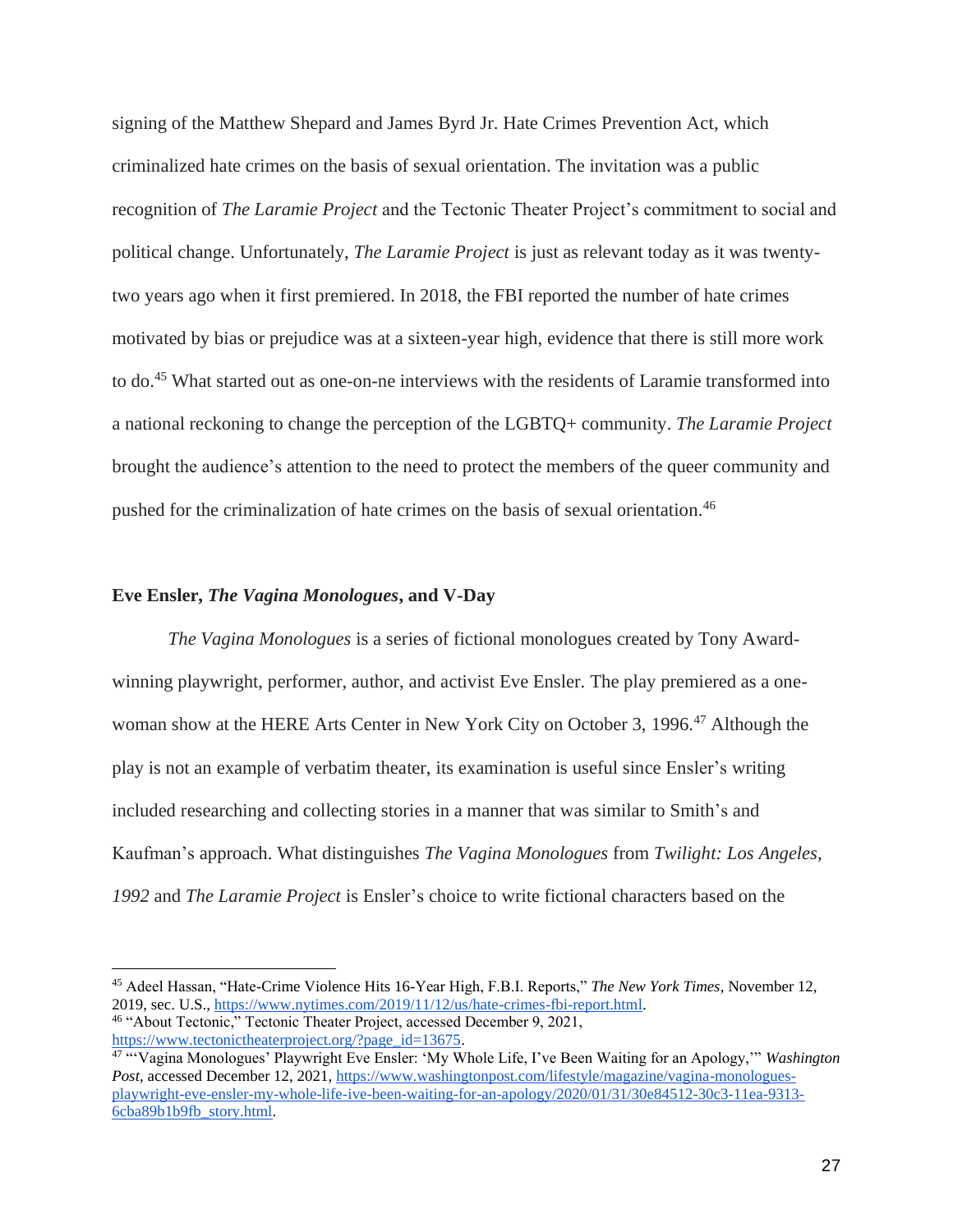women she interviewed and conversations with her friends. Rather than following a single narrative thread, the playwright combined several of these stories when they intersected thematically.

While at first Ensler did not set out to write a play about vaginas, she credits a conversation she had with an older woman about menopause as the initial spark for this project. Although the older woman was a self-proclaimed feminist who Ensler greatly admired, during the conversation she described her vagina as being dead and dried up, saying that she did not want to go near it, and neither would others. Ensler was disturbed by the way the older woman described her body, which made her realize that she had never taken the time to think about how she viewed her own vagina or how her friends viewed theirs. In an effort to answer these questions for herself, Ensler started posing questions to her friends like "What would your vagina say if it could talk?" and "If you could dress your vagina, what would it wear?"<sup>48</sup> Ensler was shocked by how willing women were to answer her questions and their honesty about their vaginas. In the opening monologue, Ensler describes the 200 different women she interviewed in preparation to writing the monologues: "Older women, young women, married women, lesbians, single women, college professors, actors, corporate professionals, sex workers, African American women, Asian American women, Hispanic women, Native American women, Caucasian women, Jewish women." <sup>49</sup> Ensler wanted her play to be a space for women to speak for themselves, so she tried to include as many experiences as possible. Based on their stories,

<sup>48</sup> "If Your Vagina Could Talk: The Vagina Monologues," *ThoughtCo,* accessed December 12, 2021[,](https://www.thoughtco.com/the-vagina-monologues-overview-2713541) https://www.thoughtco.com/the-vagina-monologues-overview-2713541.

<sup>49</sup> Eve Ensler, *The Vagina Monologues* (New York: Villard, 1998)[,](http://archive.org/details/vaginamonologues00ensl) http://archive.org/details/vaginamonologues00ensl.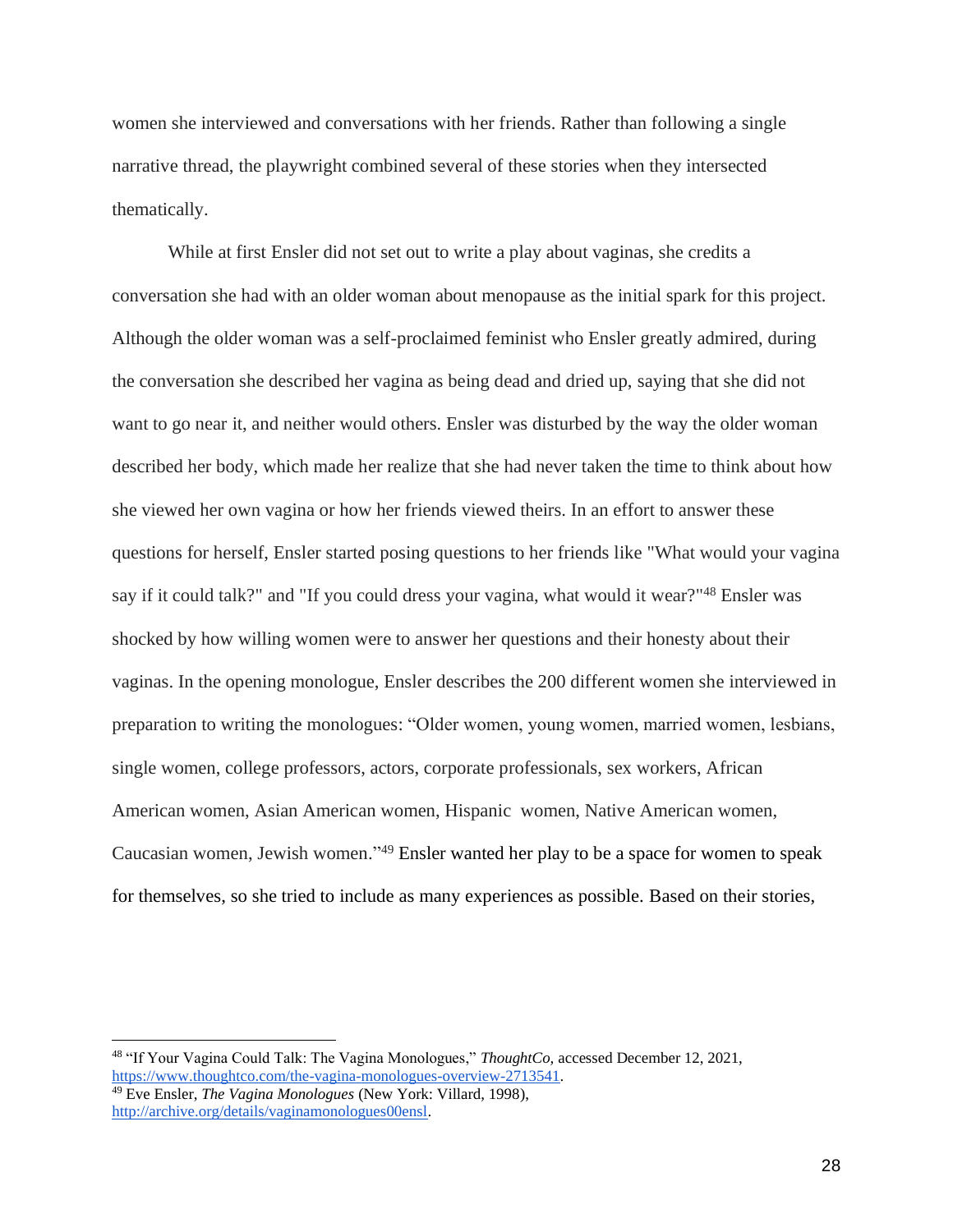Ensler created fictional monologues that discuss everything from sex, love, tenderness, embarrassment, cruelty, pain, and pleasure.<sup>50</sup>

Oftentimes, after speaking with Ensler, women would suggest the names of friends who would have interesting stories. The interviewing process for *The Vagina Monologues* was one of the first spaces where women were encouraged to talk about their bodies and feel comfortable enough to share stories of abuse and assault; for many, the conversation with Ensler was the first time they told their story because of stigmas that forced them to keep silent. When *The Vagina Monologues* first premiered in the 90s, the word "vagina" was still very much a taboo. It would not come up in casual conversation because it was seen as a dirty word. Including the word vagina in the play's title forced people to start saying it out loud, a step towards normalizing the word and easing the discomfort around using it. After many of Ensler's performances, audience members would stay after the show because they were curious how she had gotten so many women to talk about their vaginas and their personal experiences. She explained that "At first women were reluctant to talk. They were a little shy. But once they got going, you couldn't stop them. Women secretly love to talk about their vaginas. They get very excited, mainly because no one's ever asked them before." <sup>51</sup> Ensler created a space for women to reimagine their identities as sexual beings and not feel ashamed talking about their bodies as society forced them to be for so long.

*The Vagina Monologues* was hailed as progressive and ground-breaking but was also controversial because it included monologues dealing with rape and abuse, topics considered offlimits when it premiered in the late 90s. As a survivor of sexual assault herself, Ensler

<sup>50</sup> "If Your Vagina Could Talk: The Vagina Monologues," *ThoughtCo*, accessed December 12, 2021[,](https://www.thoughtco.com/the-vagina-monologues-overview-2713541) https://www.thoughtco.com/the-vagina-monologues-overview-2713541.  $51$  Ibid.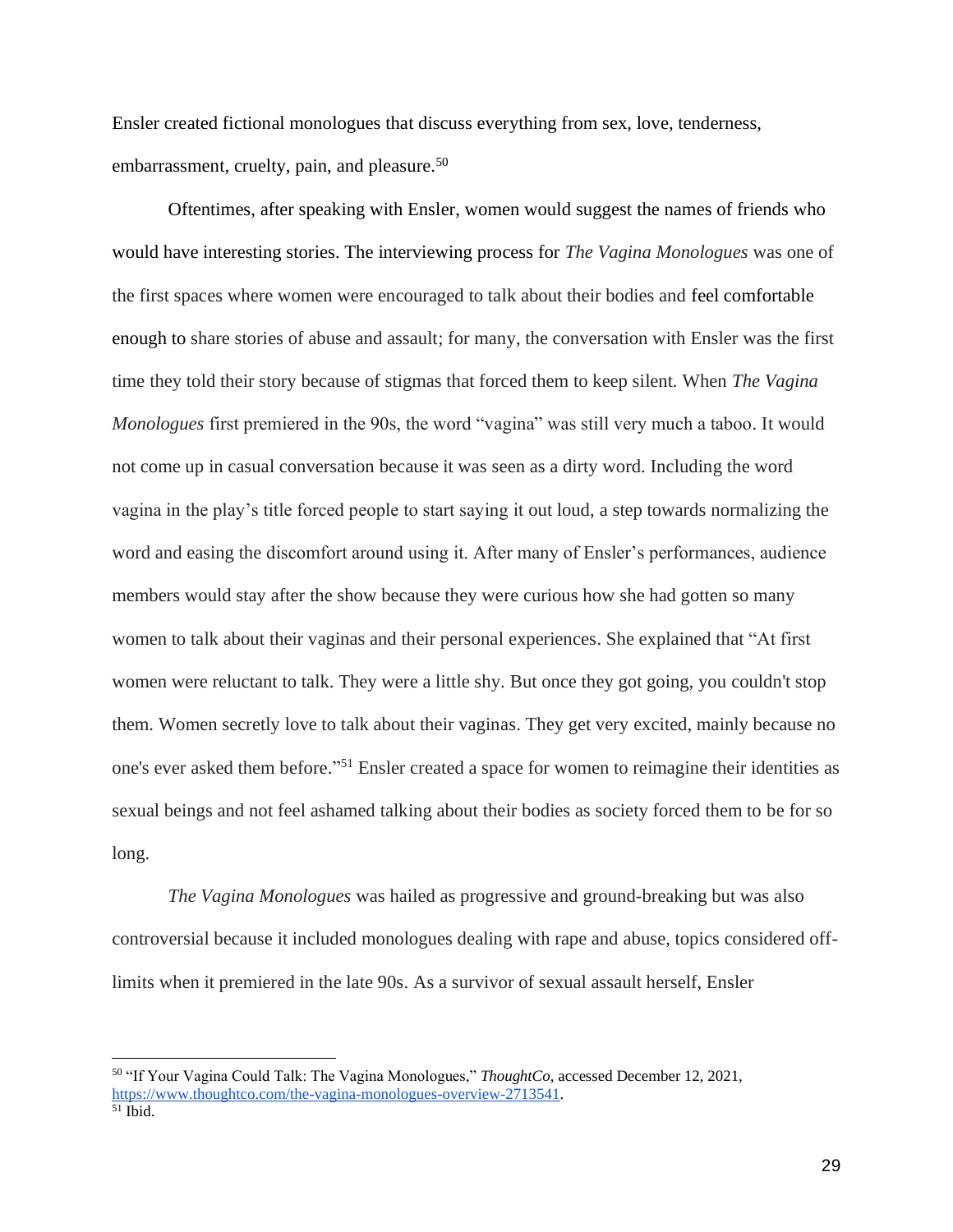understood the importance and healing that can come from talking about abuse and rape, saying, "I say 'vagina' because I want these bad things to stop. I know they will not stop until we acknowledge that they're going on, and the only way to make that possible is to enable women to talk without fear of punishment or retribution"<sup>52</sup> As she observed the audiences' reactions to the monologues about abuse and rape, Ensler realized there was a need for more education about violence against women, which led to the creation of V-Day.

On February 14,1998, *The Vagina Monologues* were performed by a star-studded cast that included Glenn Close, Whoopi Goldberg, Lily Tomlin, and Goldie Hawn. That production raised \$250,000 dollars for anti-violence groups like Safe Horizon and Sakhi.<sup>53</sup> V-Day is now a global activist movement for preventing gender-based violence against all women (cisgender, transgender, and those who hold fluid identities), girls, and the planet. Over \$120 million dollars have been raised for anti-violence groups, rape crisis centers, domestic violence shelters, and safe houses through V-Day, shattering taboos and changing the way activists realize their goals.<sup>54</sup> Eve Ensler helped shift how Americans talk about female sexuality and vaginas by creating a safe space for women to speak openly about their bodies, sexuality, and experiences.

#### **Conclusion: The Potential of Theater**

Although verbatim theater does not have the power to put an end to hate crimes by itself, it can start difficult, hard-to-foster conversations that may lead to shifts in culture and changes in the legal system. Anna Deavere Smith, Moisés Kaufman, and Eve Ensler belong to identities that have been historically marginalized by the theater: they are a black woman, a gay Jewish

<sup>52</sup> Eve Ensler, *The Vagina Monologues* (New York : Villard, 1998[\),](http://archive.org/details/vaginamonologues00ensl) http://archive.org/details/vaginamonologues00ensl.

<sup>&</sup>lt;sup>53</sup> "Home - V-Day," V-Day, accessed December 13, 202[1,](https://www.vday.org/) https://www.vday.org/.  $54$  Ibid.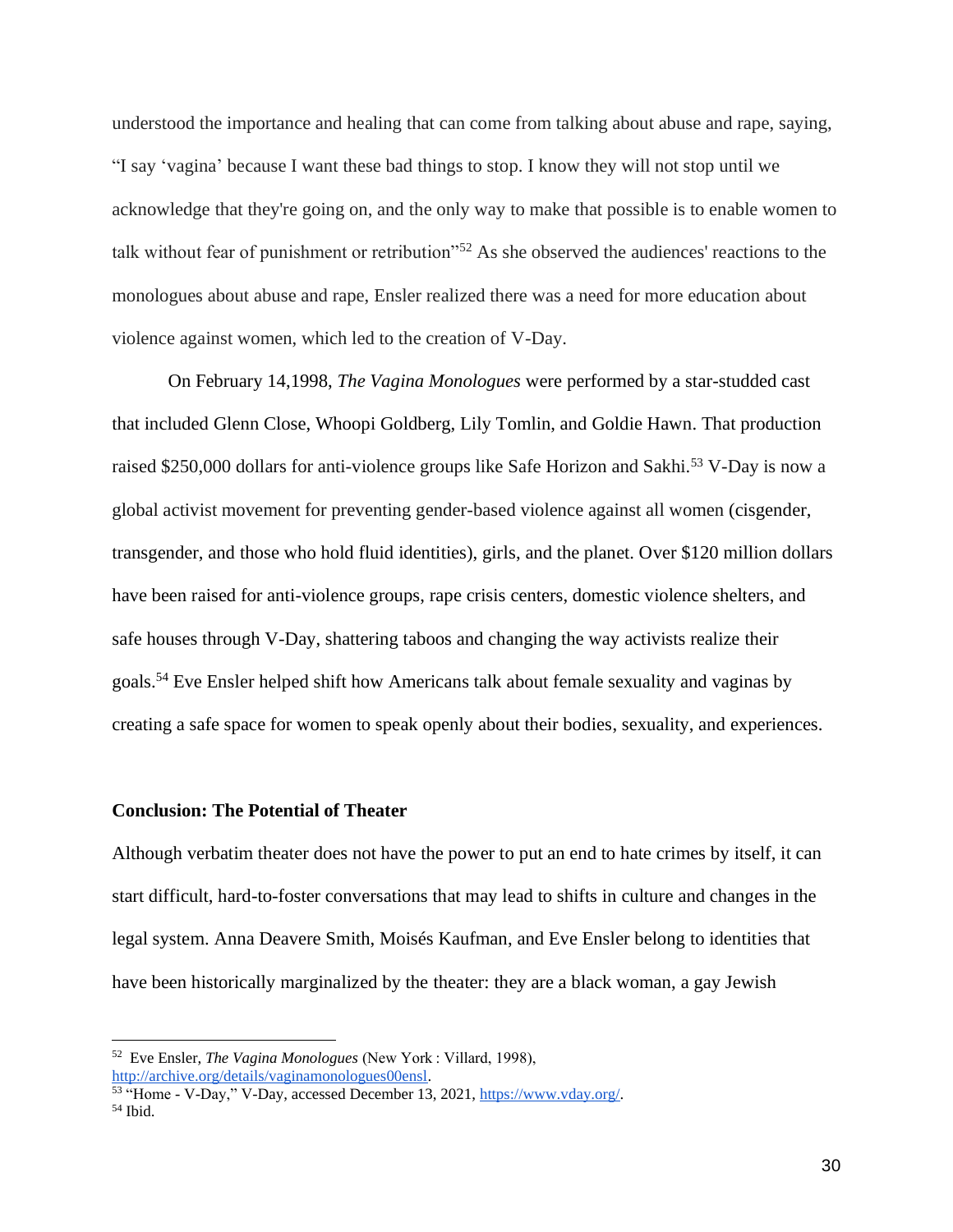immigrant, and a Jewish woman, respectively. Their awareness of their intersectional identities allowed them to lean into their privilege as theatermakers and work to tell the stories of those less privileged than them. They could have written plays inspired by their own experiences, but they recognized the importance of hearing from a variety of perspectives. Their plays make room for multiple voices, even when the playwrights did not agree with the point of view of their interviewees. In an article for the Skoll Center for Social Impact Entertainment, Ensler explains that she views the Theatre as a holy church where people can gather and learn from one another:

When I started, I thought it was my obligation to teach people my politics and my point of view, but what I quickly learned is that's not how people change. They change through dialectic, through hearing people in dialogue and challenging one another… If you are writing about social issues, your job is not to communicate what you feel—it is to communicate what characters feel. You need to crawl into the bodies and minds of people you don't agree with so you can allow that point of view to be fairly and clearly communicated.<sup>55</sup>

In the Aristotelian form, a character's existence ends when the play ends. This is not the case in verbatim theater, because the people whose stories it tells are not fictional; they continue on with their lives long after a production has closed. It is different to hear an actor playing a fictional character talk about their child's murder and to listen to a performer speak the words of Dennis Shepard, Matthew Shepard's father. The latter experience is a powerful tool for engaging the audience and, in turn, lead to a broader cultural change and ignite activism. Verbatim theater brings the power of performing real people's words on stage: when audience members attend plays like *Twilight: Los Angeles, 1992*, *The Laramie Project,* or *The Vagina Monologues* they

<sup>55</sup> "How The Vagina Monologues Demonstrates the Power of Theatre," *The State of SIE Report* (blog), February 14, 201[9,](https://thestateofsie.com/the-vagina-monologues-eve-ensler-political-theater/) https://thestateofsie.com/the-vagina-monologues-eve-ensler-political-theater/.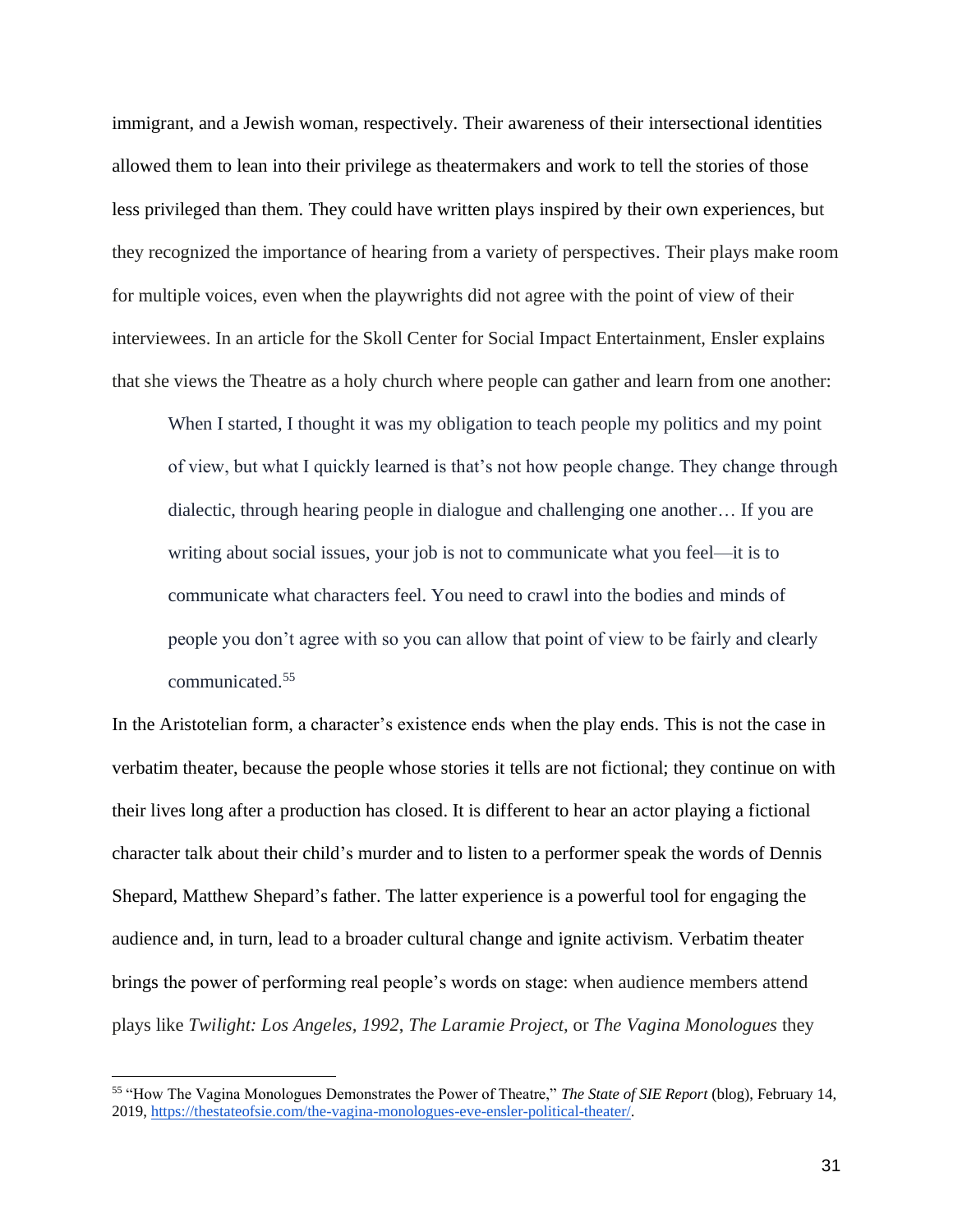may not agree with every character's point of view, but they cannot overlook the fact that what they are hearing are the life stories of real people.

*motherhood: the good, bad, and ugly* was born out of my research of Verbatim Theater in the Fall of 2021, specifically the practices of Anna Deavere Smith, The Tectonic Theater Project, and Eve Ensler; and the realization that mothers in the theater were being represented inaccurately. In my research, I focused on how these different playwrights crafted their plays, identifying a topic or event they wanted to explore, and the selection of their subjects. During the pandemic, I knew I wanted to create a theater piece that would tell the good, bad, and ugly stories of motherhood because in media and especially in the theater I only saw two extremes represented: the selfless mother with zero identity beyond her children and the evil stepmother. I find these tropes very problematic because they perpetuate the monolithic narrative that once a person decides to have a child, they must put everything else on hold to be a "good mother".

Like in the works of *Twilight: Los Angeles, 1992, The Laramie Project*, and *The Vagina Monologues* it was important to me to include stories from various ages, sexual orientations, racial, ethnic, socioeconomic, and marital statuses, but due to time restraints, I recognize that my play does not represent all of these identities. To begin my process, I came up with a series of questions like, "Can you tell me about the day you found out you were pregnant?" and "What are your plans for after your kids move out?" to prompt my interviewees. My interview process was a bit different from the playwrights that I researched because I conducted one-on-one interviews and four talking circles that ranged from three to six participants. To select my subjects, I reached out to mothers I knew and encouraged them to suggest mothers whom they thought would be interested in being interviewed. My reasoning for using different media was to make my subjects feel comfortable and generate as much material as possible in a short time period.

32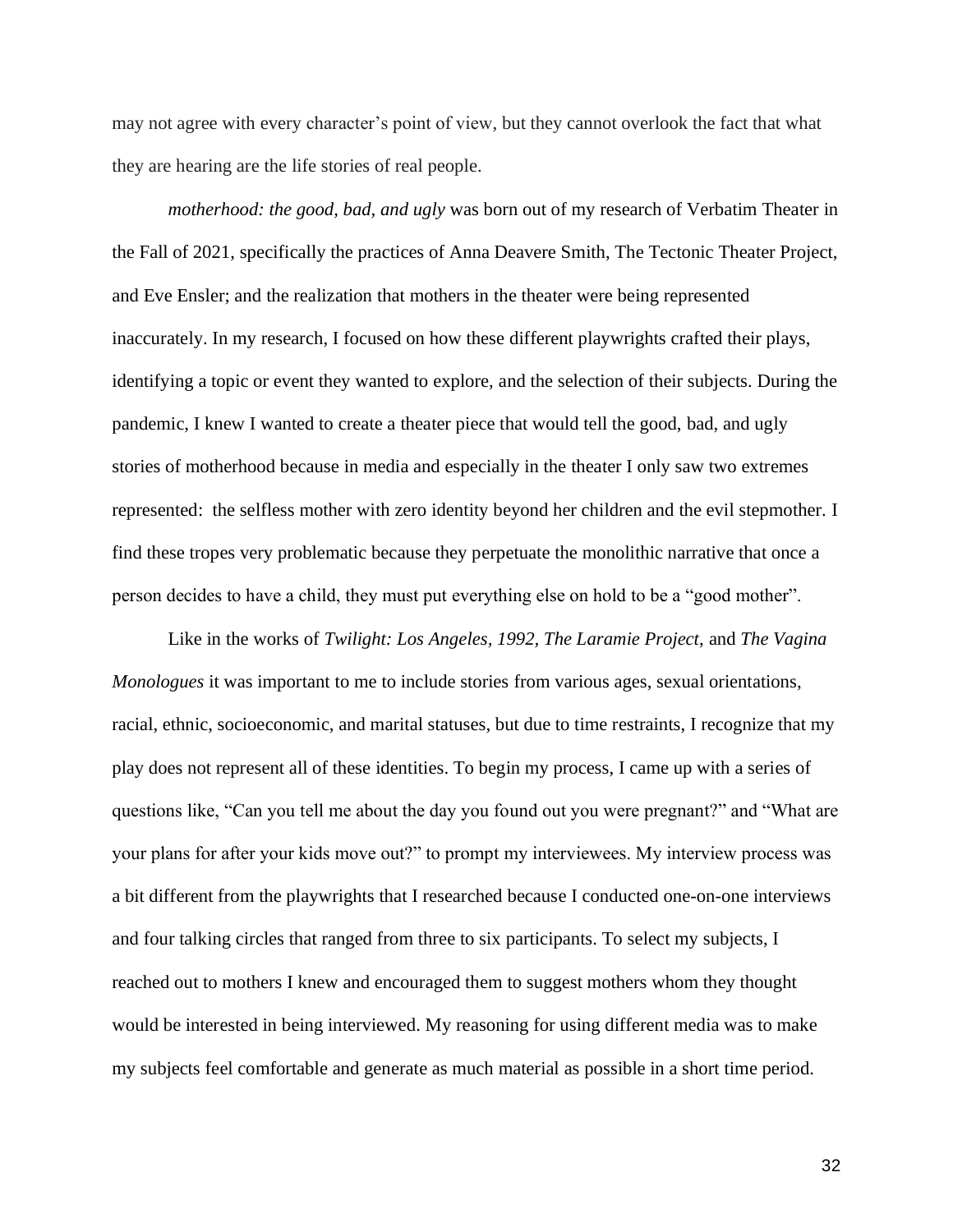Over the course of the interview process, I interviewed twenty mothers via Zoom and used the software Otter.ai to transcribe their words. The one-on-one interviews ranged from twenty minutes to an hour, while the talking circles were set for an hour, however, they could have gone on for much longer. Following the interviews, I went back to the transcripts generated by Otter.ai to correct mistakes and identify individual speakers. Like The Tectonic Theater Project's workshop process, I shared the transcripts with the Macalester Theater Collective, who read the material aloud and helped me identify moments that stuck out to them, moments that were confusing, and share general ideas for where the project could go. Initially, I intended to include parts of all the twenty interviews, but through conversations with my advisor and time constraints, I decided the story would be best if I focused on a select group of stories that told different types of stories. When I first drafted the project, all the stories were going to be direct address monologues like in *The Vagina Monologues,* but through conversation with my advisor, I realized to create an arc in the story there had to be cohesion in the stories, and a sort of through-line that connected it all, which is why the stories are interwoven into each other. Also, because the majority of the material was generated during talking circles, I wanted some of that process and connections between the subjects to show up in the play. Like the character, Consistent says at the very beginning:

"I don't feel like mothers get to speak their truth about how this ain't always fun. There are some truths that I think we don't get to share, and we worry about being judged about sharing *just* how *challenging* this can be. You can love them a *whole* lot. But sometimes you really might not like your children or not be able to say out loud, 'Look, this was *hard*. I don't know what was going on.' Hopefully, this will help to shift the narrative about motherhood.

From the start of my process, it was important to me that the mothers I interviewed had the space to openly speak about their experiences and the realities of motherhood that have been covered up for too long. Verbatim theater is powerful because it allows individuals to take control of their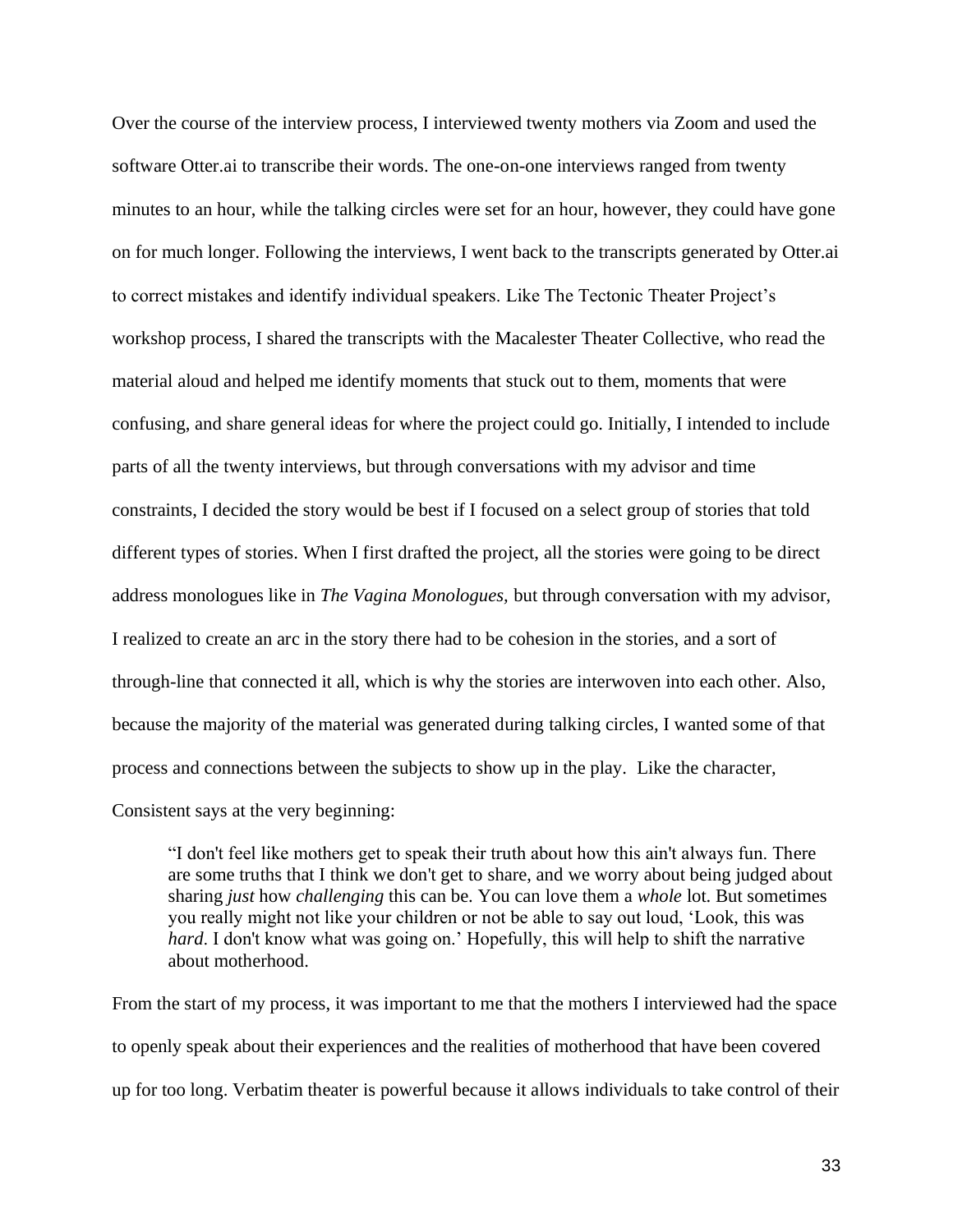narrative and tell their stories in their own words. As someone, who has never had or raised a child, I could not have written a play that accurately portrayed motherhood through observations alone, but verbatim theater allowed me a way in by creating a space for mothers to speak free of guilt and judgment. Going into the process, I did not know what to expect because I had worries that the mothers would shy away from talking about their personal lives, but very similarly to what Eve Ensler described when writing *The Vagina Monologues*, many of the mothers I spoke to had never been asked to reflect on their experience or wanted to share their experience in hoping that other mothers' experiences could be different than their own, which was powerful. I do not think audiences can leave this play unchanged because of how honest and raw these stories are. A great deal of motherhood is sacrifice and putting your child before yourself, which I was aware of before this project, but I didn't understand how much sacrifice that is. I hope this play will begin a conversation about motherhood, allowing mothers to speak about the good, bad, and ugly free of shame and guilt because all of those parts are important and human. For too long our society has forced mothers to pretend that they aren't human beings with hopes, dreams, and desires, my hope is this play will allow them to reclaim some of that agency again.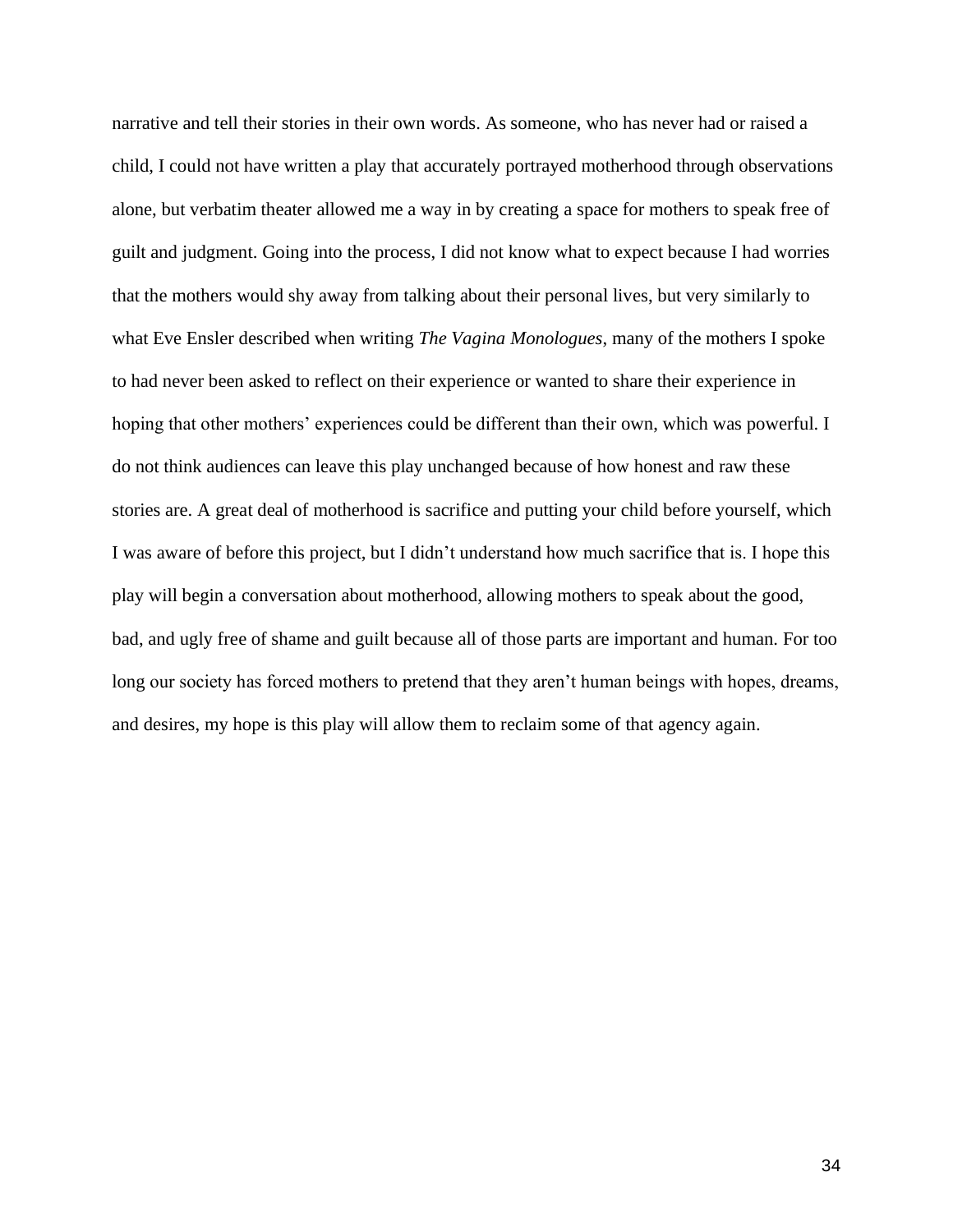motherhood:

the good, bad, and ugly

by:

Kalala Kiwanuka-Woernle

Email: [kalala.kiwanuka.woernle@gmail.com](mailto:kalala.kiwanuka.woernle@gmail.com) Phone: 617-898-8064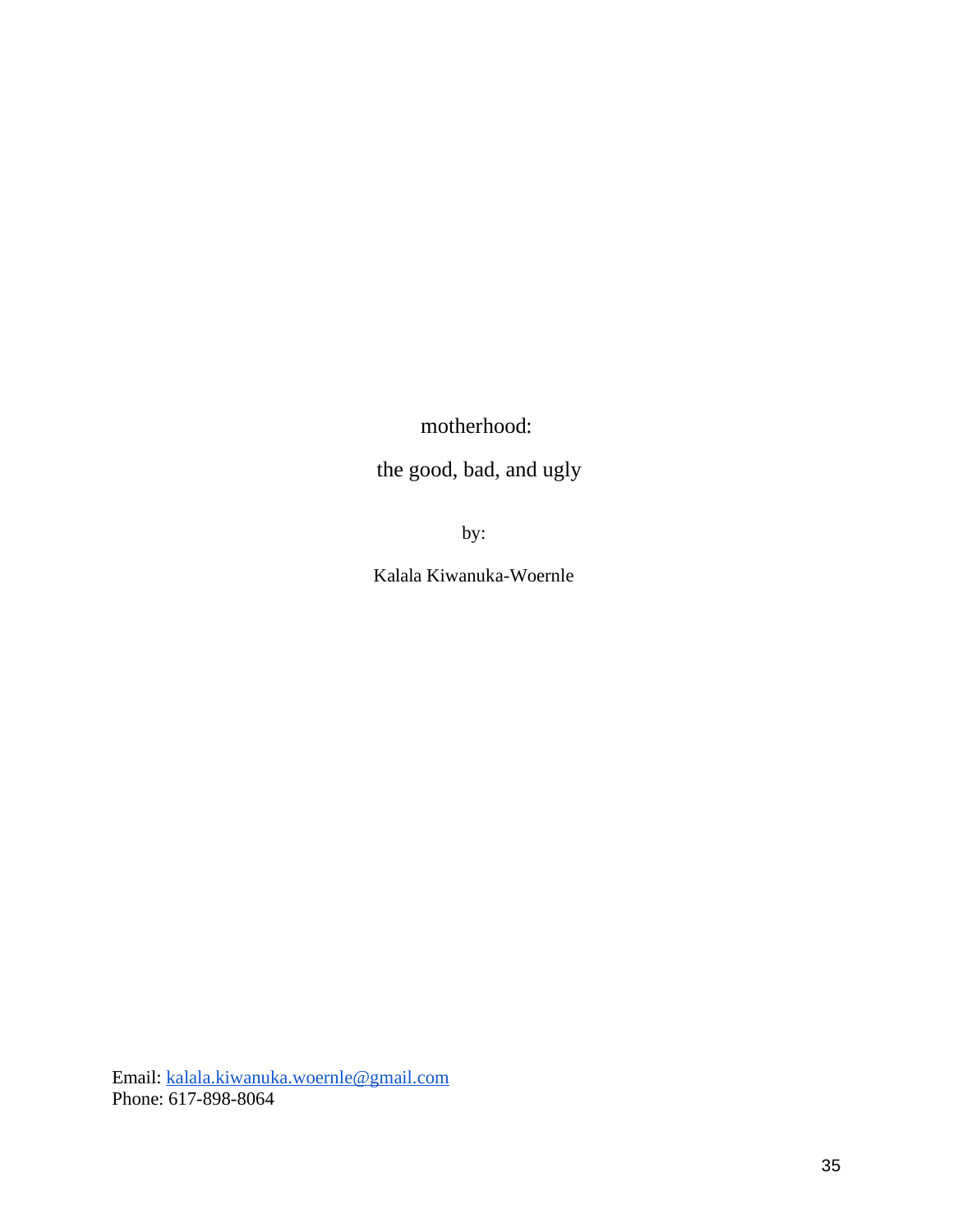## **CHARACTERS**

CONSISTENT - Born in Tennessee, raised in Detroit

FLEXIBLE - Born in Washington, D.C.

NURTURING - Born in Boston

FAIR - Born in Philadelphia

PASSIONATE - Born in San Marcus, TX (Direct and to the point)

FACILITATIVE - Born in Boston

AGENTIC - Born in the Twin Cities, MN

ACTIVE - Born in East Africa, Uganda

LOVING - Born in Haiti

DEVOTED - Born in Fort Worth, TX

GETTING IT RIGHT - Born in Boston via Jamaica and Philly

MOTHER WHO TEACHES - Born in Kansas (Yes, there are Black people in Kansas)

TOUGH LOVE - Born in London (Fast)

PROTECTIVE & TOUGH - Born in West Roxbury, raised in Wellesley, MA (Dry Humor)

PROUD - Born in Newton, MA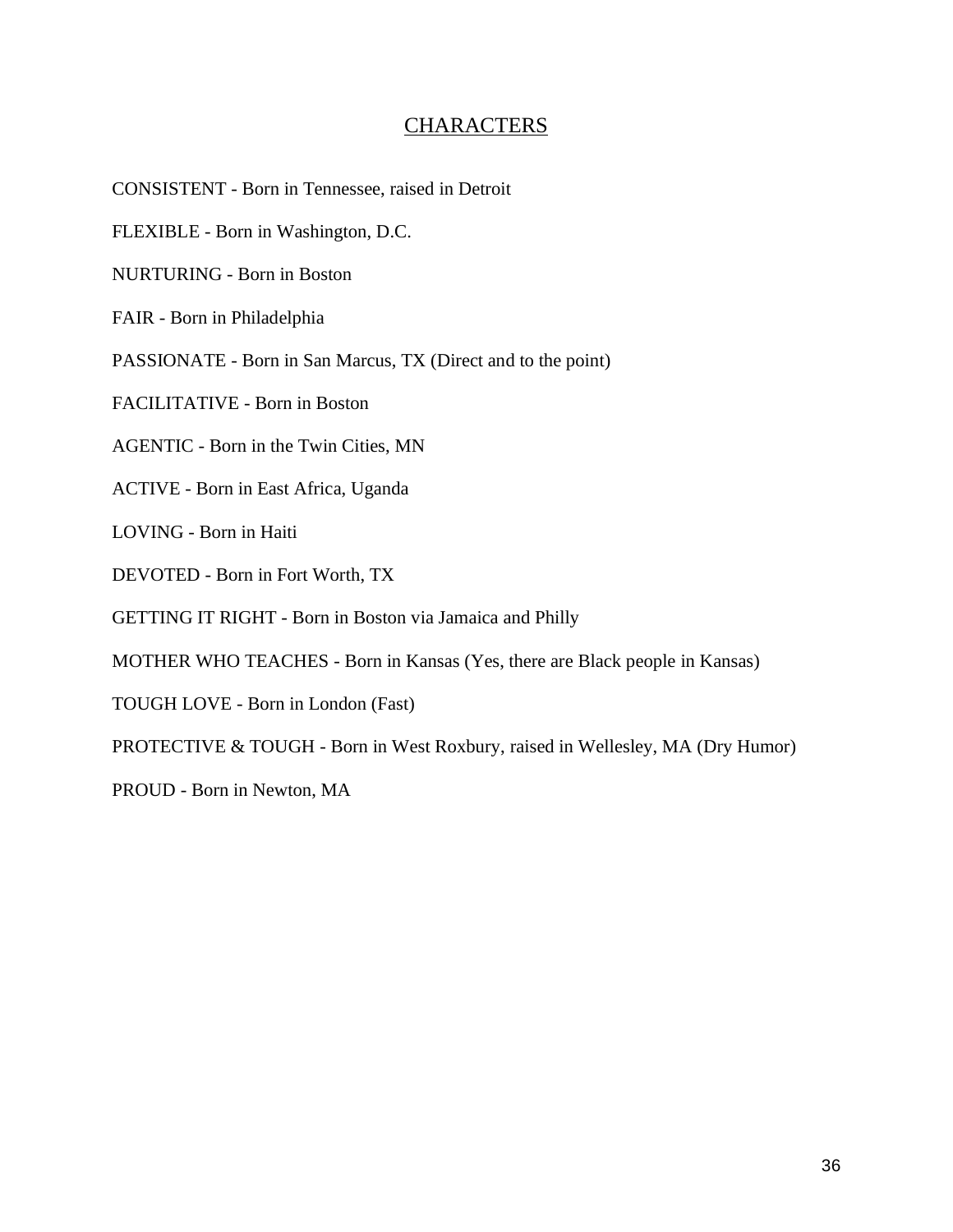#### AUTHOR'S NOTE

*motherhood: the good, bad, and ugly* was born out of my research of Verbatim Theater, specifically the practices of Anna Deavere Smith, The Tectonic Theater Project, and Eve Ensler; and the realization that mothers in the theater were being represented inaccurately. In my research, I focused on how these different playwrights crafted their plays, identifying a topic or event they wanted to explore, and the selection of their subjects. During the pandemic, I knew I wanted to create a theater piece that would tell the good, bad, and ugly stories of motherhood because in media and especially in the theater I only saw two extremes represented: the "good mother" who had zero identity beyond her children and the "bad mother". I find these tropes very problematic because they perpetuate the monolithic narrative that once a person decides to have a child, they must put everything else on hold to be a "good mother". Like in the works of *Twilight: Los Angeles, 1992, The Laramie Project*, and *The Vagina Monologues* it was important to me to include stories from various ages, sexual orientations, racial, ethnic, socioeconomic, and marital statuses, but due to time restraints, I recognize that my play does not represent all of these identities. To begin my process, I came up with a series of questions like, "Can you tell me about the day you found out you were pregnant?" and "What are your plans for after your kids move out?" to prompt my interviewees. My interview process was a bit different from the playwrights I researched because I conducted one-on-one interviews and four talking circles ranging from three to six participants. To select my subjects, I reached out to mothers I knew and encouraged them to also suggest mothers whom they thought would be interested in being interviewed. My reasoning for using different media was to make my subjects feel comfortable and generate as much material as possible in a short time period. During the interview process, I interviewed twenty mothers via Zoom and used the software Otter.ai to transcribe their words. The one-on-one interviews ranged from twenty minutes to an hour, while the talking circles were a set hour, but they could have gone on much longer. Following the interviews, I reviewed the transcripts generated by Otter.ai to correct mistakes and identify individual speakers. Like The Tectonic Theater Project's workshopping process, I shared the transcripts with the Macalester Theater Collective, who read over the materials aloud and helped me identify moments that stuck out to them and shared general ideas for where the project could go. I am so appreciative of the wonderful mothers, who entrusted me with their stories and were so willing to talk about their experiences. You are all such extraordinary people and I hope that one day, I will be a mother who pulls from your advice and lived experiences. A huge thank you to my wonderful advisor Miranda Rose Hall, for all of your encouragement throughout the process and all the time you took to make edits and read over the materials. To the wonderful Macalester Theater Collective, thank you thank you thank you for accepting this project with such excitement and fervor, you helped me to see what this project could be. To the Macalester Theater department, thank you for making space for this project to come into existence and for encouraging students to create their own works. To the Honors Committee, thank you for taking the time to read over my materials and for you questions that helped me to reflect on this process as a whole. Of course, to Cláudia, for telling me this project wasn't an option. This is one of the best decisions I ever made. To my own mother, kwaagala nnyo nnyo nnyo. I am so grateful for the life that you have provided me with and for always encouraging me to go for my dreams and farther. I hope to be a mother that is even half as amazing as you are. We need to make space for mothers to tell their stories free of guilt and shame, but instead with acceptance and love.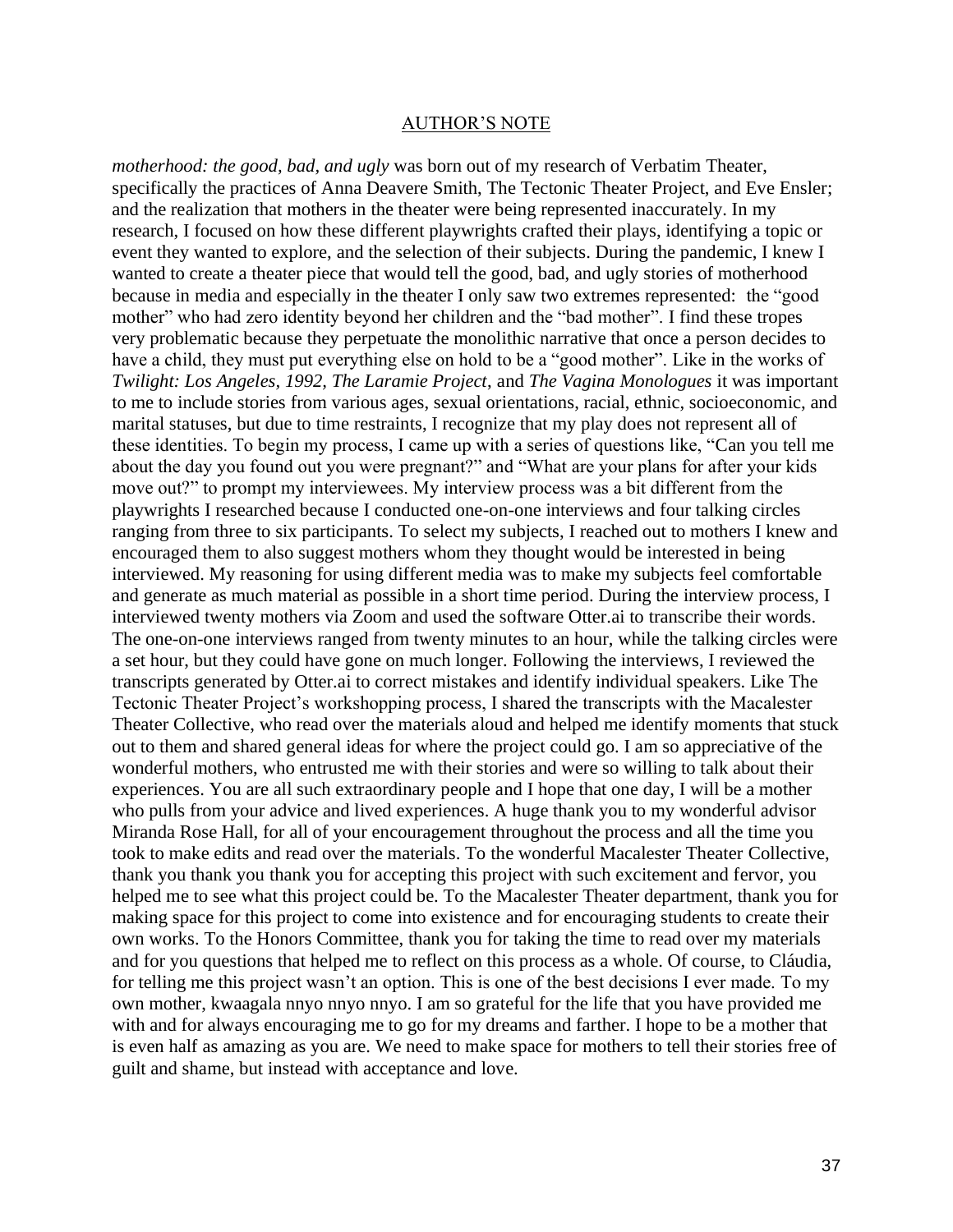## *IN THE UNITED STATES, PRESENT DAY*

#### **CONSISTENT:**

I feel like I need to write up a blog for mothers because I don't feel like mothers get to speak their truth about how this ain't always fun.

There are some truths that I think we don't get to share, and we worry about being judged about sharing *just* how *challenging* this can be.

You can love them a *whole* lot.

But sometimes you really might not like your children or not be able to say out loud,

"Look, this was *hard*. I don't know what was going on."

Hopefully, this will help to shift the narrative about motherhood.

#### **FLEXIBLE:**

I'm supposed to say, an adjective, correct?

It's really hard to pick one.

I really believe and strive to be flexible.

#### **NURTURING:**

Uhhh… I hope I'm nurturing. A warm and nurturing mother.

#### **CONSISTENT:**

The first word that came to mind for me is consistent.

#### **FAIR:**

I think… Uhh. Fair is the kind of mother I'm going to be.

#### **PASSIONATE:**

I guess the way//passionate is how I would describe myself and as a mother.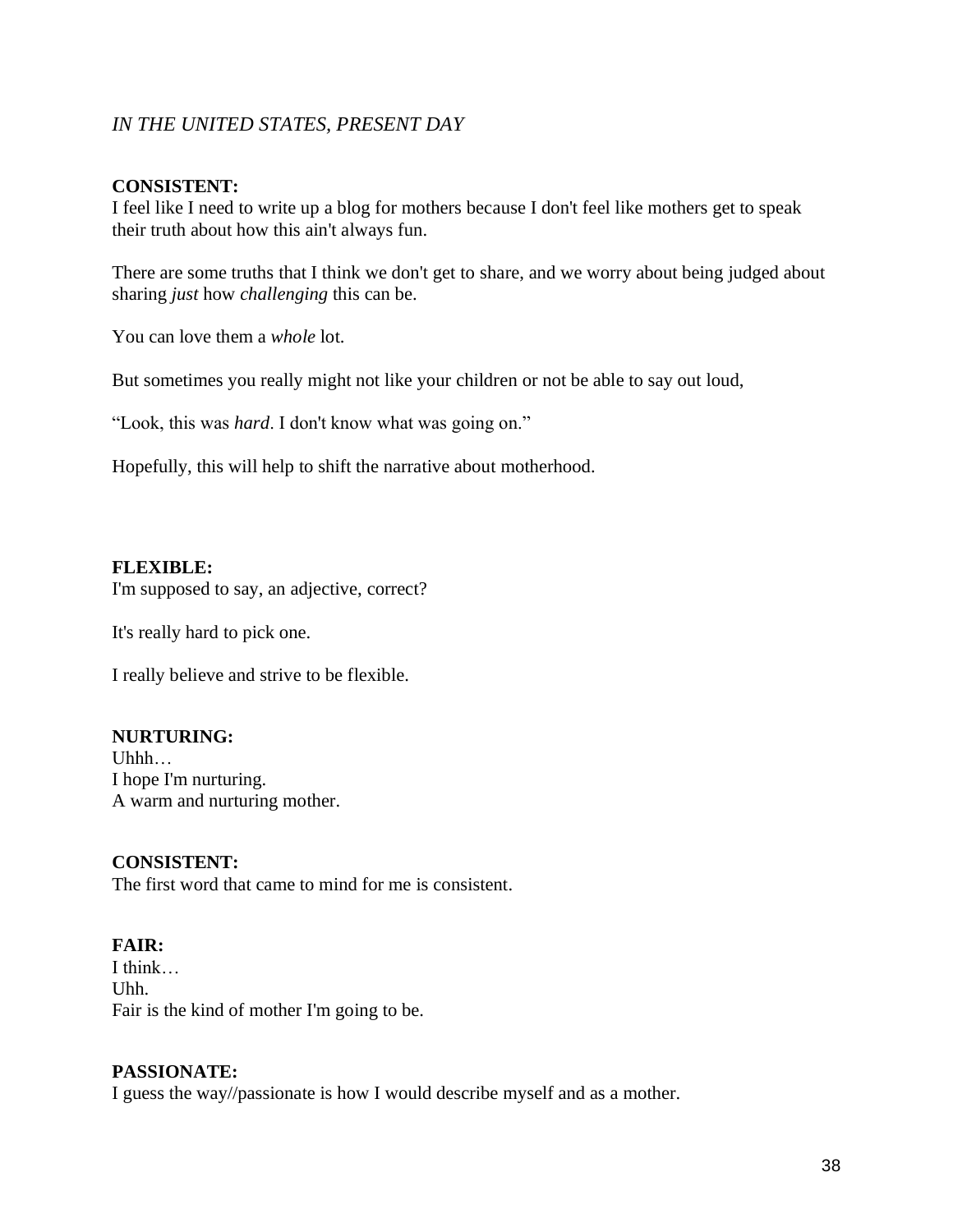## **FACILITATIVE:**

I— would use facilitative as an adjective that describes my mothering.

## **AGENTIC:**

I would use…

An adjective is hard. I'm struggling with this. I want to, this isn't really an adjective, but maybe it is *agentic*? Like I try to create space for my kids to figure things out on their own. And I don't know what adjective that is. So a lot of words.

**ACTIVE:** Active is what I would say active.

**LOVING:** I will describe myself as I guess, a loving parent.

**DEVOTED:** I'd describe myself as devoted.

## **GETTING IT RIGHT:**

The word that I would use? One word? There's so many words. Just really wanting to get it right. So that's where I am.

#### **MOTHER WHO TEACHES:**

What sort of popped into my mind is I've always asked myself this question: Am I a mother who teaches? Or a teacher who mothers? You know, What lesson did you learn from this? What did you learn? So, I guess a mother and teacher.

## **TOUGH LOVE:**

I would describe my mothering as tough love, but I see my role as a teacher. I want to say not an enabler, more in terms of I'll tell you what's wrong. I'm tough but he knows absolutely that I love him.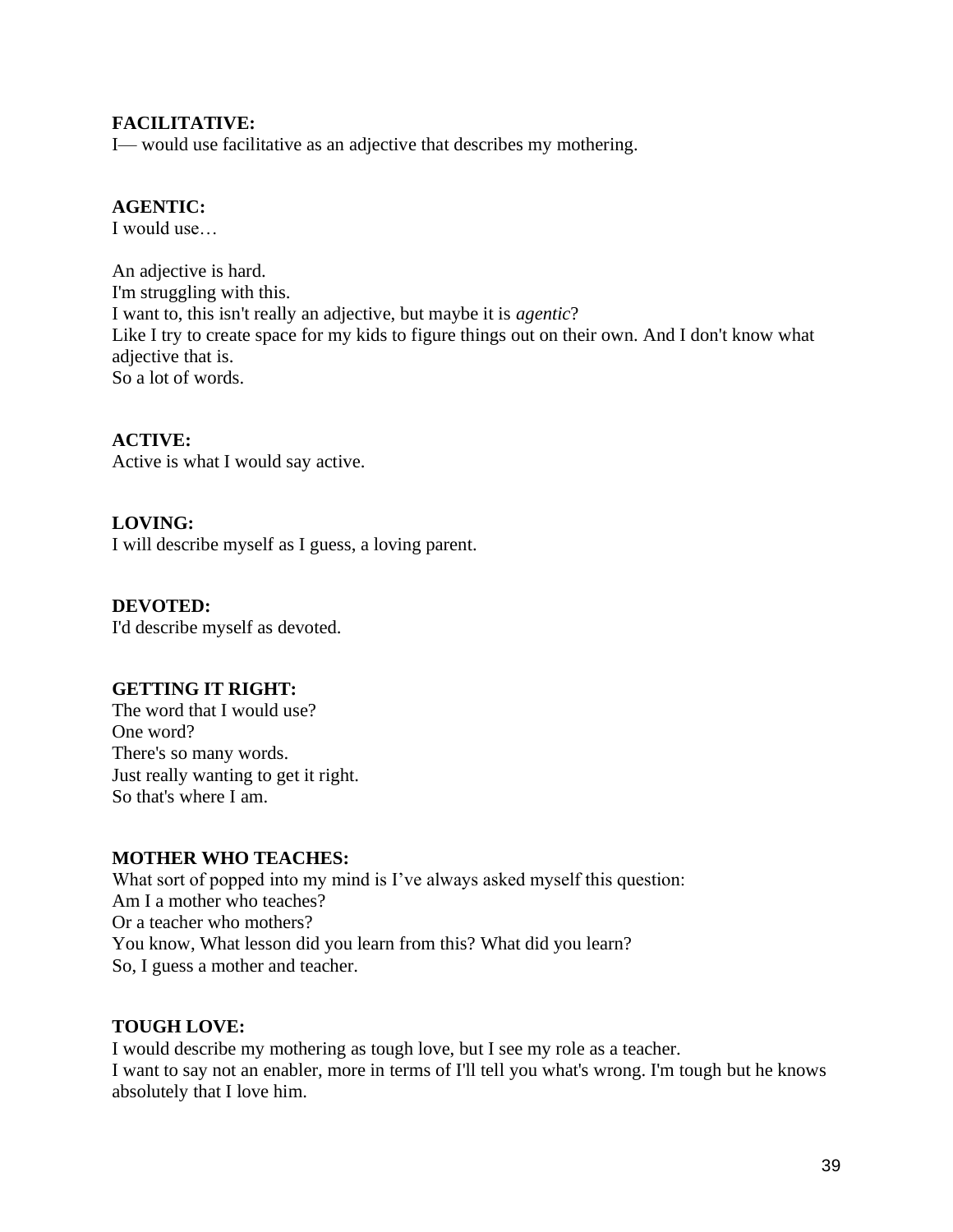#### **PROTECTIVE & TOUGH:**

I would say my mothering style is… umm I would say to a degree protective and tough. I tend to you know… yea. Protective and tough.

## **PROUD:**

Just one… Ughhh… Let me think about it… *Proud*

#### **MOTHER WHO TEACHES:**

And the second question is where I am from, correct? I'm from the state of Kansas. There are Black people in Kansas. People always ask me: Are there Black people in Kansas? There are Black people in Kansas, me and the family next door, but there are Black people in Kansas.

**CONSISTENT:** Born in Tennessee, raised in Detroit.

**FLEXIBLE:** I'm originally from Washington, D.C.

**NURTURING:** I was born in Boston. I live in Boston still.

**PASSIONATE:** I'm from San Marcus, Texas.

**FACILITATIVE:** I am from Boston, originally and now.

**FAIR:** I was born in Philadelphia.

**AGENTIC:**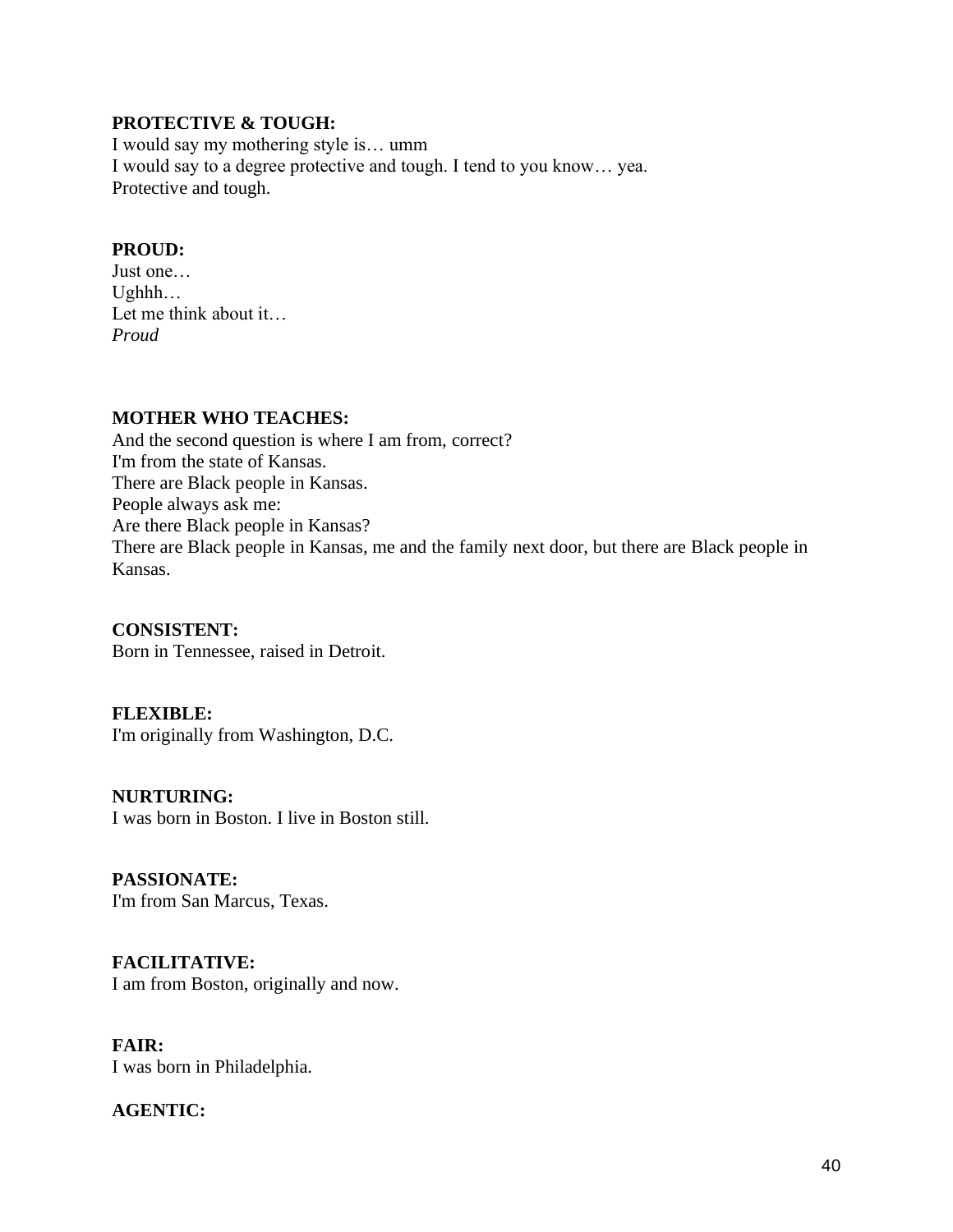I'm from the Twin Cities, originally.

#### **LOVING:**

I am from Haiti.

#### **PROTECTIVE & TOUGH:**

I am originally from West Roxbury, Massachusetts, but I have been in Wellesley for most of my teenage and adult life.

#### **DEVOTED:**

I was born in Fort Worth, Texas, but I live in Boston.

## **ACTIVE:**

I'm originally from East Africa, Uganda.

#### **GETTING IT RIGHT:**

I'm from Boston, Massachusetts. I was born here. My parents are from Jamaica. My mom's from Jamaica, my dad's from Philly.

#### **TOUGH LOVE:**

I am originally from London. I now live in Georgia. After spending fourteen odd years in Boston.

#### **PROUD:**

I was born and raised in Newton, Mass.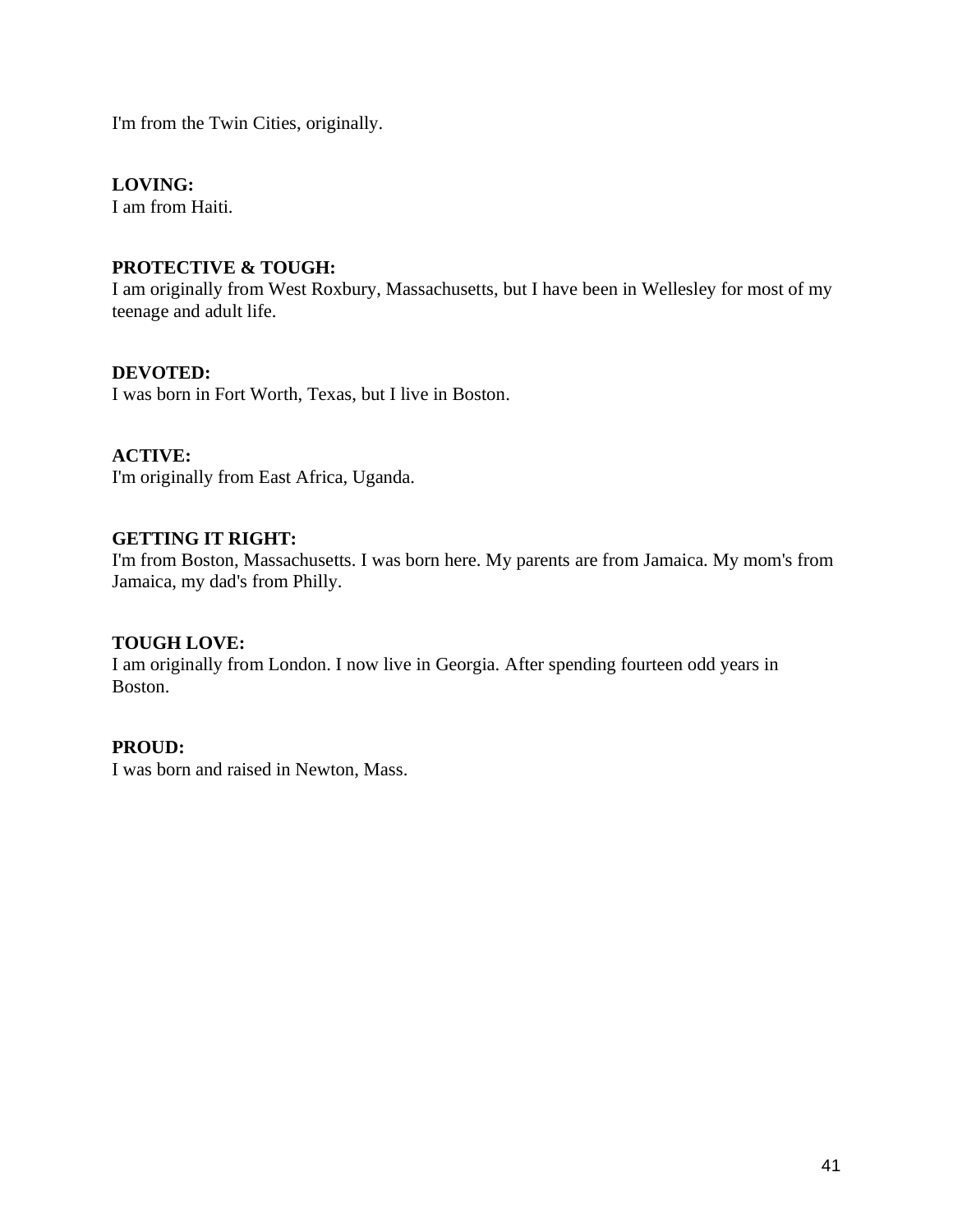## *pregnancy, becoming a mother*

#### **MOTHER WHO TEACHES:**

I was not expecting to be pregnant at all.

I really wasn't.

Because I'd been using birth control. Their father and I decided you know:

you come off birth control, it's probably gonna be a while before you ever get pregnant because your body got to get back in the rhythm. So, I was like:

Eh, it's gonna be a loooong time before I get pregnant.

And *no,* it wasn't. God had other plans. So, I was shocked. I was shocked, but then again, I got into this whole mode.

I started really getting excited.

#### **CONSISTENT:**

I cannot recall who I told first.

I cannot recall even when I found out in the moment but what I can say is…

If there are already cracks in your relationship, being pregnant, announcing it, all these things will amplify or exacerbate those cracks. So what I can recall is this.

I was and probably still am a hopeless romantic in some ways. And so I had these visions of some rom-com *–*

*(fairytale-like) you tell the man you're pregnant and the birds are fluttering. It's going to be this wonderful thing, we're going to celebrate, he's going to start talking to my belly, rubbing me down with oil every day, so I don't get stretch marks…*

I don't remember any of that happening. I don't remember his response, but I just remember thinking:

Man, this wasn't what I had envisioned.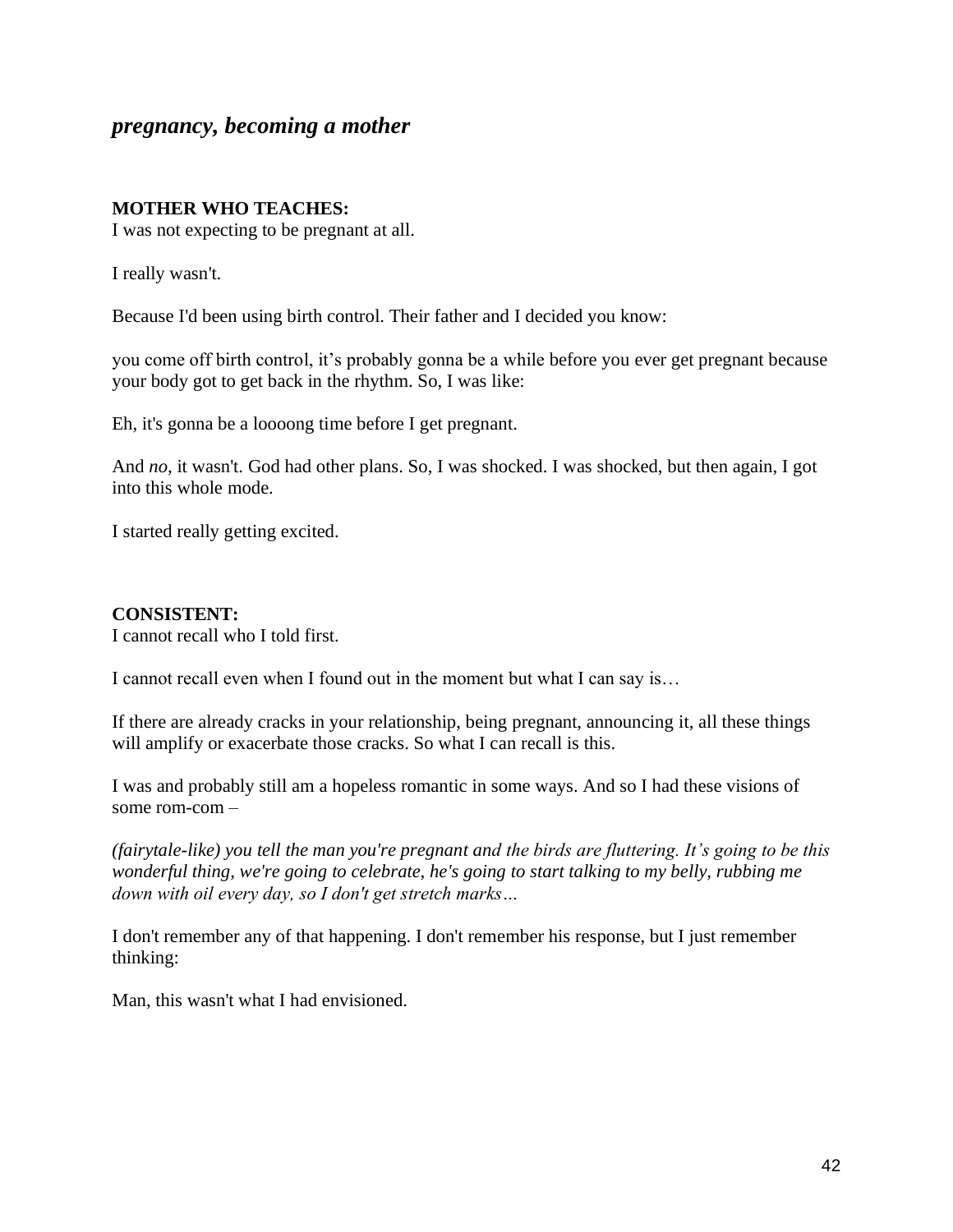#### **PROTECTIVE & TOUGH:**

#### $S<sub>0</sub> I -$

I was 23 when I got married and my husband was twentyyyy — seven.

We were married for nine years before we had our first child. So, it was a *very* big adjustment.

My husband continued to, you know …

behave…

and be what he wanted to be.

He liked the idea of a child, but I basically was the single parent from the get-go.

I gave birth, came home two days later, and um, he left that night and went to play softball.

So, I was by myself.

I was a single parent from the get-go and when I would say you know:

Can you stay home?

or whatever, it was basically:

I stayed with you in the hospital. What more do you want?

#### **FACILITATIVE:**

When I found out my firstborn was gonna be a boy – or was gonna be a boy inside me.

I wept.

And I didn't know what was coming up exactly. But I was on the phone with a girlfriend just like with this deep sense of sorrow, and I think, as I processed it, kind of started with the pregnancy and as he was a baby, what was coming up for me was:

I don't know how to raise….

I don't know what like this really responsible, kind, balanced masculinity looks like.

Like what is the version of like, a really good person, who also grapples with the fact of like, being a man within the patriarchy, right.

I was like, I don't know what that looks like.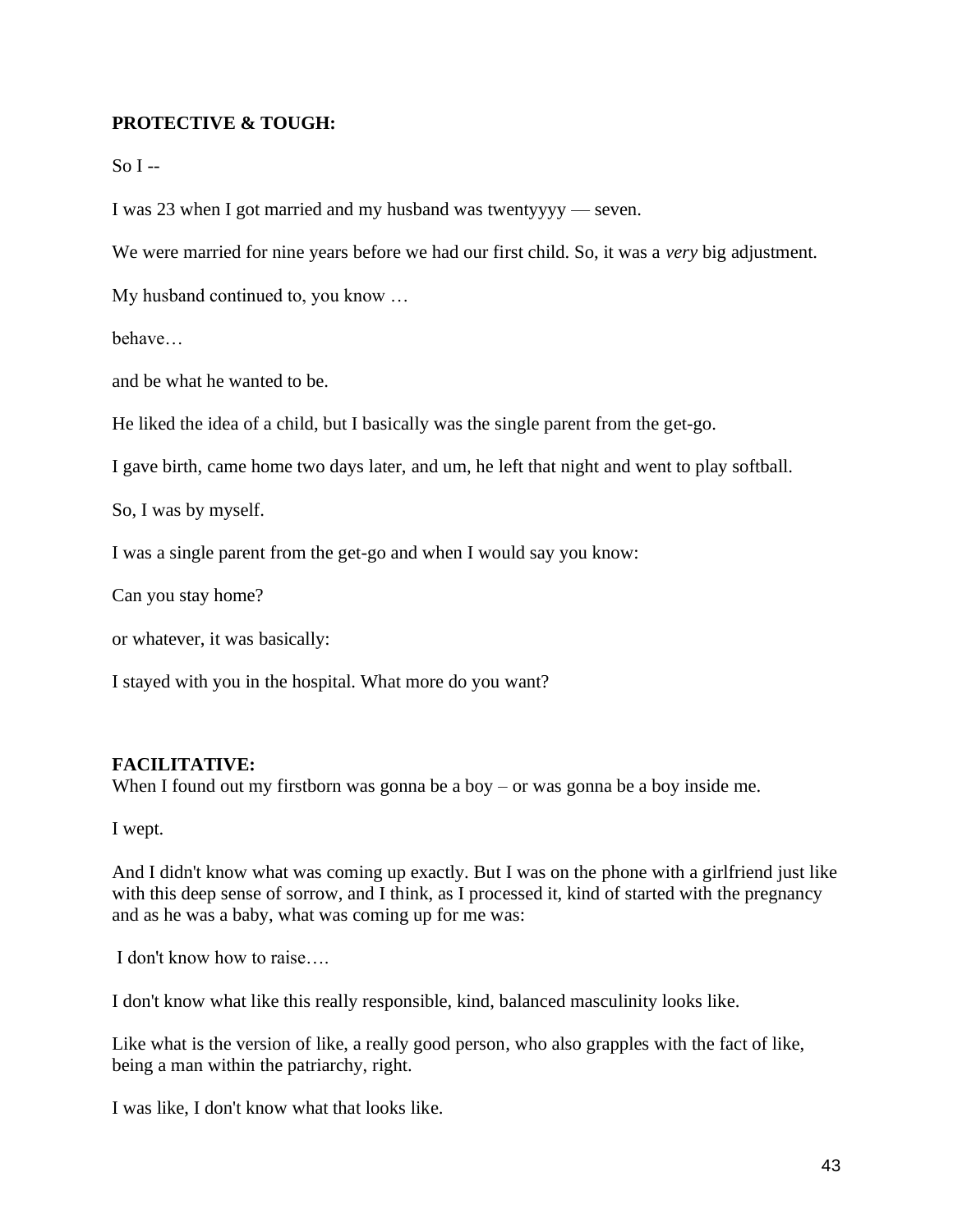And I don't know… I don't know how to do this.

I felt like:

I know how to raise a strong girl Like I can do that. I don't know how to do that with a boy child.

And so, his dad has a lot of responsibility and care there.

But that was a big early concern.

## **ACTIVE:**

It's that piece of wanting to make sure that my kids are accepted for who they are and seen in their true spirits. And this sense of safety.

In terms of my parenting so much has been around infusing as much as I could of my culture to make sure that they really had a good sense of who they are and knowing their history.

But I think it's that piece of how is the outside world gonna view them?

Are they gonna see them as beautiful spirits who have so much to offer to the world??

And really wanting to raise good human beings, you know, because I feel like, we need good people.

We *need* good people and because of the field that I work in, social work, I see so many hurting children.

So, I just felt like I needed to really be there and nurture them, as much as I can. And then pray.

Pray, every day. Every day.

#### **NURTURING:**

You just can't help but feel the pain in terms of how this country treats Black men.

I've got a son and a grandson, and my grandson is 6'6 and my son is 6'2 and they're big and they have presence and they've got swag and they don't back down.

That's a lot of my largest concern and then you know my fears for my daughter are just that she's fully realized.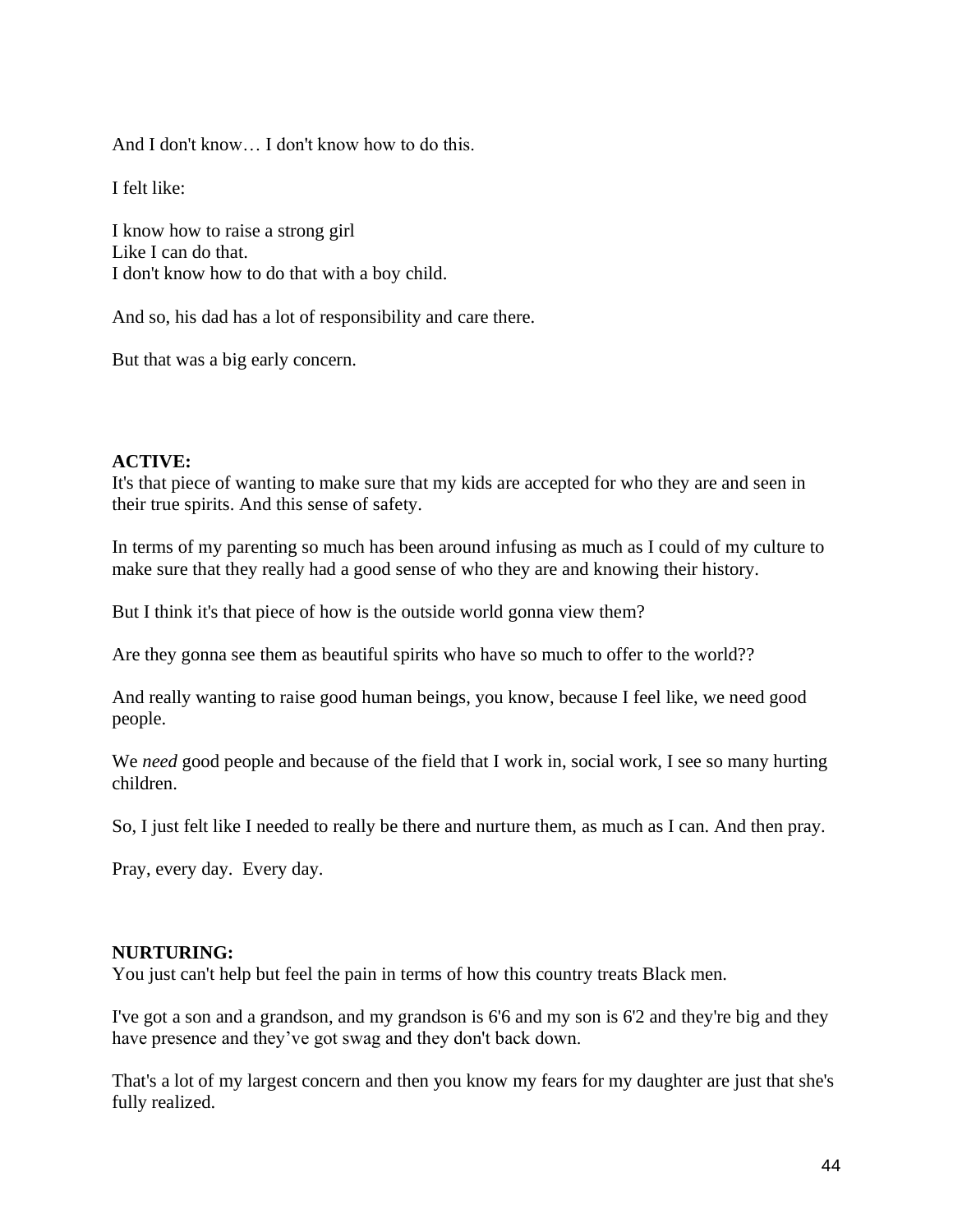That people appreciate her, and she can make her way in a world with the necessary amount of assertion and aggression to get what she needs out of life, but also that she's treated well.

## **FAIR:**

There is nothing more life-changing in that you're not just responsible for yourself and your decisions aren't for yourself.

And I would even say the way that you think about the world, and the kind of world that you want is a world that will be safe for your child in a way that's different.

I think like even little things like the kind of TV I would watch. I stopped watching Law and Order because I couldn't handle when they would do things to kids anymore.

"No!! You can't kidnap the children like that. That could happen."

I think about everything just feeling different and the weight of how every minute of your day is scheduled to either be doing something for another person or doing something that relates to another person, in a way that like you don't take care of your spouse the way you have to take care of a child.

Especially like when you're breastfeeding, when you literally are the cow that is responsible for another human being.

Like that is a huge life change, where you have to like think about your body in a different way.

#### **GETTING IT RIGHT:**

I realized that it was necessary for me to be a better mom by taking my space.

So, my space consisted of waking up early in the morning for the last two years to just exercise and pray and then get on with the day. And you know, that has really helped volumes for me.

Because I need to recharge by being by myself. I can't recharge in the presence of always being surrounded by people. I've just been more of an introvert in that way.

Even in my job, I'm constantly working with kids and parents and teachers and staff and people. So, I'm always on, you know, and then I would come home and be with my kids, lovely and always on.

So, what I found was that the tension that I would exude at different times was not good for my kids.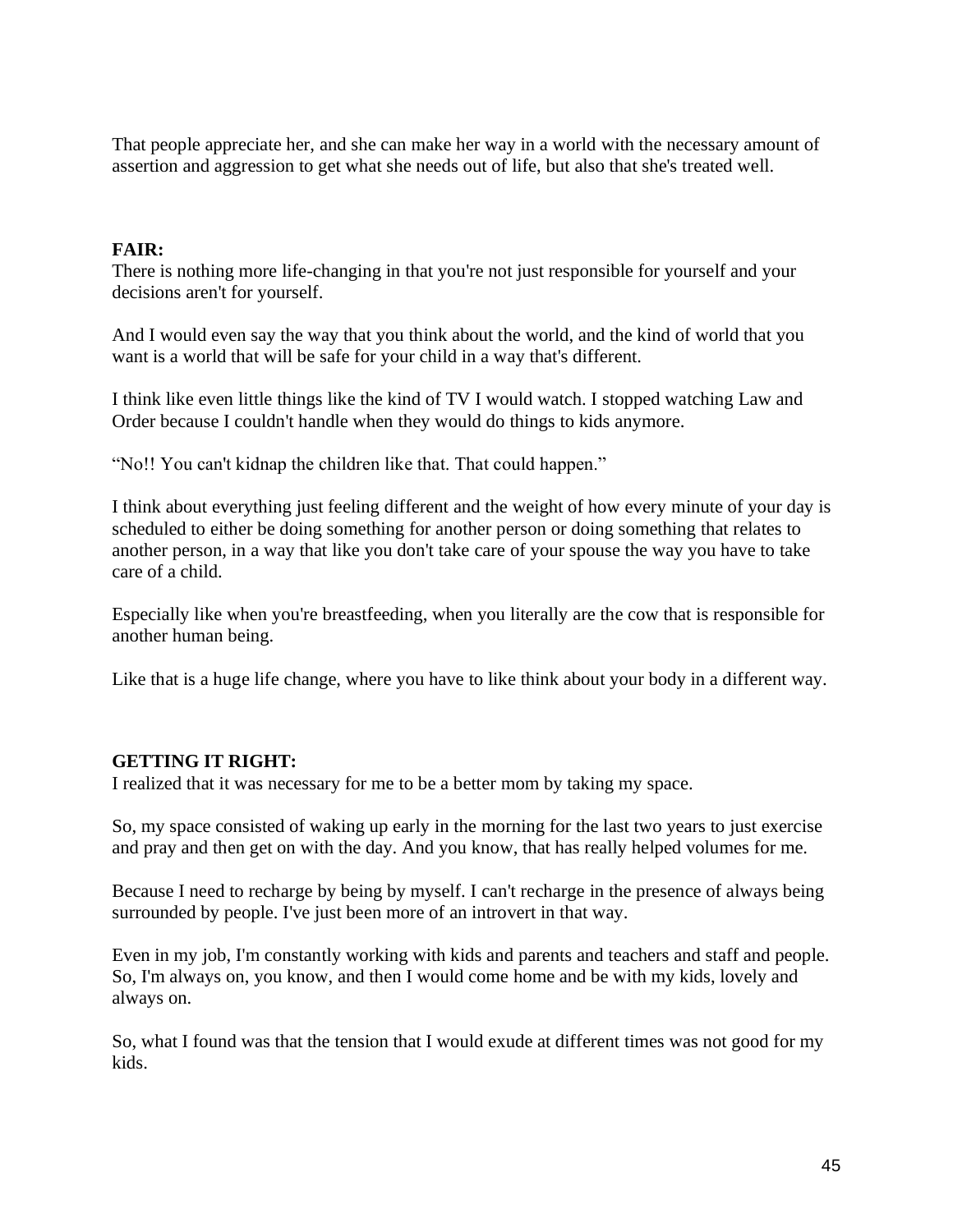#### **FAIR:**

I breastfed for the first 11 months, and just even the first time you pump in public or breastfeed in public like what that means. I always thought of it as like cow-like behavior.

Right here, right now, because I have somebody to take care of.

That is more important than having my shirt all the way on in a public space like you never don't have your shirt all the way on in a public space.

How do you take care of your body, like a shower being an optional thing? That if you get to it like that's a thing you do is not a thing I thought about.

#### **NURTURING:**

The shower part resonates. I remember just trying to keep a cooler with yogurt beside the bed to make sure I at least had one thing to eat during the day, because it was so overwhelming and so all-consuming, and my time was never my own.

## **FAIR:**

Do I have time for a shower today?

That was part of how the day started. It just impacts everything, but also with this sense of love and grace and just knowing this is the most important thing you'll ever do so and if you didn't have that love, the mad inconvenience of it would not be tolerated.

And so, it has to be both the way the hormones make it your number one priority.

#### **LOVING:**

I feel like everything I do is like around my kids, maybe because they are still so young because I have nineteen, fifteen, and thirteen and I feel like, whatever I'm doing, I need them with me.

So, if we're not together, I don't feel like it's right for me to do something for myself. I don't know, because I don't know how to? Or I'm so close to my kids.

Also given the fact that I've lost so many before now, God blessed me with three children, I want to enjoy as much time as I can with them. And I've never seen any reason to do anything for myself.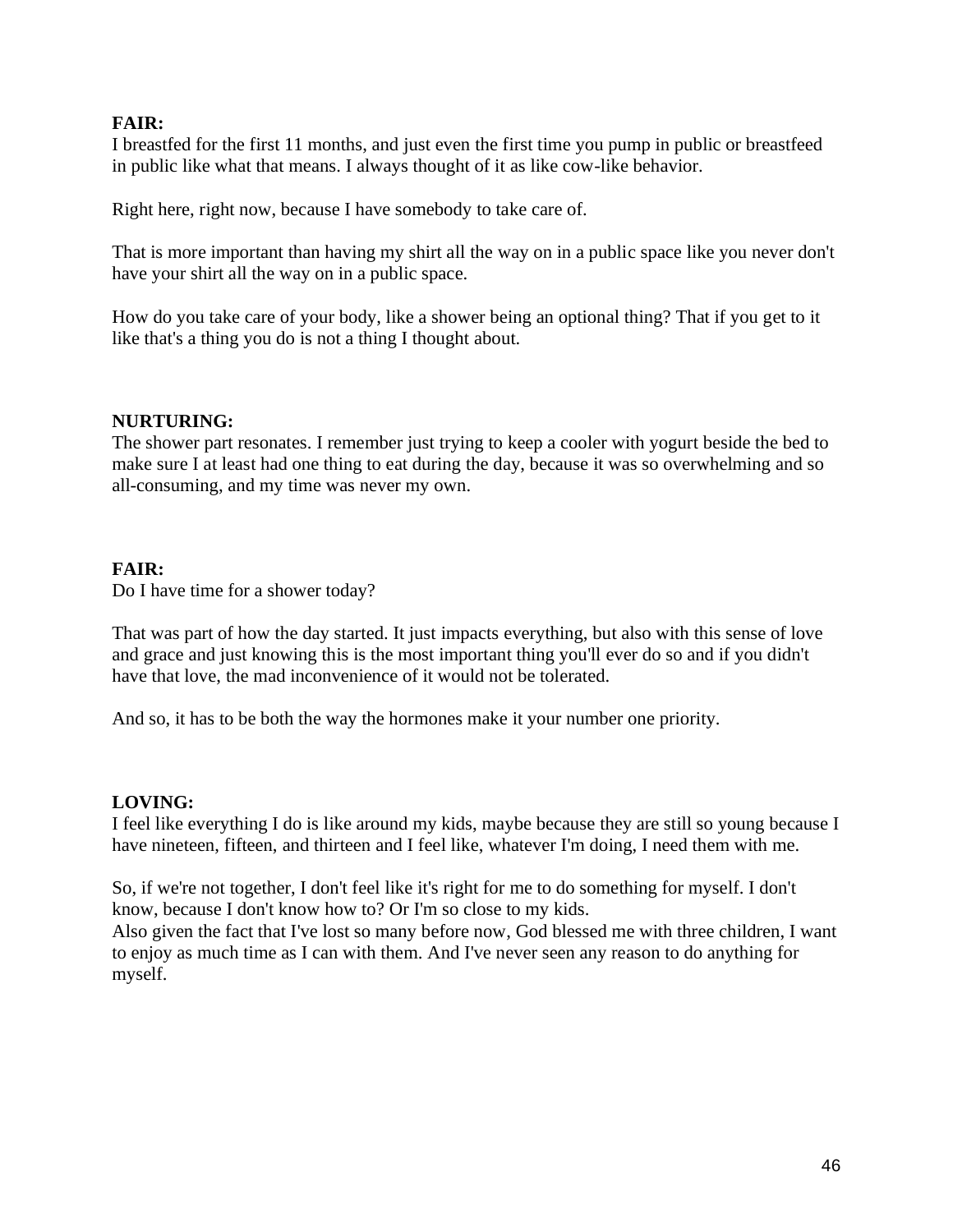## **AGENTIC:**

I went out to dinner with a couple of friends.

My kids are probably 10 and 14 or something. They're probably a little bit younger than that.

And I of course was worried for their *safety*, but I was just down the street, so they knew where I was. I had a phone. They had phones. And I didn't make dinner for them.

But there was stuff in the refrigerator. So, I told them:

Help yourself, you can make a sandwich, you can have leftovers, do whatever. If you need anything, I'm just down the street.

And it was a school night. They both had homework to do. And one of them had to create a dodecahedron out of paper. None of it was put together yet, but he had all the paper and he had to glue it together and make this kinda complicated geometric shape. And he was probably I think he was like in fourth grade.

So, I went out to dinner. I had a lovely time, and on my way home all I could think about is:

What is in store for me when I walk in that door? Is there going to be crying? Is there going to be running around naked? Is there going to be fighting? Like am I really prepared for this?

## **FACILITATIVE:**

I feel really proud of fostering really curious critical thinkers and like when we do reading time together, they get to pick a book, I get to pick a book and I'm always like:

Okay, sorry, you're getting your Black history lesson now. I picked a biography

and they're like:

Aww mom

but then they're like:

Wait, so you're telling me that....

And then they just ask the most profound questions. Recently, both of them separately came to me about the fact that they're forced to stand up for the Pledge of Allegiance at school. And I was like:

I could email your teacher if you don't want to do it.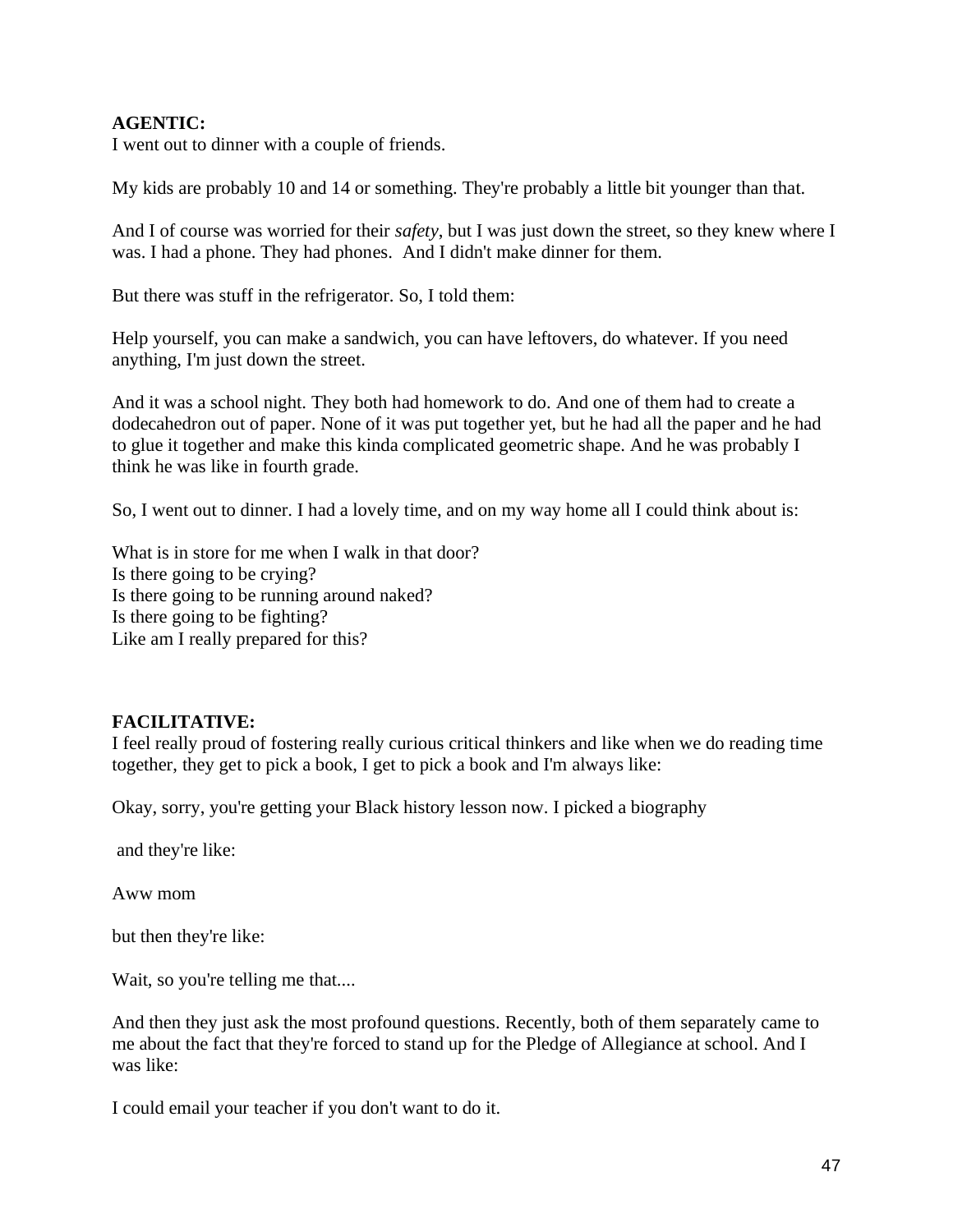And they're like:

Okay, Mom has my back.

So, I like knowing that they know I will have their back but also that they don't take anything as a given.

#### **AGENTIC:**

I had that one moment that everything seemed to work out right, and I think my expectations were: it was all gonna totally fall apart, and I was delighted to see that they were able to take responsibility and do what they needed when I was gone, right? Like they didn't need me at all at that moment which felt good.

#### **ACTIVE:**

In my culture there's a Proverb, that your kids become your sisters, you know, and at some point, they become your mothers.

So, I ah… I see that and it's great because there are moments that they teach me stuff.

Which is just like wow.

I'm really grateful for that.

#### **NURTURING:**

I look at my back at my kids now with enormous gratitude. I like the people they've become, and you know, when you get into teen years, you're not sure you're going to get there. It's like:

The Martians have taken my child. When is my real child coming back?

But my children are both over thirty now and it's an entirely different universe. It's a wonderful thing.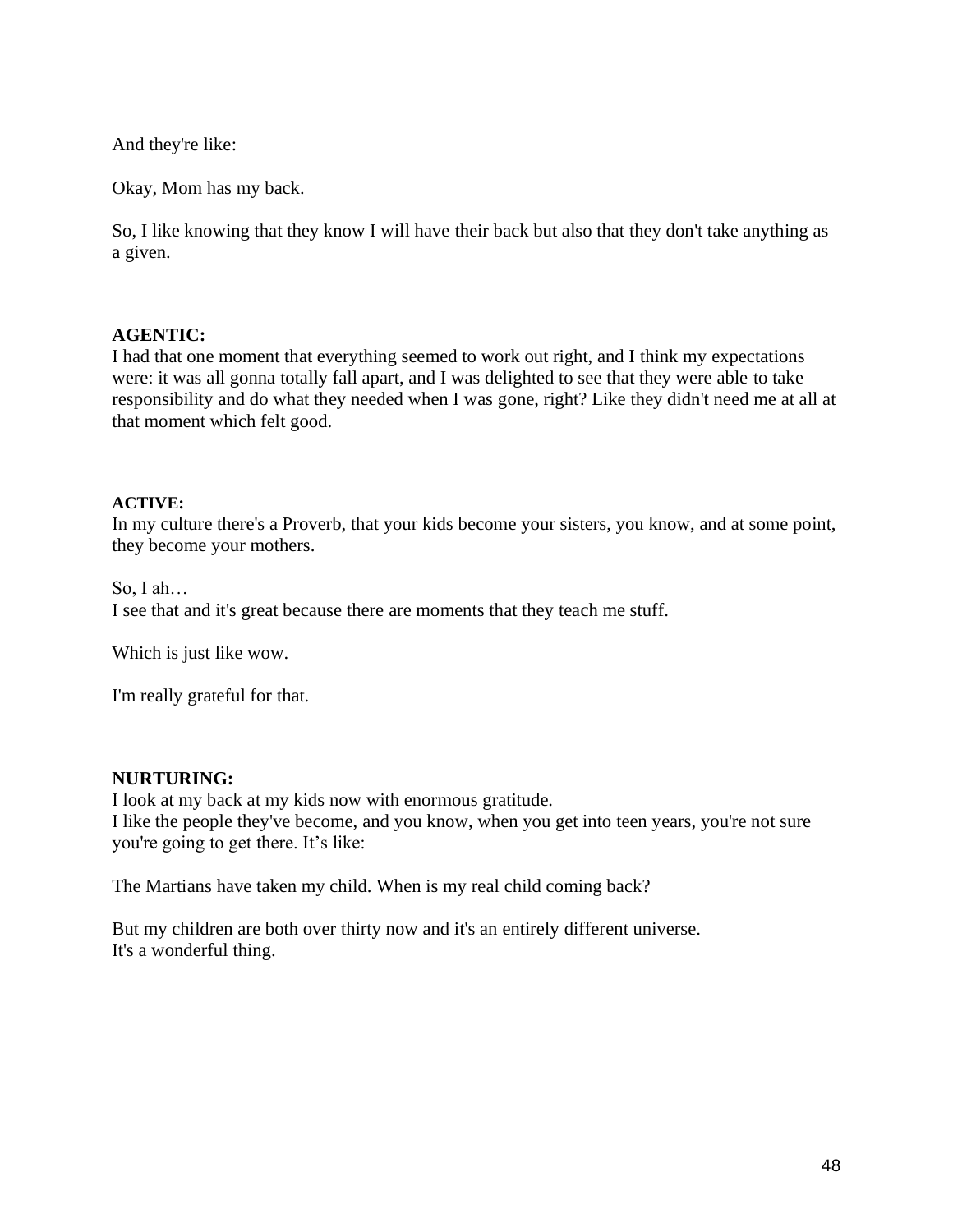### **PASSIONATE:**

I'm proud of the relationship that I have with my son.

He's 22 and he still lets me love on him and kiss on him when he is around, and just still is that mama's boy. He'll still calls me mommy or says mommy and those are things that he did when he was little.

You know, I guess I was a helicopter mom now looking back because I was single for a long time. So, he had to take care of himself in the morning and get himself off to school because I was traveling to my work. And I had to be there a lot earlier than him and he was at a different district. So, I had to do a lot of thinking for all of us, for myself, for him.

#### **DEVOTED:**

It strikes me that there's something else that we need to name.

I've been public about the fact that my first pregnancy was actually when I was a sophomore in college, and I had an abortion.

And it was back in the day when abortions were illegal.

I did not go through some of the things that often accompany illegal abortions, I didn't get an infection.

I was not hospitalized, I didn't die.

I wasn't sterile.

I mean, I can imagine that we're all in a privileged position, where we were excited about our pregnancies.

But let us also name that it's not always that way.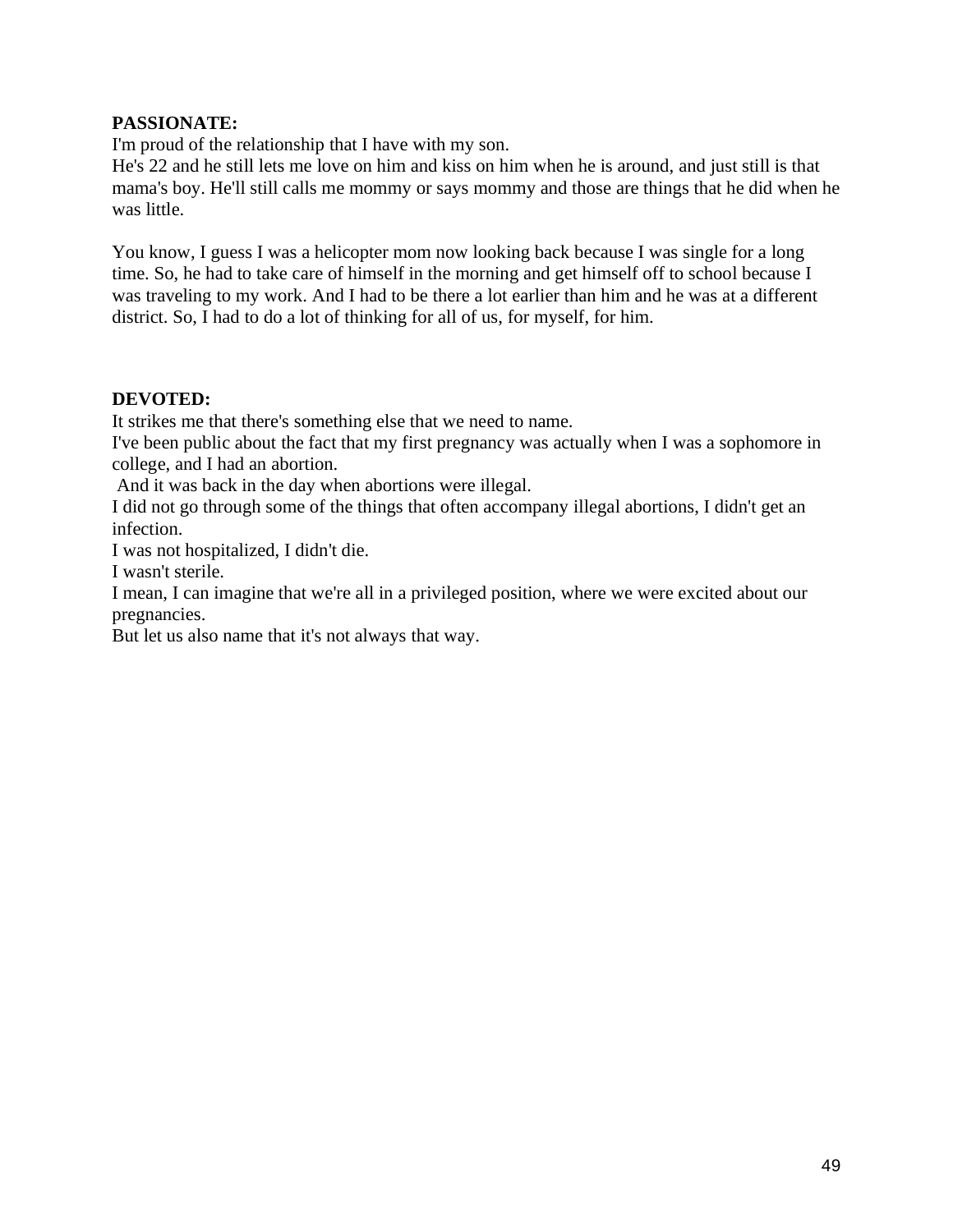## *partners, parenting, and support*

#### **CONSISTENT:**

I know one of the things I've struggled with over the course of my life is the spirit of comparison.

So, I heard other people's stories like:

Oh, he rubbed her down with coconut oil every day. She didn't have any stretch marks.

I didn't have any of that. And I know for a fact that with my second child, my husband and I had been separated for nine months, and he came back, and we made a baby.

#### **PROTECTIVE & TOUGH:**

I -- I can remember being pregnant and in the mall with my mother and I'm seeing a family in the mall. You know, the father pushing them stroller, toddler, and all this stuff. I knew then:

That'll never be me. I will never be in a mall with you know, a whole family situation.

I think,

I think looking back, he probably never really wanted to have kids, but you know, I was 32 and I was thinking, you know…

#### **MOTHER WHO TEACHES:**

The kid's father was excited. He was in his internship residency, so he was as excited as he could get, you know, working,

three nights on, one night off

or four nights, on one night off.

And *then* 18 months later, my father was up to visit me, and he said before he left, he said:

Sabrina, you're pregnant

I said:

Daddy get out of here. I just had a baby. What do you mean I'm pregnant? How you know, you ain't no doctor.

He said: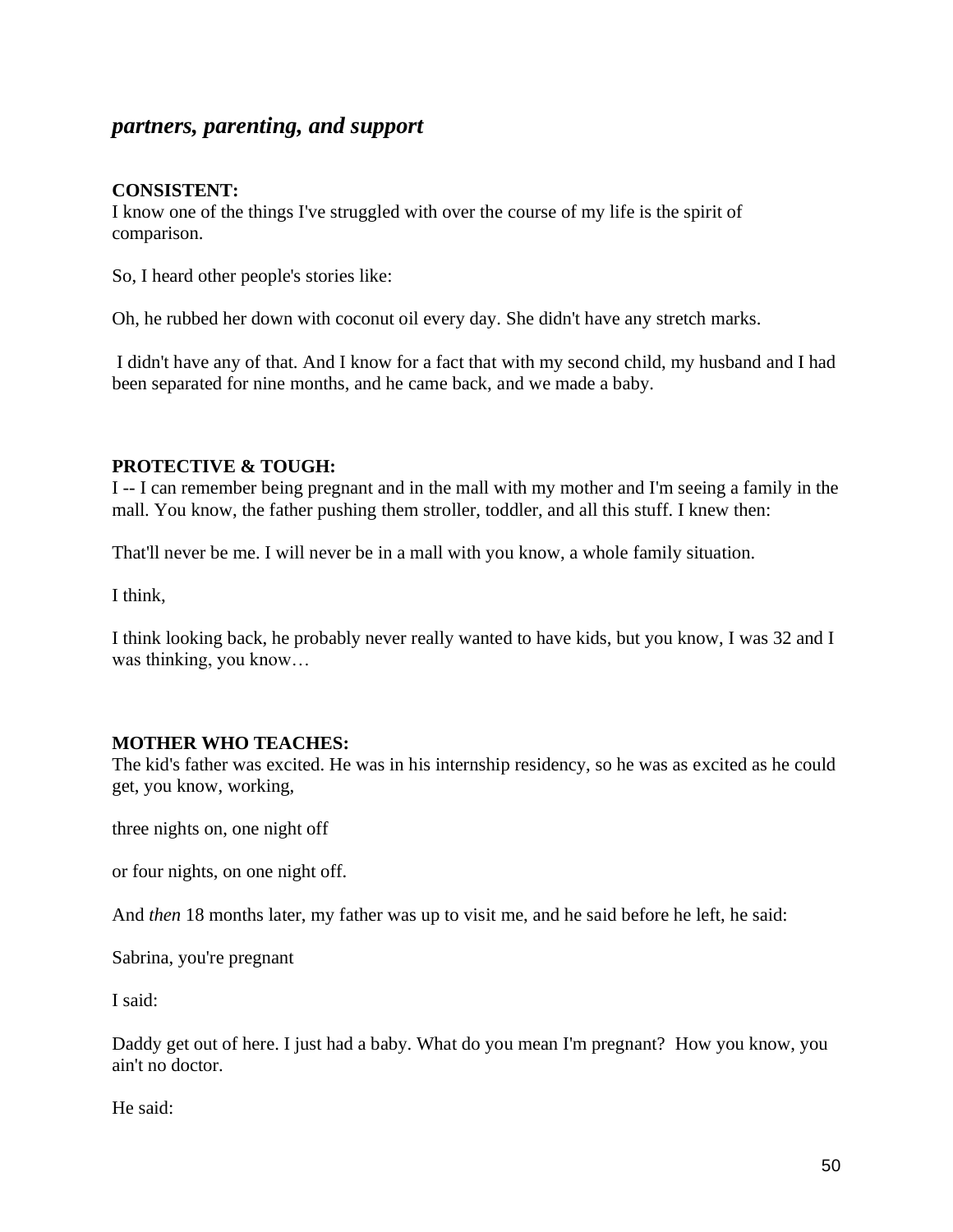You're pregnant.

And sure enough, I was pregnant with my second child.

#### **PROTECTIVE & TOUGH:**

We had a second child. We ended up divorcing and it was just not a healthy marriage. It wasn't a healthy partnership.

When we told the kids we were divorcing, my son pulled me outside and said:

"All you have to do is do what he says and then he doesn't get mad."

So, I think that's where I view myself as a protective mother.

I had the support of my parents. But, you know, in terms of my husband and his family, I didn't have that much support.

All the while I was meant to be working full time, bringing a full-time paycheck home, and then behave like a 50s housewife.

I have a son and a daughter, and I am very vocal about you know, I've never dated since I've gotten divorced. I've been divorced since 2012. I have *no* interest in it. I'd rather stick a *knife* in my eyes than ever get involved with another man.

## **PASSIONATE:**

We were auxiliary brains. Myself and my partner now, were his second and third brains, to tell him what to do.

So, his senior year, was probably the year that I'm like:

You're going off to college and I'm not going to be there.

I'd already made plans to move in next to him and be there with him so that I could make sure that he was okay.

And he surprised me. He surprised me.

"Mom, I got this. As a matter of fact, I'm two steps and ten steps ahead of you. I got this. I've already done this. I've done this. I'm working on this."

And to this day, I'll tell him hey, remember to do this. I'm still the auxiliary brain. I have it so embedded in myself.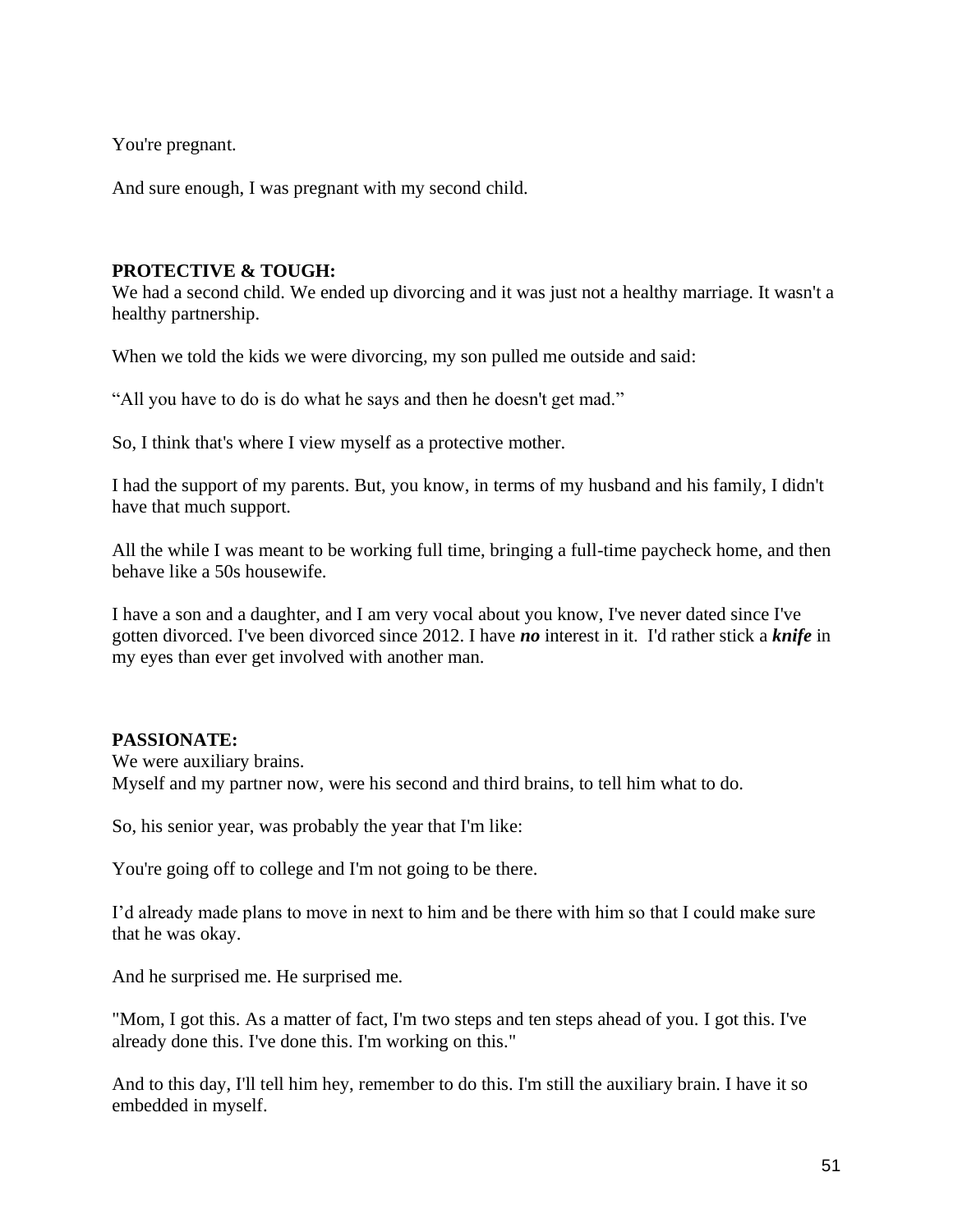## **FLEXIBLE:**

Daily juggling.

Am I Mom? Am I a wife? Am I a woman? Do I focus on my career?

A lot around just kind of identity and those different identities coming out in different places and different times with different people in different contexts.

#### **PROUD:**

When I got married, I had just finished my graduate degree in physical therapy. And I got a job pretty easily, right, actually, during the end of my graduate program, and then had to *move* when I got married because of my husband, because of my husband's job.

Moved out of state, moved to New York, and that's where I had my two children. But *his* profession was 100% demanding and made him exempt from *all* duties within the household and really, in caring for the children.

Sooo, I started working right away. I got a job as a full-time physical therapist, but then I got pregnant. We had free housing because he was a college coach.

Gone, never around.

So, I was able to stay home with my first child. Went back for a little bit but got pregnant with my second right away.

We were out of state.

We didn't have family around.

So, I was the one taking care of the children, and the house, and everything. And I *definitely* did not think that was where I would be, because I'm a worker.

#### **FLEXIBLE:**

Interestingly, the father of both my children was a wonderful dad and still is a wonderful dad. Very caring, very involved, very doting.

We're no longer together.

And actually, I think what was hard was the loss of ... kind of my identity as a woman in the relationship.

There was so much involved in caring for the kids, raising the kids, what the kids needed, and they benefited from that greatly.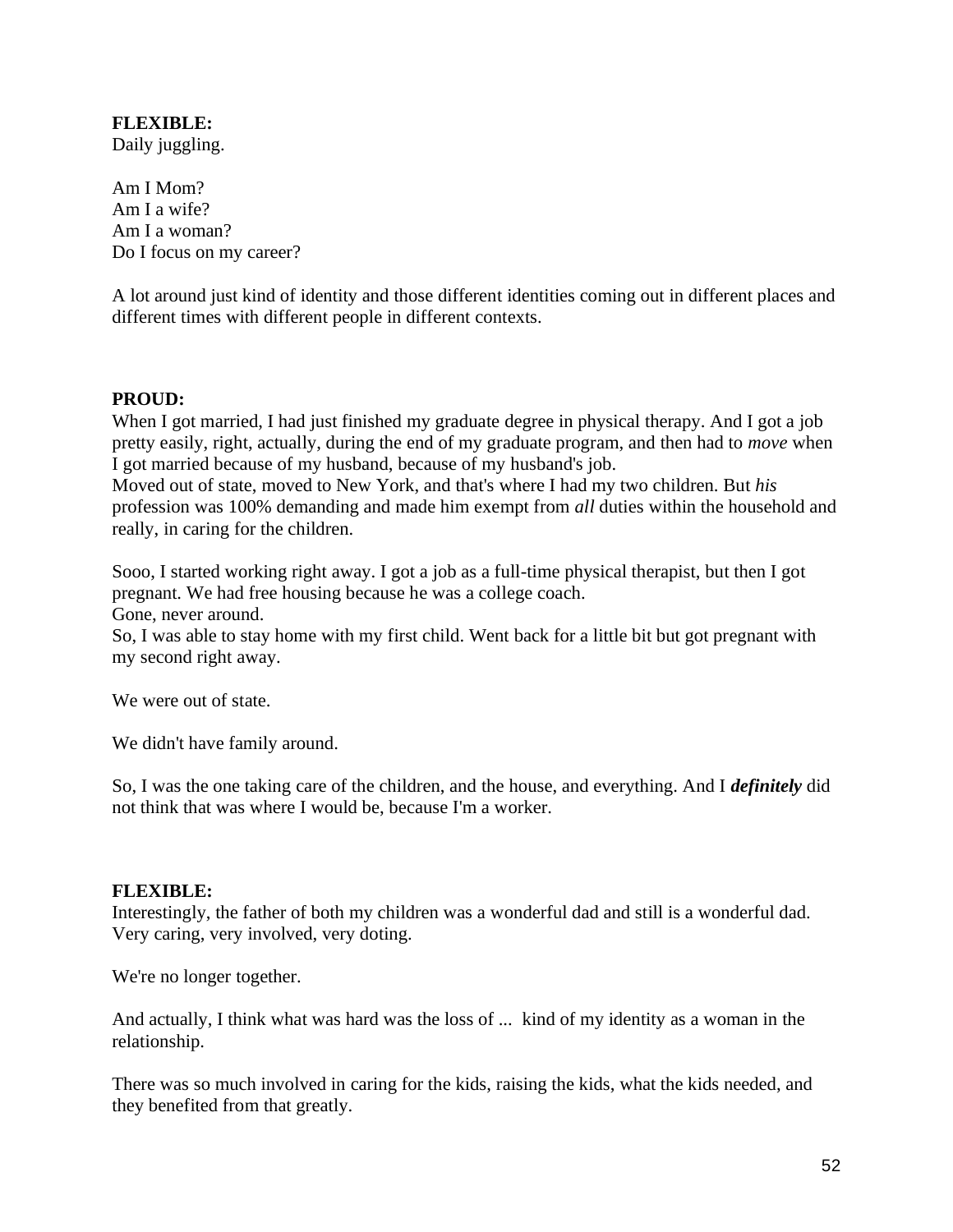#### **PROUD:**

It was always really important for me and my identity to have my own thing and not just be a coach's wife and have no self-worth. So, I worked part-time PT. And then I fell into coaching college gymnastics.

I was coaching, being a mom, being a PT, not really being such a wife, (laughs) cus he was never around. And when he was around it was like date night, one night a week.

You know, so I had to like make this whole life and community for myself, even though we were married, and I had connections because of him.

(beat)

God, and it goes on and on.

Because then…

The marriage gets broken up, and I have to move home back home, and then I start being a single full-time working mom out of necessity. (laughs)

And I took the first job that I got offered. Because it was convenient. Because it was flexible. BE. CAUSE. OF. MY. KIDS.

#### **LOVING:**

Given the fact that I've lost so many before now, God bless me with three children, I want to enjoy as much time as I can with them. And I've never seen any reason to do anything for myself.

You know, everything I do, includes my kids, everything I do.

My husband on the other side, that's not for him. He's like:

You always with those kids, you always have those kids.

So even if we have to go out and eat, he's like:

Babe, we're gonna go out

I'm like:

No, we have to wait for the kids to come home. So, we all can go together.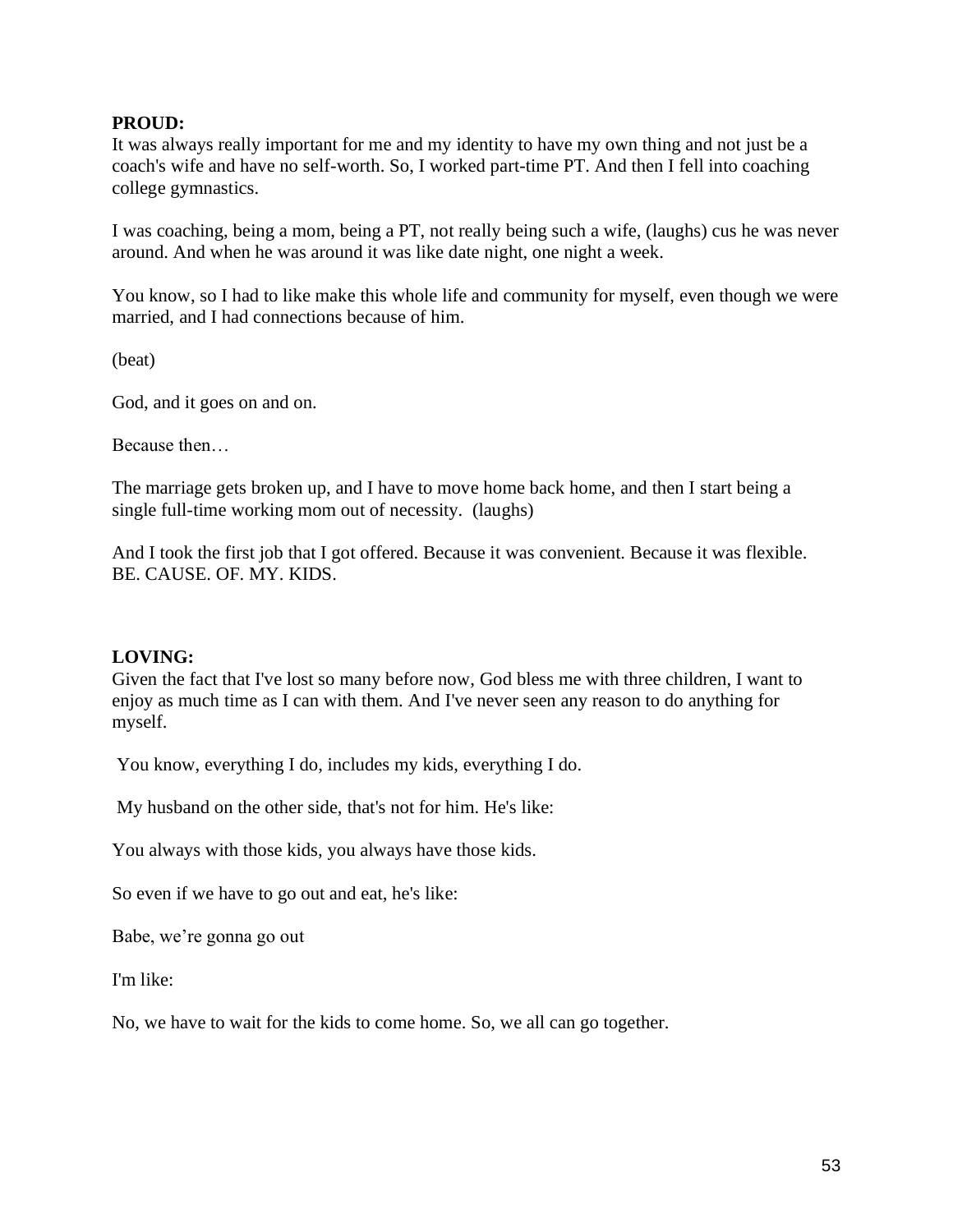#### **GETTING IT RIGHT:**

I needed to be able to take that space to reset, and my husband was really great at helping me balance because you know I really did want to get everything right.

I was constantly thinking:

Okay, what else can I do with them? What else can I do for them? What else can I teach them?

You know, they're sponges now. I want to be able to pour everything into them. And then I go work with high schoolers and I come back home and it's like:

Oh my gosh, I need something else. I have to do something else. I have to teach them.

## **PROTECTIVE & TOUGH:**

I really hope that my daughter spends more time finding herself and…

I told her to go to a sperm bank, don't bother. (laughs)

## **TOUGH LOVE:**

Yes, it makes you grow. Yes, it makes you adapt. Yes, you become this bigger person. Yes, you understand that the love that you have for your child is incomparable. There isn't anything that you can talk about in that vein where you *know*, absolutely that you would give your life for that child and I don't think any of us will say that lightly. We will do it and we will do it in a heartbeat and that's not a love that you're aware of before you have a child.

I think that any one of us that has had a child who wanted the child and brought that into our lives, we would without a second hesitation say that we would lay our lives down for our children. So maybe that's the piece as well. It's like, *wow*, you know, where does this come from? Because you don't *have* it before like you love your partner. We don't think about it in terms of like "I would die for you" and I *would* die for my child. I think every one of us would say the same thing. We would die for our children in order to keep them safe.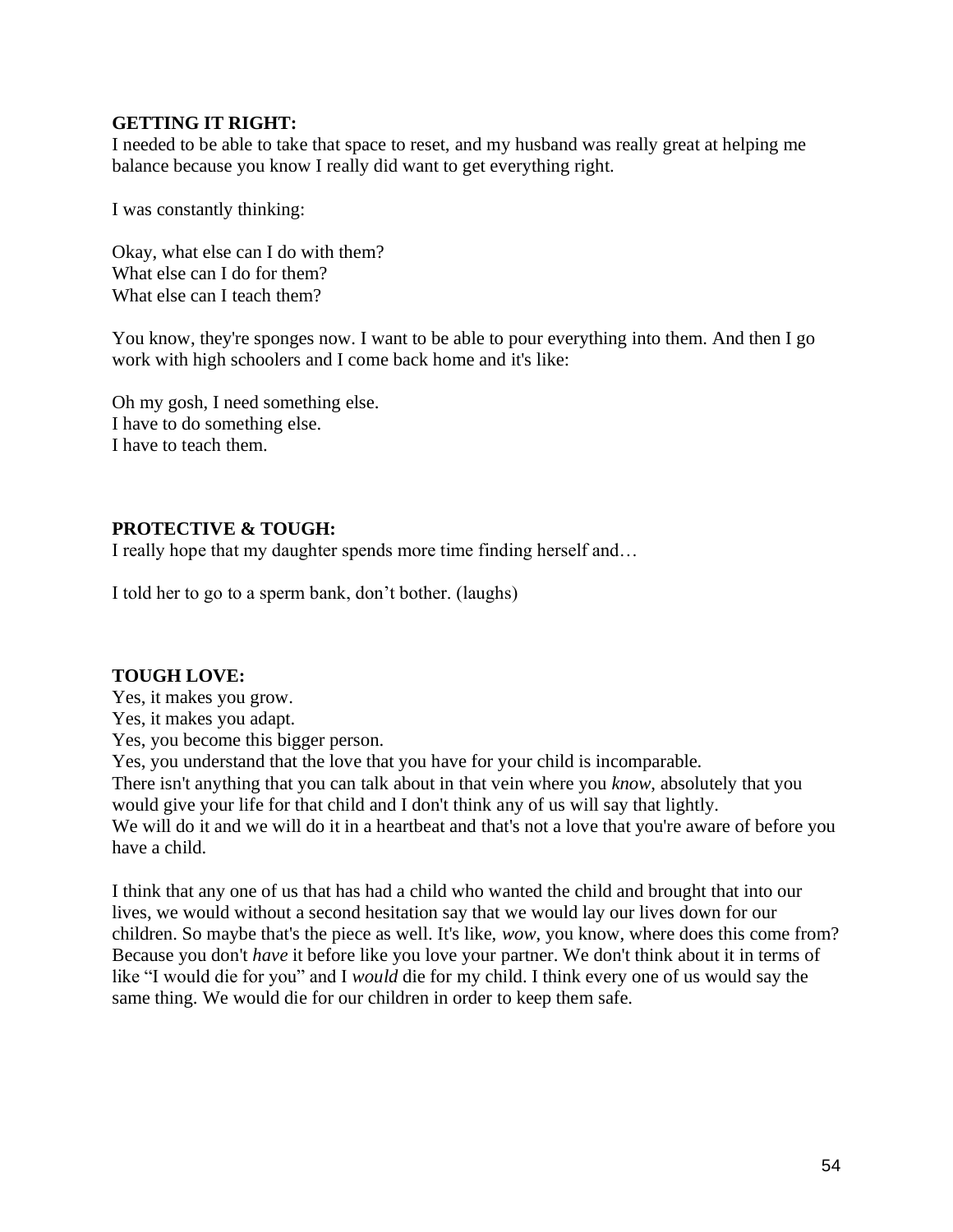## **PROTECTIVE & TOUGH:**

Don't get involved with a husband because you know, my experience.

And her experience, she doesn't really have a good relationship with her father. Her father is very much a narcissist.

I'm so happy I have them. I *would* put my life down for them.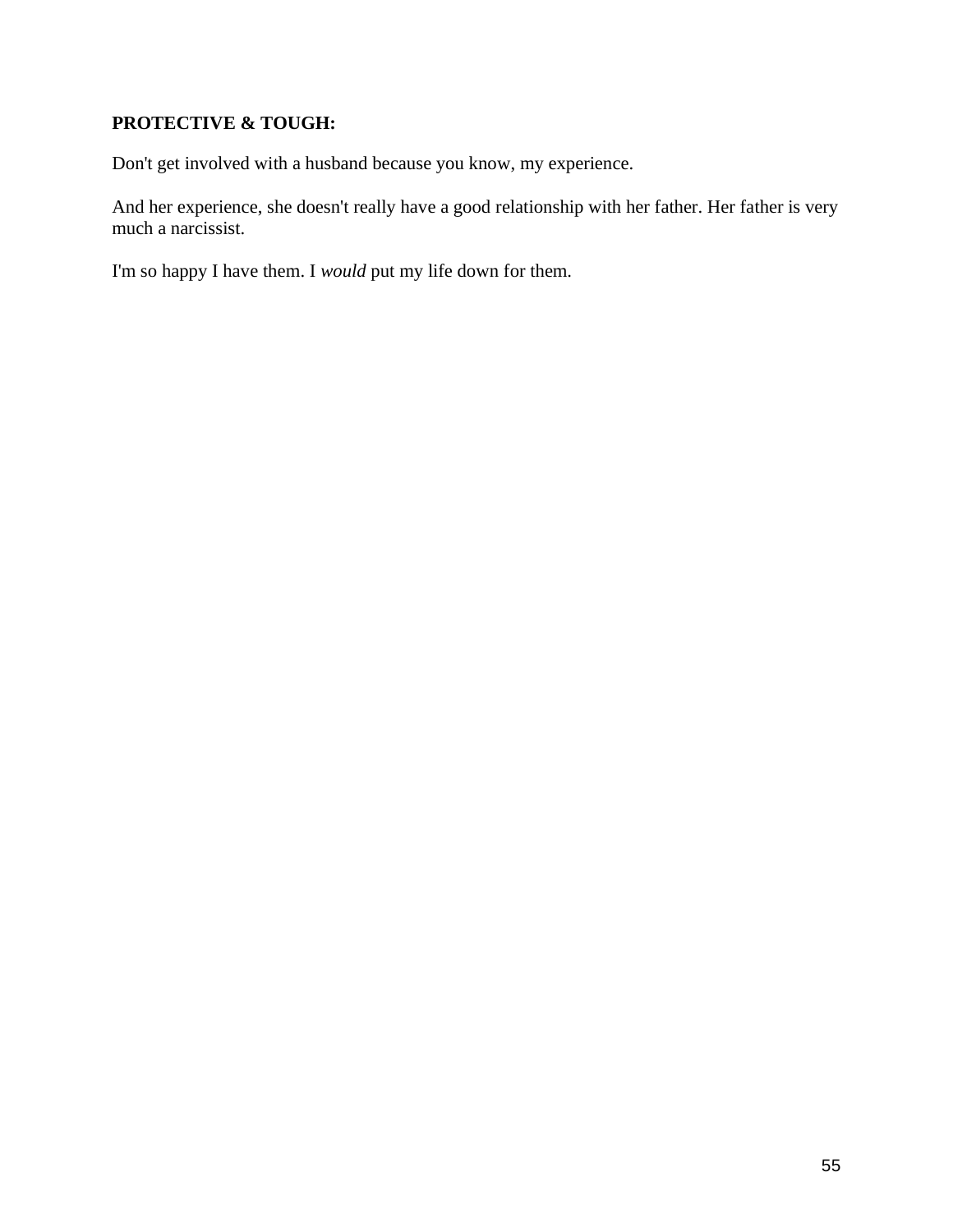## *looking back*

## **NURTURING:**

I don't often reflect on being a mum and take it a little bit for granted because it's such an integral part of my identity, but it is a privilege and it's a wonderful thing.

Now that they're adults, I've got two of my absolute best friends in the world. You know, so it does evolve over time and it does change and I'm grateful. Thank you for allowing me to feel that grace and that gratitude.

## **PASSIONATE:**

I always wanted to be a mom. That was one of my dreams and it came true. To sit back and see my 22-year-old now.

And he's a man.

He's making his own decisions and he's done everything I thought, and he's exceeded my expectations and more.

And he's alive.

#### **FLEXIBLE:**

There's a big balance I think for women about kind of, you know, different parts of yourself and needing all the parts to be kind of honored and I think a very difficult juggling act amidst marriage, friendship, relationships.

## **LOVING:**

I don't know, maybe I need to speak with someone to show me how to take care of just me. But I feel like taking care of me encloses taking care of the children.

## **GETTING IT RIGHT:**

There are those times where you feel a little guilty but learning how to kind of turn that off to say well, this is for them too, you know. I've got to give to myself to be able to give out.

## **FAIR:**

I was someone who said for decades:

Nothing is ever coming out of my body." I'm never having a child. I don't want a child. I don't have any holes in my body big enough for a child to come out of, so I'm not doing this.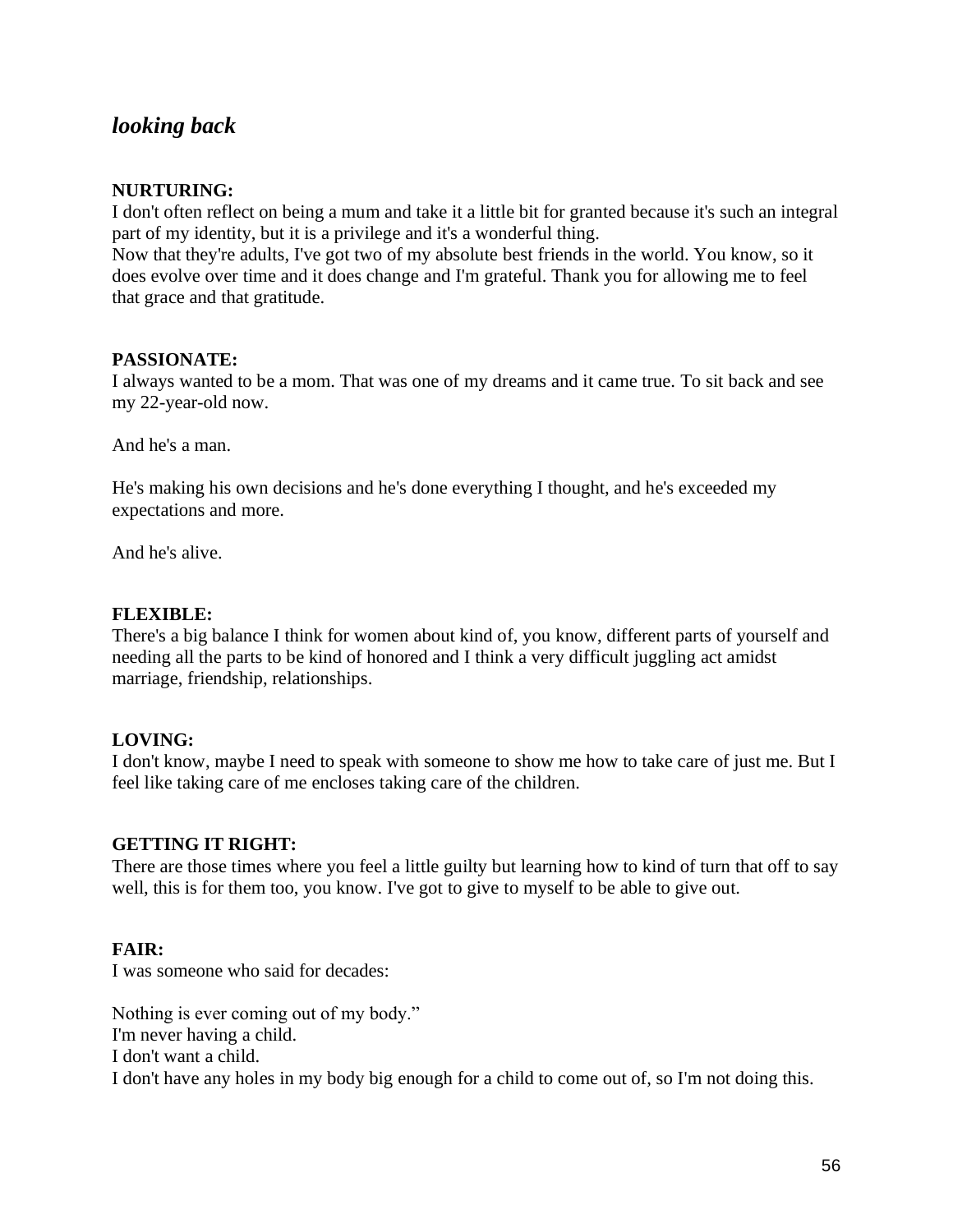And then sorta like:

I think I do want to do this.

And then you do it and you're like:

Well, that was hard, and it did hurt, but this was the best decision I've ever made and has made me a better person and shaped differently the way I live my life and the life that I want.

#### **CONSISTENT:**

You know, the clouds didn't open up in the sky. All those things didn't happen, But I feel like, I got the best part and I've gotten over it.

That it didn't happen in a flowery way. I got what I was supposed to get.

## **ACTIVE:**

I've been very fortunate very, very fortunate.

We've just been blessed by so many people who have helped us on this journey. You don't do it alone. Honestly. You don't do it alone. So, for that I'm grateful and I know my kids are grateful.

#### **DEVOTED:**

I so appreciate hearing about your lives. A lot of parenting is kind of figuring out how to find that balance. Having a supportive partner and community to help figure that out has been tremendous.

## **MOTHER WHO TEACHES:**

I put off a lot of things in my life to raise kids, So I could go to the programs, go to the parentteacher conferences, pick them up from school, so I could do all that.

It wasn't what I thought was gonna be, but God in his infinite plan and wisdom, certainly knew what he was doing because all my girls are grown right now and I'm just so grateful for the relationship that we have. We have so much that we can relate on, so much that we can talk about now. And all four of them are just totally, you know, four different women, but we each have such a great relationship.

## **PROTECTIVE & TOUGH:**

My children are not a mistake, but I married well beneath me. I should have taken a look at what I was getting into, and I didn't. So that is why I will never get involved with another person again. I will be happy by myself. I *am* happy by myself.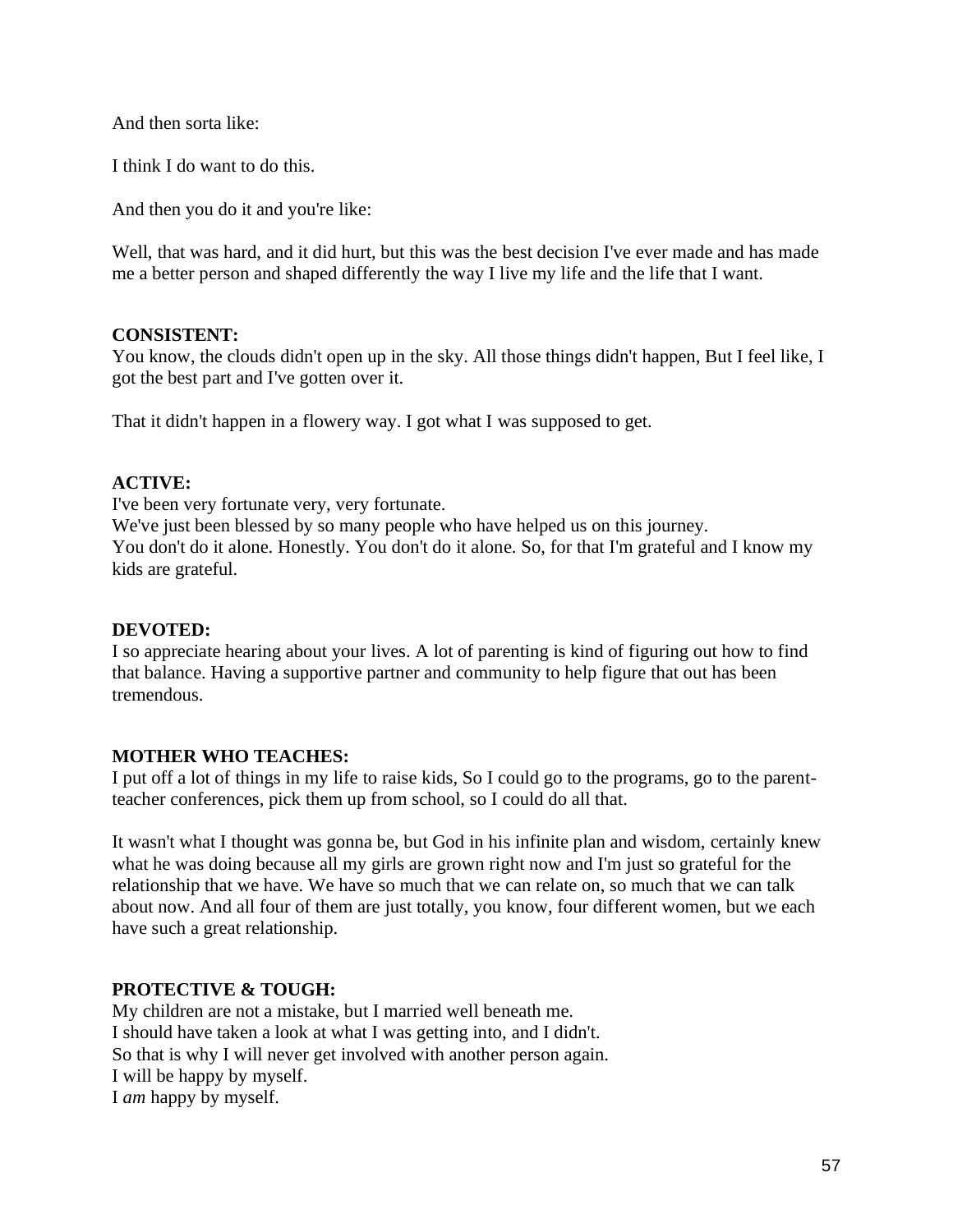## **PROUD:**

Being a mom is the hardest job in the world. It's so hard. How much you sacrifice… Not sacrifice?

But what's the best way to do it?

There is no best way.

It's whatever works for you and your situation and your family.

It took me a really long time to really know that I'm like a really good mom.

I've gotten better with age, everybody's gotten better with age.

I used to not be very affectionate and now I feel like I'm just like a big ball of mush.

And I *gush* over, *gush* over my kids.

I am so proud of them.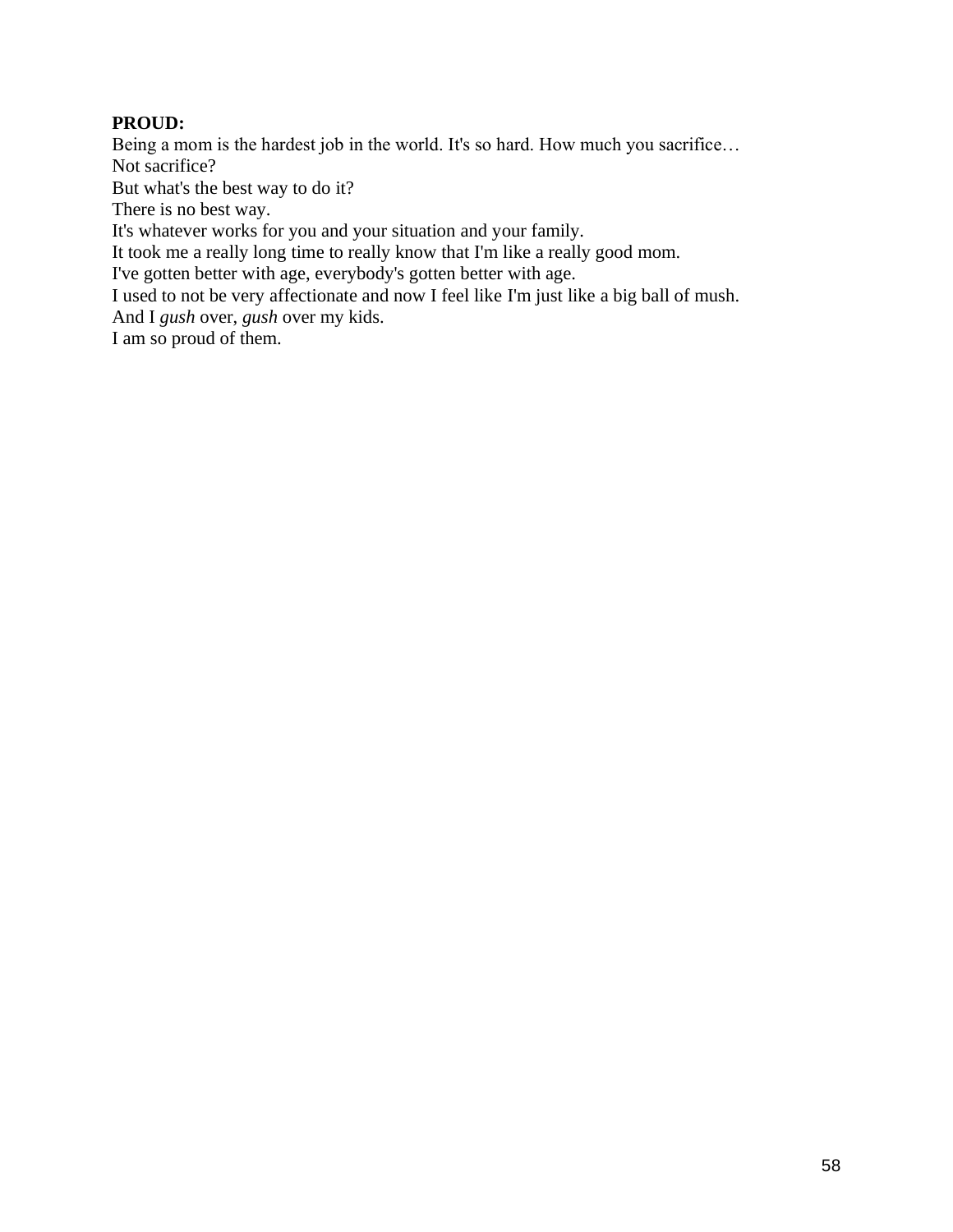#### **WORKS CITED**

- $\text{``$}23.86 \text{ in } 1935 \rightarrow 2021$  $\text{``$}23.86 \text{ in } 1935 \rightarrow 2021$  $\text{``$}23.86 \text{ in } 1935 \rightarrow 2021$  | Inflation Calculator." Accessed December 14, 2021. [https://www.in2013dollars.com/us/inflation/1935?amount=23.86.](https://www.in2013dollars.com/us/inflation/1935?amount=23.86)
- *[A Search for American Character] | C-SPAN.Org*. Accessed December 9, 2021[.](https://www.c-span.org/video/?77289-1/a-search-american-character) [https://www.c-span.org/video/?77289-1/a-search-american-character.](https://www.c-span.org/video/?77289-1/a-search-american-character)
- "A Study Guide for Anna Deavere Smith's 'Twilight: Los Angeles,1992.'" Accessed December 14, 2021. [https://www.scribd.com/read/385749519/A-Study-Guide-for-](https://www.scribd.com/read/385749519/A-Study-Guide-for-Anna-Deavere-Smith-s-Twilight-Los-Angeles-1992)[Anna-Deavere-Smith-s-Twilight-Los-Angeles-1992.](https://www.scribd.com/read/385749519/A-Study-Guide-for-Anna-Deavere-Smith-s-Twilight-Los-Angeles-1992)
- ANNA DEAVERE SMITH PROJECTS. "ABOUT ANNA DEAVERE SMITH." Accessed December 14, 2021. [https://www.annadeaveresmith.org/category/about-anna-deavere](https://www.annadeaveresmith.org/category/about-anna-deavere-smith/)[smith/.](https://www.annadeaveresmith.org/category/about-anna-deavere-smith/)
- Tectonic Theater Project. "About Tectonic." Accessed December 9, 2021[.](https://www.tectonictheaterproject.org/?page_id=13675) [https://www.tectonictheaterproject.org/?page\\_id=13675.](https://www.tectonictheaterproject.org/?page_id=13675)
- "Anna Deavere Smith -- Britannica Academic." Accessed December 14, 2021[.](https://academic-eb-com.ezproxy.macalester.edu/levels/collegiate/article/Anna-Deavere-Smith/476021) [https://academic-eb-com.ezproxy.macalester.edu/levels/collegiate/article/Anna-](https://academic-eb-com.ezproxy.macalester.edu/levels/collegiate/article/Anna-Deavere-Smith/476021)[Deavere-Smith/476021.](https://academic-eb-com.ezproxy.macalester.edu/levels/collegiate/article/Anna-Deavere-Smith/476021)
- Exeunt Magazine. "Anna Deavere Smith: 'I'm Chasing That Which Is Not Me.'" Accessed December 14, 2021. [http://exeuntmagazine.com/features/anna-deavere-smith/.](http://exeuntmagazine.com/features/anna-deavere-smith/)
- Auerswald, Bettina. "Promises of the Real? The Precariousness of Verbatim Theatre and Robin Soans's Talking to Terrorists." In *Promises of the Real? The Precariousness of Verbatim Theatre and Robin Soans's Talking to Terrorists*, 109–24. De Gruyter, 2017[.](https://doi.org/10.1515/9783110548716-008) [https://doi.org/10.1515/9783110548716-008.](https://doi.org/10.1515/9783110548716-008)
- Billington, Michael. "V Is for Verbatim Theatre." *The Guardian*, May 8, 2012, sec. Stage[.](https://www.theguardian.com/stage/2012/may/08/michael-billington-verbatim-theatre) [https://www.theguardian.com/stage/2012/may/08/michael-billington-verbatim-theatre.](https://www.theguardian.com/stage/2012/may/08/michael-billington-verbatim-theatre)
- Blair, Elizabeth. "'Ten Years Later,' The Matthew Shepard Story Retold." *NPR*, October 12, 2009, sec. Arts & Life[.](https://www.npr.org/templates/story/story.php?storyId=113663235) [https://www.npr.org/templates/story/story.php?storyId=113663235.](https://www.npr.org/templates/story/story.php?storyId=113663235)
	- ———. "'Ten Years Later,' The Matthew Shepard Story Retold." *All Things Considered*. NPR, October 12, 2009[.](https://www.npr.org/templates/story/story.php?storyId=113663235) [https://www.npr.org/templates/story/story.php?storyId=113663235.](https://www.npr.org/templates/story/story.php?storyId=113663235)
- Brantley, Ben. "THEATER REVIEW; A Brutal Act Alters a Town." *The New York Times*, May 19, 2000, sec. Movies. [https://www.nytimes.com/2000/05/19/movies/theater](https://www.nytimes.com/2000/05/19/movies/theater-review-a-brutal-act-alters-a-town.html)[review-a-brutal-act-alters-a-town.html.](https://www.nytimes.com/2000/05/19/movies/theater-review-a-brutal-act-alters-a-town.html)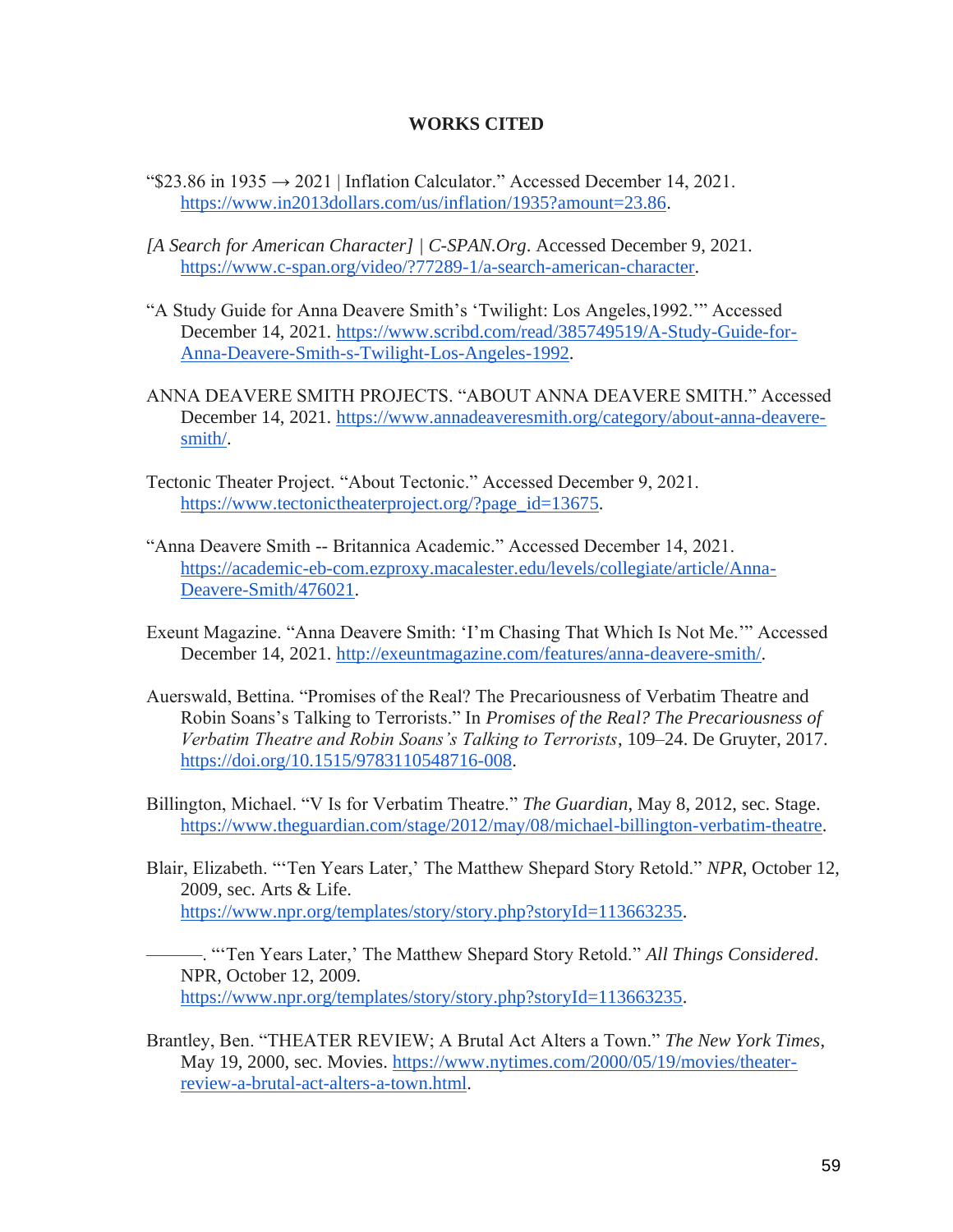- CNN, Catherine E. Shoichet. "The Old 'West Side Story' Got Half the Story Wrong. Spielberg's New Film Tries to Make It Right." CNN. Accessed December 12, 2021[.](https://www.cnn.com/2021/12/11/entertainment/west-side-story-puerto-ricans-cec/index.html) [https://www.cnn.com/2021/12/11/entertainment/west-side-story-puerto-ricans](https://www.cnn.com/2021/12/11/entertainment/west-side-story-puerto-ricans-cec/index.html)[cec/index.html.](https://www.cnn.com/2021/12/11/entertainment/west-side-story-puerto-ricans-cec/index.html)
- Dolan, Jill. *Utopia in Performance: Finding Hope at the Theater*. University of Michigan Press, 2010.
- "Drama Desk Award 1993 | Winners & Nominees." Accessed December 8, 2021[.](http://awardsandwinners.com/category/drama-desk-award/1993/) [http://awardsandwinners.com/category/drama-desk-award/1993/.](http://awardsandwinners.com/category/drama-desk-award/1993/)
- Drew University. "Drew University." Accessed December 14, 2021. [//www.drew.edu/.](https://doi.org/www.drew.edu/)
- Ensler, Eve. *The Vagina Monologues*. New York: Villard, 1998[.](http://archive.org/details/vaginamonologues00ensl) [http://archive.org/details/vaginamonologues00ensl.](http://archive.org/details/vaginamonologues00ensl)
- "Fires in the Mirror | Encyclopedia.Com." Accessed December 9, 2021[.](https://www.encyclopedia.com/arts/educational-magazines/fires-mirror) [https://www.encyclopedia.com/arts/educational-magazines/fires-mirror.](https://www.encyclopedia.com/arts/educational-magazines/fires-mirror)
- Playbill. "Flockhart, Close, Tomlin, Hawn on All-Star Lineup For Vagina Monologues Feb. 14," February 12, 1998[.](http://www.playbill.com/article/flockhart-close-tomlin-hawn-on-all-star-lineup-for-vagina-monologues-feb-14-com-73363) [http://www.playbill.com/article/flockhart-close-tomlin-hawn](http://www.playbill.com/article/flockhart-close-tomlin-hawn-on-all-star-lineup-for-vagina-monologues-feb-14-com-73363)[on-all-star-lineup-for-vagina-monologues-feb-14-com-73363.](http://www.playbill.com/article/flockhart-close-tomlin-hawn-on-all-star-lineup-for-vagina-monologues-feb-14-com-73363)
- Hassan, Adeel. "Hate-Crime Violence Hits 16-Year High, F.B.I. Reports." *The New York Times*, November 12, 2019, sec. U.S[.](https://www.nytimes.com/2019/11/12/us/hate-crimes-fbi-report.html) [https://www.nytimes.com/2019/11/12/us/hate](https://www.nytimes.com/2019/11/12/us/hate-crimes-fbi-report.html)[crimes-fbi-report.html.](https://www.nytimes.com/2019/11/12/us/hate-crimes-fbi-report.html)
- Tectonic Theater Project. "Home." Accessed December 9, 2021[.](https://www.tectonictheaterproject.org/) [https://www.tectonictheaterproject.org/.](https://www.tectonictheaterproject.org/)

V-Day[.](https://www.vday.org/) "Home - V-Day." Accessed December 13, 2021. [https://www.vday.org/.](https://www.vday.org/)

The State of SIE Report. "How The Vagina Monologues Demonstrates the Power of Theatre," February 14, 2019. [https://thestateofsie.com/the-vagina-monologues-eve](https://thestateofsie.com/the-vagina-monologues-eve-ensler-political-theater/)[ensler-political-theater/.](https://thestateofsie.com/the-vagina-monologues-eve-ensler-political-theater/)

- "How We Made: The Vagina Monologues | Stage | The Guardian." Accessed December 14, 2021[.](https://www.theguardian.com/culture/2013/feb/04/how-we-made-vagina-monologues) [https://www.theguardian.com/culture/2013/feb/04/how-we-made-vagina](https://www.theguardian.com/culture/2013/feb/04/how-we-made-vagina-monologues)[monologues.](https://www.theguardian.com/culture/2013/feb/04/how-we-made-vagina-monologues)
- hudsonunionsociety. *Eve Ensler on Why & How Vagina Monologues Was Created*, 2011[.](https://www.youtube.com/watch?v=O5S6EFFc5-s) [https://www.youtube.com/watch?v=O5S6EFFc5-s.](https://www.youtube.com/watch?v=O5S6EFFc5-s)
- ThoughtCo. "If Your Vagina Could Talk: The Vagina Monologues." Accessed December 12, 2021[.](https://www.thoughtco.com/the-vagina-monologues-overview-2713541) [https://www.thoughtco.com/the-vagina-monologues-overview-2713541.](https://www.thoughtco.com/the-vagina-monologues-overview-2713541)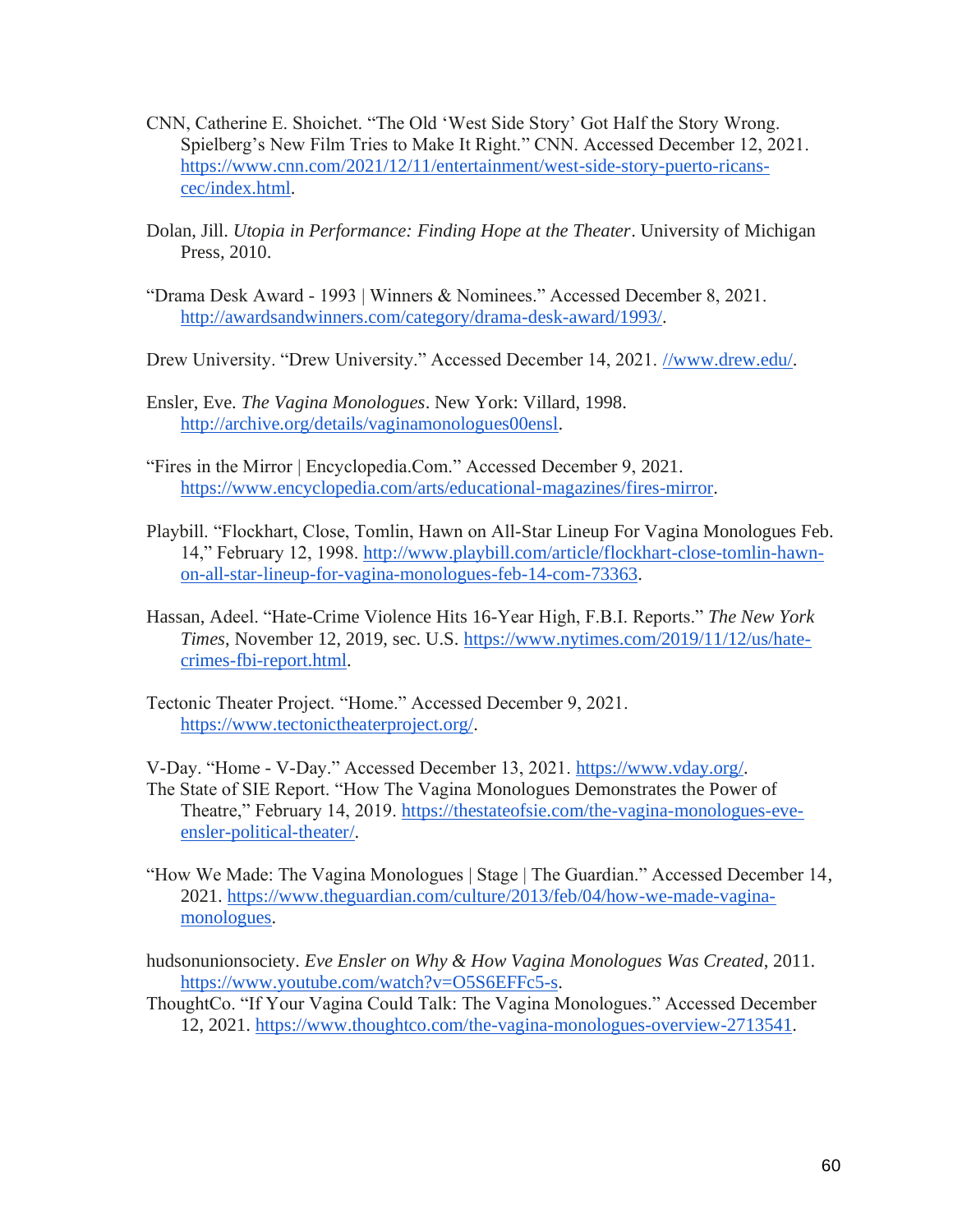- Kaufman, Moises. "Moment Work: An Interview with Tectonic Theater Project | JHUP Theatre." Accessed December 10, 2021. [https://jhuptheatre.org/theatre-topics/online](https://jhuptheatre.org/theatre-topics/online-content/issue/volume-26-number-2-july-2016/moment-work-interview-tectonic)[content/issue/volume-26-number-2-july-2016/moment-work-interview-tectonic.](https://jhuptheatre.org/theatre-topics/online-content/issue/volume-26-number-2-july-2016/moment-work-interview-tectonic)
- Keen, Colette F. "Behind the Words: The Art of Documentary and Verbatim Theatre." *Behind The Words: The Art of Documentary and Verbatim Theatre*. Accessed December 14, 2021[.](https://www.academia.edu/34581568/Behind_the_Words_The_Art_of_Documentary_and_Verbatim_Theatre) [https://www.academia.edu/34581568/Behind\\_the\\_Words\\_The\\_Art\\_of\\_Documentary\\_a](https://www.academia.edu/34581568/Behind_the_Words_The_Art_of_Documentary_and_Verbatim_Theatre) [nd\\_Verbatim\\_Theatre.](https://www.academia.edu/34581568/Behind_the_Words_The_Art_of_Documentary_and_Verbatim_Theatre)
- Khalil, Hend Mohamed Samir. "The Death of the Author in Contemporary Verbatim Theatre: A Study of Dramaturge Authorship in David Hare's Stuff Happens." *The International Journal of Humanities & Social Studies* 8, no. 8 (August 31, 2020)[.](http://internationaljournalcorner.com/index.php/theijhss/article/view/155135) [http://internationaljournalcorner.com/index.php/theijhss/article/view/155135.](http://internationaljournalcorner.com/index.php/theijhss/article/view/155135)
- "Living Newspaper | Theatrical Production | Britannica." Accessed December 14, 2021[.](https://www.britannica.com/art/Living-Newspaper) [https://www.britannica.com/art/Living-Newspaper.](https://www.britannica.com/art/Living-Newspaper)
- Lyons, C., and James C. Lyons. "Anna Deveare Smith: Perspectives on Her Performance within the Context of Critical Theory." *Undefined*, 1994[.](https://www.semanticscholar.org/paper/Anna-Deveare-Smith%3A-Perspectives-on-her-Performance-Lyons-Lyons/77431f486abfae47dfdc122245b81fec4009e296) [https://www.semanticscholar.org/paper/Anna-Deveare-Smith%3A-Perspectives-on-her-](https://www.semanticscholar.org/paper/Anna-Deveare-Smith%3A-Perspectives-on-her-Performance-Lyons-Lyons/77431f486abfae47dfdc122245b81fec4009e296)[Performance-Lyons-Lyons/77431f486abfae47dfdc122245b81fec4009e296.](https://www.semanticscholar.org/paper/Anna-Deveare-Smith%3A-Perspectives-on-her-Performance-Lyons-Lyons/77431f486abfae47dfdc122245b81fec4009e296)
- Martin, Carol. "Bodies of Evidence." *TDR: The Drama Review* 50, no. 3 (2006): 8–15.
- "Matthew Shepard -- Britannica Academic." Accessed December 14, 2021[.](https://academic-eb-com.ezproxy.macalester.edu/levels/collegiate/article/Matthew-Shepard/475798) [https://academic-eb-com.ezproxy.macalester.edu/levels/collegiate/article/Matthew-](https://academic-eb-com.ezproxy.macalester.edu/levels/collegiate/article/Matthew-Shepard/475798)[Shepard/475798.](https://academic-eb-com.ezproxy.macalester.edu/levels/collegiate/article/Matthew-Shepard/475798)
- "Moisés Kaufman -- Britannica Academic." Accessed December 14, 2021[.](https://academic-eb-com.ezproxy.macalester.edu/levels/collegiate/article/Mois%C3%A9s-Kaufman/571500) [https://academic](https://academic-eb-com.ezproxy.macalester.edu/levels/collegiate/article/Mois%C3%A9s-Kaufman/571500)[eb-com.ezproxy.macalester.edu/levels/collegiate/article/Mois%C3%A9s-](https://academic-eb-com.ezproxy.macalester.edu/levels/collegiate/article/Mois%C3%A9s-Kaufman/571500)[Kaufman/571500.](https://academic-eb-com.ezproxy.macalester.edu/levels/collegiate/article/Mois%C3%A9s-Kaufman/571500)
- Kaufman, Moisés and Tectonic Theater Project. *The Laramie Project*. New York: Vintage Books, 2001[.](http://archive.org/details/laramieproject00kauf) [http://archive.org/details/laramieproject00kauf.](http://archive.org/details/laramieproject00kauf)
- "Moisés Kaufman on 'The Laramie Project' from Process to Production Denver Center for the Performing Arts." Accessed December 14, 2021[.](https://www.denvercenter.org/news-center/moises-kaufman-on-the-laramie-project-from-process-to-production/) [https://www.denvercenter.org/news-center/moises-kaufman-on-the-laramie-project](https://www.denvercenter.org/news-center/moises-kaufman-on-the-laramie-project-from-process-to-production/)[from-process-to-production/.](https://www.denvercenter.org/news-center/moises-kaufman-on-the-laramie-project-from-process-to-production/)
- Moore, John. "How 'The Laramie Project' Changed Theatre and the World Denver Center for the Performing Arts." Denver Center for the Performing Arts, February 25, 2020[.](https://www.denvercenter.org/news-center/how-the-laramie-project-changed-theatre-and-the-world/) [https://www.denvercenter.org/news-center/how-the-laramie-project-changed](https://www.denvercenter.org/news-center/how-the-laramie-project-changed-theatre-and-the-world/)[theatre-and-the-world/.](https://www.denvercenter.org/news-center/how-the-laramie-project-changed-theatre-and-the-world/)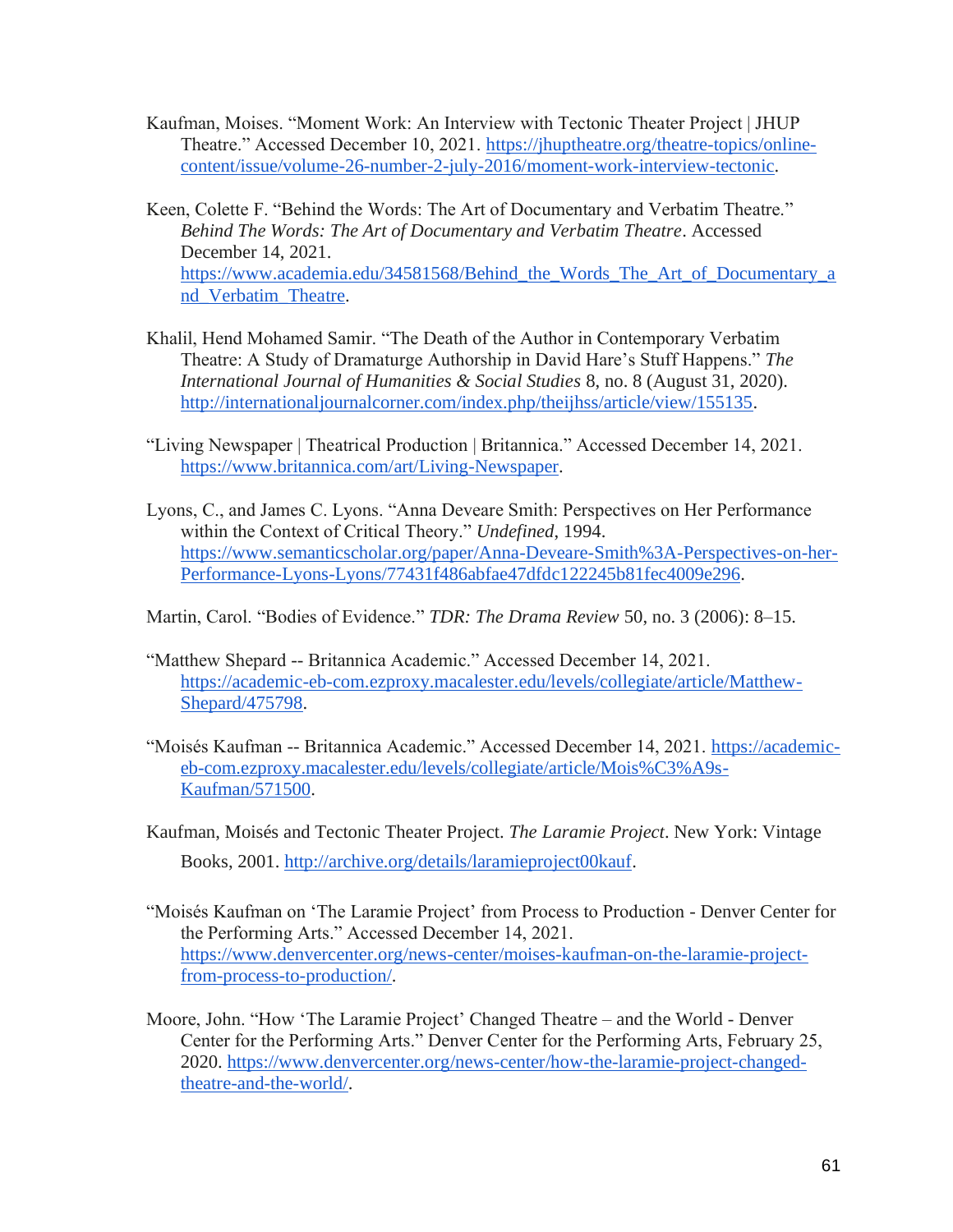———. "The Enduring Legacy of 'Laramie,' Two Decades Later." AMERICAN THEATRE, February 26, 2020. [https://www.americantheatre.org/2020/02/26/the](https://www.americantheatre.org/2020/02/26/the-enduring-legacy-of-laramie-two-decades-later/)[enduring-legacy-of-laramie-two-decades-later/.](https://www.americantheatre.org/2020/02/26/the-enduring-legacy-of-laramie-two-decades-later/)

- Odendahl-James, Jules. "A History of U.S. Documentary Theatre in Three Stages." AMERICAN THEATRE, August 22, 2017[.](https://www.americantheatre.org/2017/08/22/a-history-of-u-s-documentary-theatre-in-three-stages/) [https://www.americantheatre.org/2017/08/22/a-history-of-u-s-documentary-theatre-in](https://www.americantheatre.org/2017/08/22/a-history-of-u-s-documentary-theatre-in-three-stages/)[three-stages/.](https://www.americantheatre.org/2017/08/22/a-history-of-u-s-documentary-theatre-in-three-stages/)
- Paget, Derek. "'Verbatim Theatre': Oral History and Documentary Techniques." *New Theatre Quarterly* 3, no. 12 (November 1987): 317–36[.](https://doi.org/10.1017/S0266464X00002463) [https://doi.org/10.1017/S0266464X00002463.](https://doi.org/10.1017/S0266464X00002463)
- Paskett, Zoe. "Why Verbatim Theatre Gives a Voice to the Voiceless," June 1, 2018[.](https://www.standard.co.uk/culture/theatre/why-verbatim-theatre-gives-a-voice-to-the-voiceless-a3847026.html) [https://www.standard.co.uk/culture/theatre/why-verbatim-theatre-gives-a-voice-to-the](https://www.standard.co.uk/culture/theatre/why-verbatim-theatre-gives-a-voice-to-the-voiceless-a3847026.html)[voiceless-a3847026.html.](https://www.standard.co.uk/culture/theatre/why-verbatim-theatre-gives-a-voice-to-the-voiceless-a3847026.html)
- Richards, David. "Review/Theater: Twilight -- Los Angeles, 1992; A One-Woman Riot Conjures Character Amid the Chaos." *The New York Times*, March 24, 1994, sec. Theater[.](https://www.nytimes.com/1994/03/24/theater/review-theater-twilight-los-angeles-1992-one-woman-riot-conjures-character-amid.html) [https://www.nytimes.com/1994/03/24/theater/review-theater-twilight-los](https://www.nytimes.com/1994/03/24/theater/review-theater-twilight-los-angeles-1992-one-woman-riot-conjures-character-amid.html)[angeles-1992-one-woman-riot-conjures-character-amid.html.](https://www.nytimes.com/1994/03/24/theater/review-theater-twilight-los-angeles-1992-one-woman-riot-conjures-character-amid.html)
- Sastry, Anjuli, and Karen Grigsby Bates. "When LA Erupted In Anger: A Look Back At The Rodney King Riots." *NPR*, April 26, 2017[.](https://www.npr.org/2017/04/26/524744989/when-la-erupted-in-anger-a-look-back-at-the-rodney-king-riots) [https://www.npr.org/2017/04/26/524744989/when-la-erupted-in-anger-a-look-back-at](https://www.npr.org/2017/04/26/524744989/when-la-erupted-in-anger-a-look-back-at-the-rodney-king-riots)[the-rodney-king-riots.](https://www.npr.org/2017/04/26/524744989/when-la-erupted-in-anger-a-look-back-at-the-rodney-king-riots)
- Schechner, Richard. "Anna Deavere Smith: Acting as Incorporation." *TDR (1988-)* 37, no. 4 (1993): 63–64. [https://doi.org/10.2307/1146293.](https://doi.org/10.2307/1146293)
- Smith, Anna Deavere. *Twilight--Los Angeles, 1992*. New York, NY : Dramatists Play Service, 2003. [http://archive.org/details/twilightlosangel0000smit.](http://archive.org/details/twilightlosangel0000smit)
- Soloski, Alexis. "The Living Newspaper: America's Rapid-Response Drama." *The Guardian*, March 28, 2011, sec. Stage[.](https://www.theguardian.com/stage/theatreblog/2011/mar/28/living-newspaper-rapid-response-drama) [https://www.theguardian.com/stage/theatreblog/2011/mar/28/living-newspaper-rapid](https://www.theguardian.com/stage/theatreblog/2011/mar/28/living-newspaper-rapid-response-drama)[response-drama.](https://www.theguardian.com/stage/theatreblog/2011/mar/28/living-newspaper-rapid-response-drama)
- "Tectonic Theater Project New Plays, New Ways." Accessed December 14, 2021[.](http://www.tectonictheaterproject.org/Tectonic.html/) [http://www.tectonictheaterproject.org/Tectonic.html/.](http://www.tectonictheaterproject.org/Tectonic.html/)
- Royal Court. "The Origins of the Living Newspaper." Accessed December 14, 2021[.](https://royalcourttheatre.com/the-origins-of-the-living-newspaper/) [https://royalcourttheatre.com/the-origins-of-the-living-newspaper/.](https://royalcourttheatre.com/the-origins-of-the-living-newspaper/)
- HowlRound Theatre Commons. "The Power of Verbatim Theatre." Accessed December 14, 2021[.](https://howlround.com/power-verbatim-theatre) [https://howlround.com/power-verbatim-theatre.](https://howlround.com/power-verbatim-theatre)